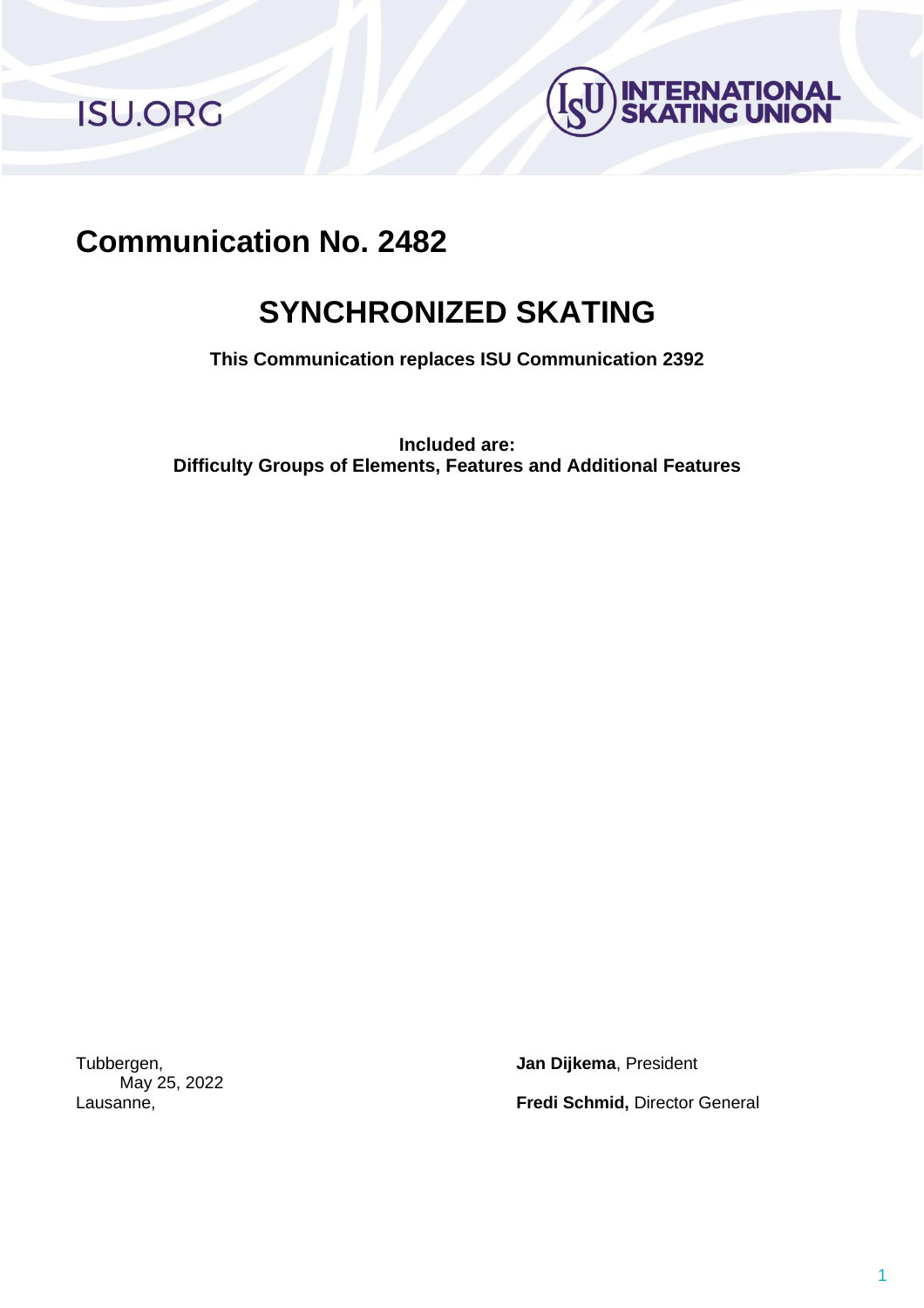# **DIFFICULTY GROUPS OF ELEMENTS, FEATURES & ADDITIONAL FEATURES**

#### **ELEMENT ICE COVERAGE REQUIREMENTS (see Regulations and Communication)**

**"Minimum ice coverage***":* Some Elements (PB, PL, B, C, L, W, NHE, TrE etc.) must meet a minimum ice coverage requirement.

Elements having the requirement of being executed "**within 30 meters"** includes all Features (Cr, ME, Pa, SySp).

**"At the same time":** means that the Feature, Additional Feature, or movement occurs on the same occasion and not on separate occasions or in syncopation

#### **ARTISTIC ELEMENT Definition and Requirements (see Regulations for details)**

#### **Basic Requirements:**

### **1. The Element must meet the requirements;**

- Block All Skaters must be in a Block
- Circle All Skaters must be in a Circle or multiple Circle configuration **(pending Congress)**
- Line All Skaters must be in one or two Lines
- Wheel All Skaters must be in a Wheel or a multiple Wheel configuration (pending **Congress)**

| <b>LEVEL BASE</b>                   | <b>LEVEL 1</b>                 | <b>LEVEL 2</b>                 |
|-------------------------------------|--------------------------------|--------------------------------|
| ABB/ACB/ALB/AWB                     | AB1/AC1/AL1/AW1                | AB2/AC2/AL2/AW2                |
| An Element that does not meet       | Element must meet the basic    | Element must meet the basic    |
| the level 1 or level 2 requirements | requirements AND must include: | requirements AND must include: |
| but meets the Basic Requirements    | <b>One Feature</b>             | <b>Two different Features</b>  |

#### **FEATURES**

- 1. Choreographic Series
- 2. Different Configuration
- 3. Free Skating Elements
- 4. Interlocking
- 5. Intersecting/Weaving
- 6. Pivoting

#### **GENERAL FEATURE REQUIREMENTS**

- Stopping is not permitted
- Feature(s) must be a part of and be executed within the Artistic Element
- AC/AW must rotate before, during and continue to rotate after the Feature(s)
- AB/AL must be progressing along/across the ice before, during and continue to progress along/across the ice after the Feature(s)
- Features executed within or in close proximity to the Element will not be considered as separate **Examples**
	- Features executed at or near the center point of a Circle/Wheel, or in-between at least two separate Circles/Wheels, are not considered as being separate from the Element
	- Skaters leaving an Element to execute a Feature and returning to the same or a different place is permitted
- The shape of the Artistic Element is permitted to disappear momentarily during some Features

### **FEATURE REQUIREMENTS**

#### **1. Choreographic Series**

- At least ½ of the Team must execute the Choreographic Series at the same time
- A Choreographic Series contains a series of listed or unlisted movements and must include at least the following three different types of movements
	- i. A minimum of two recognizable turns plus other steps and/or linking steps
	- ii. Clear use of a variety of Body Movements including at least one low level movement Examples of a low level movement; hydroblading, illusion, choreographic slide etc.
	- iii. Clear use of a variety of arm movements

#### A Choreographic Series

begins with the first Body Movement and ends once the requirements have been met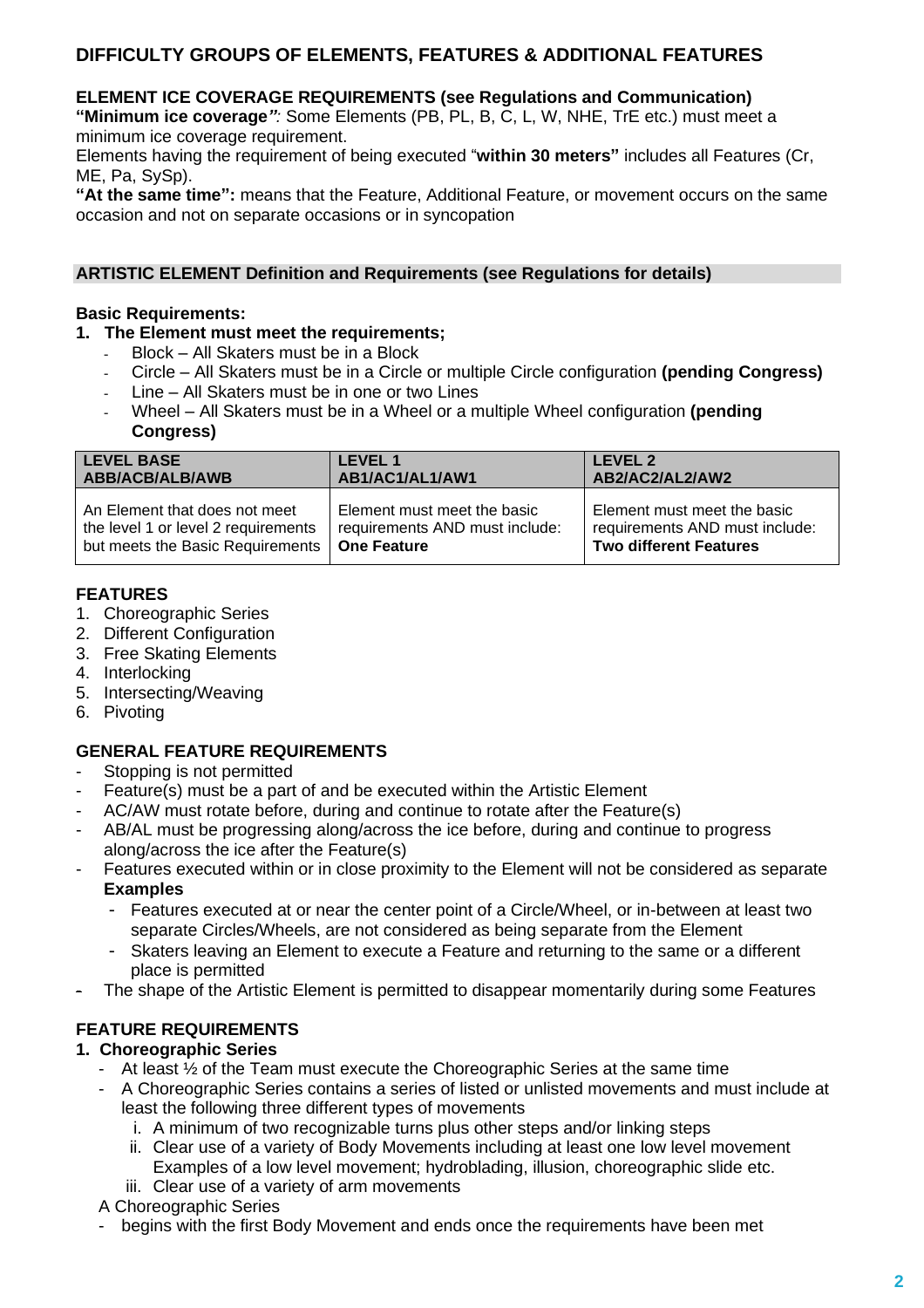- must be done in full, in part or in combination with one of the following Features,
	- **-** #2 Different Configuration the series must begin in the first Configuration and end when the requirements have been met in the second different configuration
	- **-** #4 Interlocking
	- **-** #5 Intersecting/Weaving
	- **-** #6 Pivoting

#### **2. Different Configuration**

- The number of Lines/Spokes/Circles must change in each configuration
- There must be at least two different and recognizable configurations
- All Skaters must participate in both configurations and change configuration at the same time
- The Feature is permitted to be executed in any manner
- The shape of the Element is permitted to momentarily disappear during this Feature
- Skaters must move from their original place in order to form the new configuration
- Other Features may be included in either the first or second configuration

#### **For the Block**

- **-** A block that **only** pivots in order to show a different number of lines will not meet the requirements of this Feature
- **-** A two line configuration (in pairs) will not be counted as a Block configuration
- **- Teams of 12 Skaters** changing from four Lines of three Skaters to three Lines of four Skaters (or vice versa) will not be counted as two different Configurations

#### **3. Free Skating Elements**

- A minimum of one Skater must execute a Free Skating Element
- Lifts will be counted in Senior and Junior only

#### **4. Interlocking**

- At least ½ of the Team must interlock once
- Interlocking is counted in the Artistic Circle and Artistic Wheel only
- There must be two separate Circles or two separate Wheels that
	- **-** must rotate in opposite rotational directions
	- **-** may be arranged side-by-side or one following the other

#### **Circle**

- **-** Individual Skaters must interlock and remain in the same Circle
- **-** Pairs are not permitted

#### **5. Intersecting / Weaving**

- At least  $\frac{1}{2}$  of the Team must intersect or weave **Weaving (Circle only)**

- 
- There must be only a circle in a circle **-** The two circles must be as equal as possible
	- **-** Circles must rotate in opposite directions
- Weaving must
	- **-** occur at least two times
	- **-** be at the same time on each occasion
	- **-** be continuous and done one after the other
- Circling around another Skater will not be considered weaving
- Pairs or small lines are not permitted

#### **Example of continuous weaving**

- Skaters go in through one space and immediately go back out through the next space
	- **-** The ability to execute this example depends on speed
	- **-** It is permitted that Skaters go back through the next space OR a few spaces later

#### **Intersecting (Wheel only)**

- Intersecting may be done at the same or at different times
- Intersecting must occur at least once
	- **-** one spoke passing through another spoke rotating in the same direction Intersecting will not meet the requirements for the Feature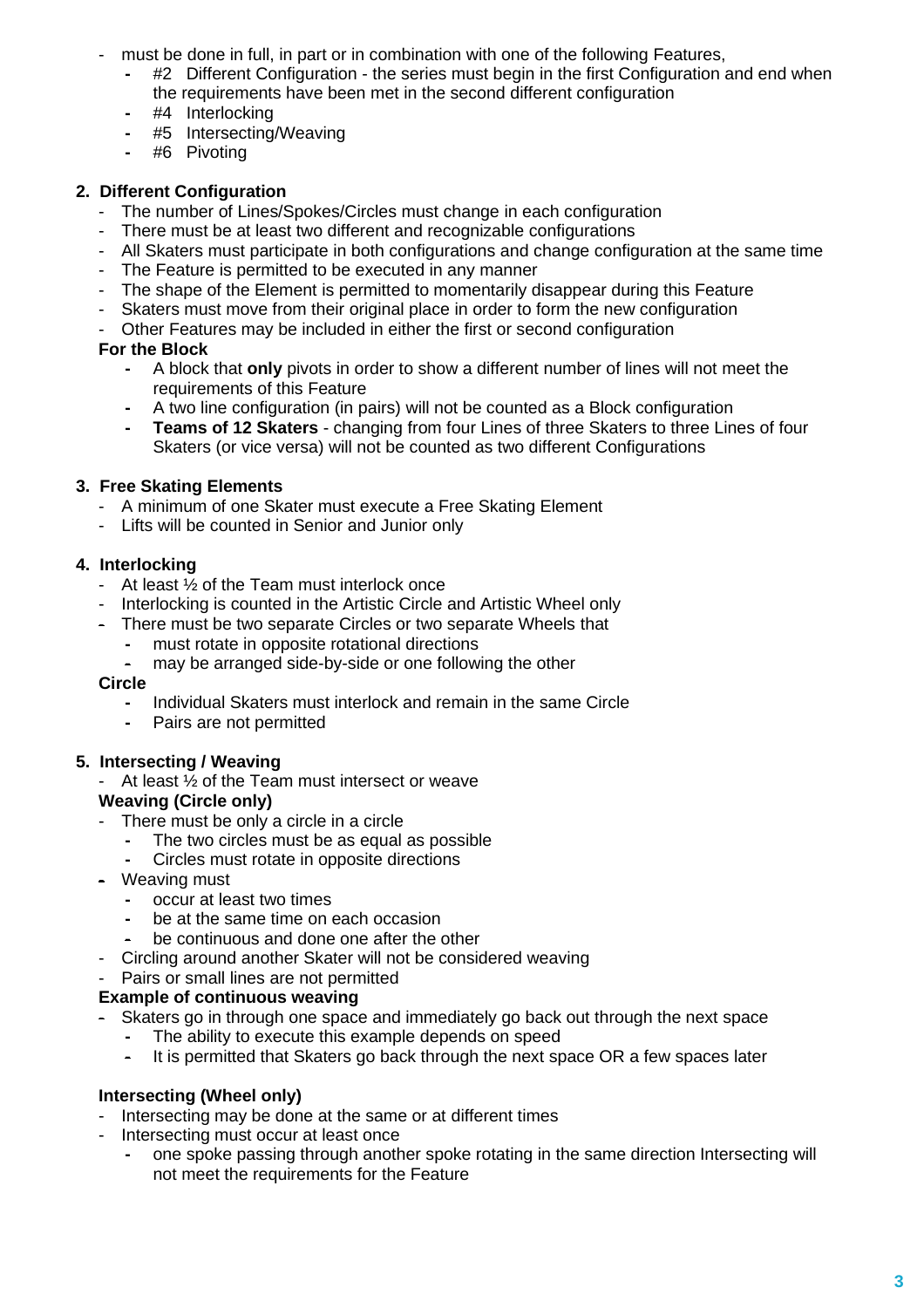# **Options but not limited to:**

 **A. One Wheel** (with three or more spokes)

- **-** All spokes rotate around the same center point with at least one of the spokes rotating in the opposite direction
- **B. Two separate Wheels** rotating in the same direction
	- **-** Each wheel must have a maximum of two spokes
	- **-** The spokes of one wheel must intersect with a spoke of the other wheel

#### **6. Pivoting**

- At least ½ of the Team must pivot at the same time
- Pivoting must be executed in lines consisting of at least three Skaters
- Pivoting must be recognizable

#### **CREATIVE Element - Definition and Requirements (see Regulations for details)**

#### **General Element requirements:**

All Skaters must stay within 30m from each other during the entire Element once the Element's shape has been formed

#### **Creative Element – GROUP Lift Senior Free Program - Season 2022-2023: To have the Element confirmed (fixed value)**

- 1. All Skaters must participate in a Group Lift
- 2. Remaining Skaters are not permitted
- 3. The Group Lift(s) must always glide
	- Stopping (Choreographed) is not permitted during any part of the Element Exception; stopping is permitted if the Creative Element is the last Element/movement of the program
	- Stationary Group Lifts are permitted

#### **Creative Element – Lift Junior Free Program - Season 2022-2023: To have the Element confirmed (fixed value)**

- 1. All Skaters must participate in a Lift (Pair or Group Lift)
- 2. Remaining Skaters are not permitted
- 3. The Lift(s) must always glide
	- Stopping (Choreographed) is not permitted during any part of the Element Exception; stopping is permitted if the Creative Element is the last Element/movement of the program
	- Stationary Lifts are permitted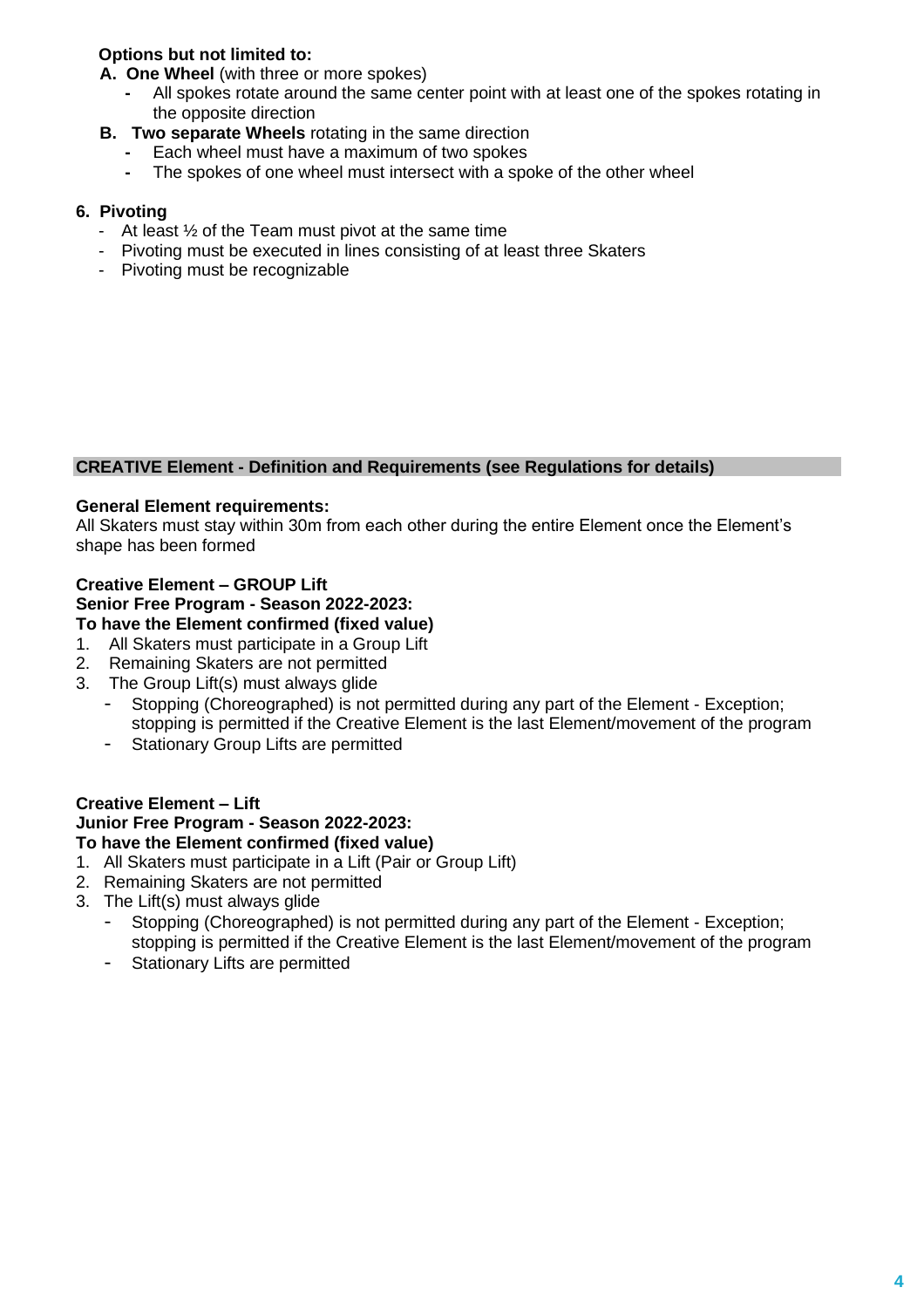#### **GROUP LIFT Element Senior - Definition and Requirements (see Regulations for details)**

#### **Basic Requirements:**

- 1. All Skaters must participate in a Group Lift either by being the lifted Skater or by supporting the lifted Skater
- 2. At least one Group Lift must attempt to glide

| <b>LEVEL BASE</b>                                                                                                   | <b>LEVEL 1</b>                                                                                                                                                                                     | <b>LEVEL 2</b>                                                                                                                                                                                                | LEVEL <sub>3</sub>                                                                                                                                                               | <b>LEVEL 4</b>                                                                                                                                                                                                                                                                                                                                                                    |
|---------------------------------------------------------------------------------------------------------------------|----------------------------------------------------------------------------------------------------------------------------------------------------------------------------------------------------|---------------------------------------------------------------------------------------------------------------------------------------------------------------------------------------------------------------|----------------------------------------------------------------------------------------------------------------------------------------------------------------------------------|-----------------------------------------------------------------------------------------------------------------------------------------------------------------------------------------------------------------------------------------------------------------------------------------------------------------------------------------------------------------------------------|
| <b>GLB</b>                                                                                                          | GL <sub>1</sub>                                                                                                                                                                                    | GL <sub>2</sub>                                                                                                                                                                                               | GL3                                                                                                                                                                              | GL <sub>4</sub>                                                                                                                                                                                                                                                                                                                                                                   |
| A Group Lift that<br>does not meet the<br>level 1, 2, 3 or 4<br>requirements but<br>meets the Basic<br>Requirements | Group Lifts must<br>meet the basic<br>requirements and<br>include;<br>Group Lifts that<br>glide<br><b>PLUS</b><br><b>One Feature from</b><br>Group A, B, or C<br>Note: Rotation is<br>not required | Group Lifts must<br>meet the basic<br>requirements and<br>include;<br>Group Lifts that<br>glide<br><b>PLUS</b><br><b>Two Features from</b><br>either Group A, B,<br>or C<br>Note; Rotation is<br>not required | Group Lifts must<br>meet the basic<br>requirements and<br>include;<br>Group Lifts that<br>rotate at least 360°<br><b>PLUS</b><br><b>Three Features</b><br>one from each<br>Group | Group Lifts must meet<br>the basic requirements<br>and include;<br>Group Lifts that rotate<br>at least 360°<br><b>PLUS</b><br><b>Four Features</b><br>one Feature from<br>Group A<br><b>PLUS</b><br>Both Features from<br>Group B<br><b>AND</b><br>One Feature from<br>Group C<br><b>NOTE:</b> If using<br>Feature #1 from Group<br>A then the difficult<br>entry must be a vault |

# **FEATURES**

#### **Group A**

- 1. Change Position of the Lifted Skater
- 2. Difficult Position of Lifted Skater

#### **Group B**

- 1. Difficult Entry
- 2. Difficult Exit

### **Group C**

- 1. Mirror image pattern
- 2. Rotating in both Rotational Directions
- 3. Two Supporting Skaters

### **GENERAL ELEMENT REQUIREMENTS**

- All Group Lifts must be the same
- All Group Lifts (including Features) and remaining Skaters (if any) must stay within 30m from each other
- If a Skater(s) has participated in the lifting of the GL and leaves the Group then this Skater(s) is not required to execute a free skating element
- All Group Lifts must glide and/or rotate at the same time *(depending on the level)*

### **For GLB**

The lifted Skater must be lifted off the ice (any height) for more than three seconds **For GL1, GL2, GL3 and GL4**

- The majority of the torso of the lifted Skater must be held above head level of the supporting Skaters for at least three seconds
	- The hand(s)/arm(s) of a supporting Skater(s) is/are not required to be above their head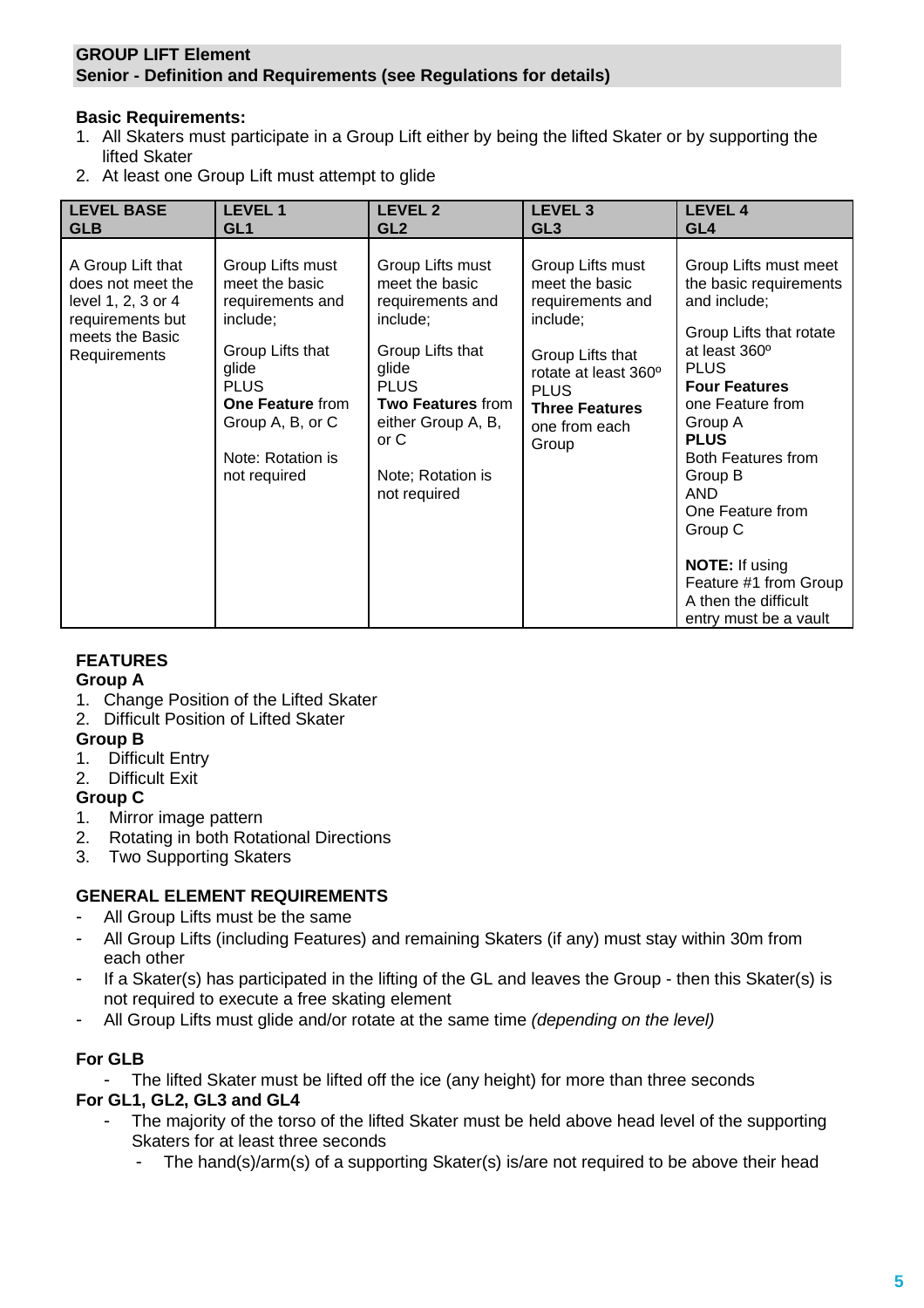### **GENERAL FEATURE REQUIREMENTS**

- The "main" position of the Group Lift refers to the position held and maintained by the lifted Skater for the required gliding and/or rotation plus Features (see exceptions for some Features)
- The same Feature(s) must
	- be executed by each Group Lift
	- be executed at the same time
	- be executed in the same manner
	- be executed while the GL is gliding and/or rotating *(depending on the level)* **Exception;** All Group Lifts must be gliding during the Entry and/or Exit Feature(s)

#### **TYPES OF POSITIONS**

There are two types of positions for the lifted Skater - Simple positions and Difficult positions **(i) Simple Positions**

- Lifted Skater is being supported while upright or on their front, side or back without demonstrating Balancing or Flexible Position requirements
- Example: Lifted Skater is in a Spiral Variation
- **(ii) Difficult Positions**
	- Lifted Skater is being supported while upright or on their front, side or back and demonstrating the Balancing Position and/or Flexible Position requirements

#### **(i) SIMPLE POSITION INFORMATION**

- Any lifted position where the lifted Skater is held above the ice and does not meet the requirements for a Balancing or Flexible position

#### **(ii) DIFFICULT POSITION INFORMATION**

#### **BALANCING POSITIONS REQUIREMENTS**

- See regulations for the definition of a Balancing Position
- The lifted Skater may be supported by two or more supporting Skaters
- Support given only at the neck and feet of the lifted Skater will be considered as a Balancing position
- Different types of Balancing positions for the lifted Skater include but are not limited to the following:
	- Sit Split position
	- U Position

#### **Sit Split Position**

- To show an acceptable Sit Split Position, the lifted Skater must be seated with their legs in a split position – a full split is not required
- Supporting Skaters
	- Support must be given only at the lowest parts of the body (buttocks  $+$ legs/ankles)
	- Supporting Skaters must be arranged in approximately one straight line
	- Supporting Skaters may hold with one or both hands



#### **U-Position**

- To show an acceptable U-Position, the lifted Skater must have a STRONG bend/arch of their back in at least a semi-circle
- The lifted Skater may or may not grasp their leg/Skate (one or both) with one or both hands
- Supporting Skaters
	- Support must be given only at the lowest parts of the body (hip  $+$ arm/hands)
	- Supporting Skaters may hold with one or both hands

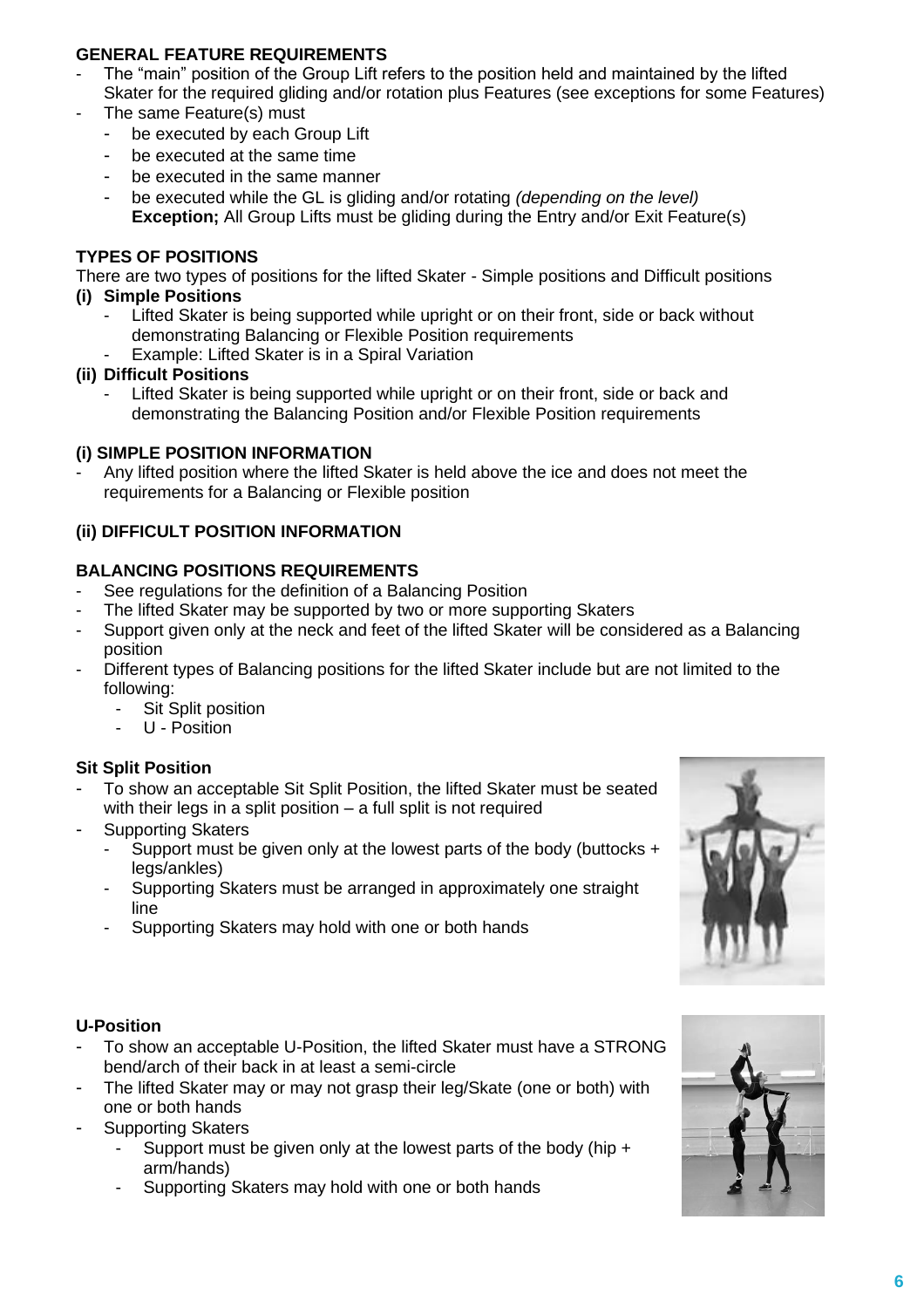### **FLEXIBLE POSITION REQUIREMENTS**

- See regulations for the definition of a Flexible Position
- Different "types" of Flexible positions for the lifted Skater include but are not limited to the following:
	- Split Position
	- 135<sup>°</sup> Extension
	- Back Bend/Arch Position
	- Biellmann position
- Supporting Skaters may
	- give support to any part of the lifted Skater
	- may hold with one or both hands
	- The leg may be self-supported, partner supported or unsupported

#### **Split Position**

- To show an acceptable Split Position, the lifted Skater may hold their torso in any position
- Example but not limited to; vertically or horizontally
- The legs of the lifted Skater are permitted to be bent however a full split (180º) must be maintained
	- The leg may be self-supported, partner supported or unsupported
- Photo shows a horizontal supported split position

#### **135º Extension**

- To show an acceptable 135° Extension, the lifted Skater may hold their torso in any position. Example but not limited to; vertically or horizontally
	- one leg must be fully extended and held at a minimum of 135º (to the front, side or behind) The leg may be self-supported, partner supported or unsupported

#### **Back Bend/Arch Position**

- To show an acceptable Back Bend/Arch Position by the lifted Skater, the lifted Skater may hold their torso in any position. Example but not limited to; vertically or horizontally
- Position must show a STRONG bend/arch of their back in at least semi-circle
- The lifted Skater may or may not grasp their leg/Skate (one or both) with one or both hands The leg may be self-supported, partner supported or unsupported

#### **Biellmann Position**

- To show an acceptable Biellmann Position by the lifted Skater, the lifted Skater may hold their torso in any position. Example but not limited to; vertically or horizontally
- The free foot of the lifted Skater must be pulled from behind to a position higher than their head towards the top of the head close to the central axis of the Skater
	- The free foot may be self-supported or partner supported

### **FEATURE REQUIREMENTS**

### **Group A**

### **1. Change of Position of the Lifted Skater**

Each lifted Skater must

- execute two different types of lifted Positions
- be in the same position at the same time
- keep the majority of their torso above the head level of the supporting Skaters during the change of position
- clearly be in a fixed position for each of the positions
	- There is no time requirement for a "fixed position" to be held, however, the lifted Skater must remain in each position long enough for it to be recognized as "fixed"
- The transition from one position to the other must have a continuous movement
- The lifted Skater may pass through other positions during the Change of Position before achieving the 2nd position
- The following combinations of positions are permitted
	- One Simple position + one Difficult position may be used or vice versa
	- Two Different types of Flexible positions may be used

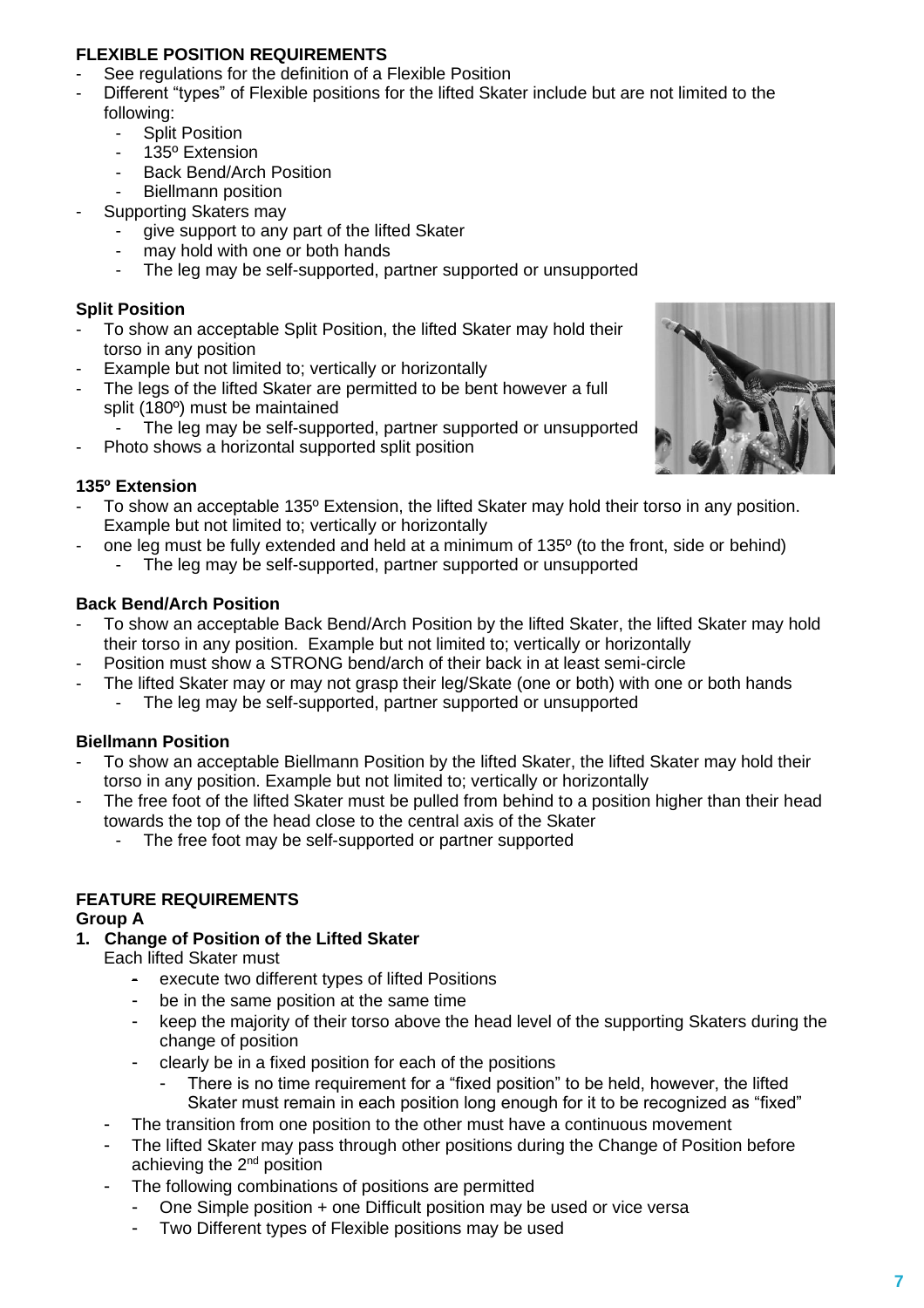- Two Different types of Balancing positions may be used
- One Flexible position + one Balancing position may be used or vice versa

# **NOTE**

- Changing position from a front Split position to a side split position will not be counted
- Changing position from a 135<sup>°</sup> position executed while on the side to either an Upright 135<sup>°</sup>
- position or a back 135º position will not be counted

# **For GL3 & GL4**

- One of the positions must be a Difficult position
- Change of Position of the Lifted Skater must occur during the required rotation
- Each lifted position must be held while the GL is rotating

# **2. Difficult Position of Lifted Skater**

- Each lifted Skater must be in the same Difficult Position at the same time
- Difficult positions includes both Flexible and Balancing Positions

# **Group B**

# **1. Difficult Entry**

- A difficult entry is a difficult movement executed during the entry into the Group Lift and must have a significant impact on the balance control and execution of the GL
- Using **only** two lifting Skaters will not be considered a difficult entry

# **For GL3 & GL4**

The Difficult position must be achieved immediately after/from the difficult entry unless the Team is using a vaulting entry

Examples of a difficult entry includes but are not limited to the following;

# **VAULT**

- The vaulting Skater must vault up into the main lift position (See exception when using the Change of Position of the Lifted Skater Feature)
- The lifted/vaulting Skater may stop on the shoulders of the supporting Skater(s) before achieving the main lift position
- vaulting into a Simple position is permitted before changing position to a Difficult position **PRE- LIFT**
- A pre-lift could be a group lift (simple or difficult position) or pair lift and must occur preceding the group lift without a touchdown in-between

# **Pre-pair lift**

- The lifted Skater may rest on the shoulders of the supporting Skater while in the Pair Lift and then may rest on the shoulders of the other supporting Skaters(s) after the pair lift and before achieving the main lift position

# **Pre-group lift**

- The pre-group lift position must;
	- be different than the main position of the Group lift
	- have a fixed position held at any level. If at shoulder level the lifted Skater may not rest on the shoulder(s) of the supporting Skater(s)
- If the lifted Skater is lowered from the pre-group fixed position;
	- It is not permitted to stop on the shoulder(s) of the supporting Skater(s) when being lowered from the pre-group lift fixed position and before being raised into the main position
	- The lowering and raising to the shoulders of the supporting Skaters must be in a continuous up/down/up movement. There is not a time requirement for pausing during the up/down/up movement since the movement must be continuous

# **For GL3 and GL4**

- A Simple position is permitted during the pre-lift before achieving the main lift position which must be a Difficult position

# **2. Difficult Exit**

- A difficult exit is a difficult movement executed as the lifted Skater is lowered from the final GL position and before landing. The difficult exit must have a significant impact on the balance control and execution of the exit of the GL. Examples of a difficult exit, but are not limited to the following
	- A cartwheel or somersault type of action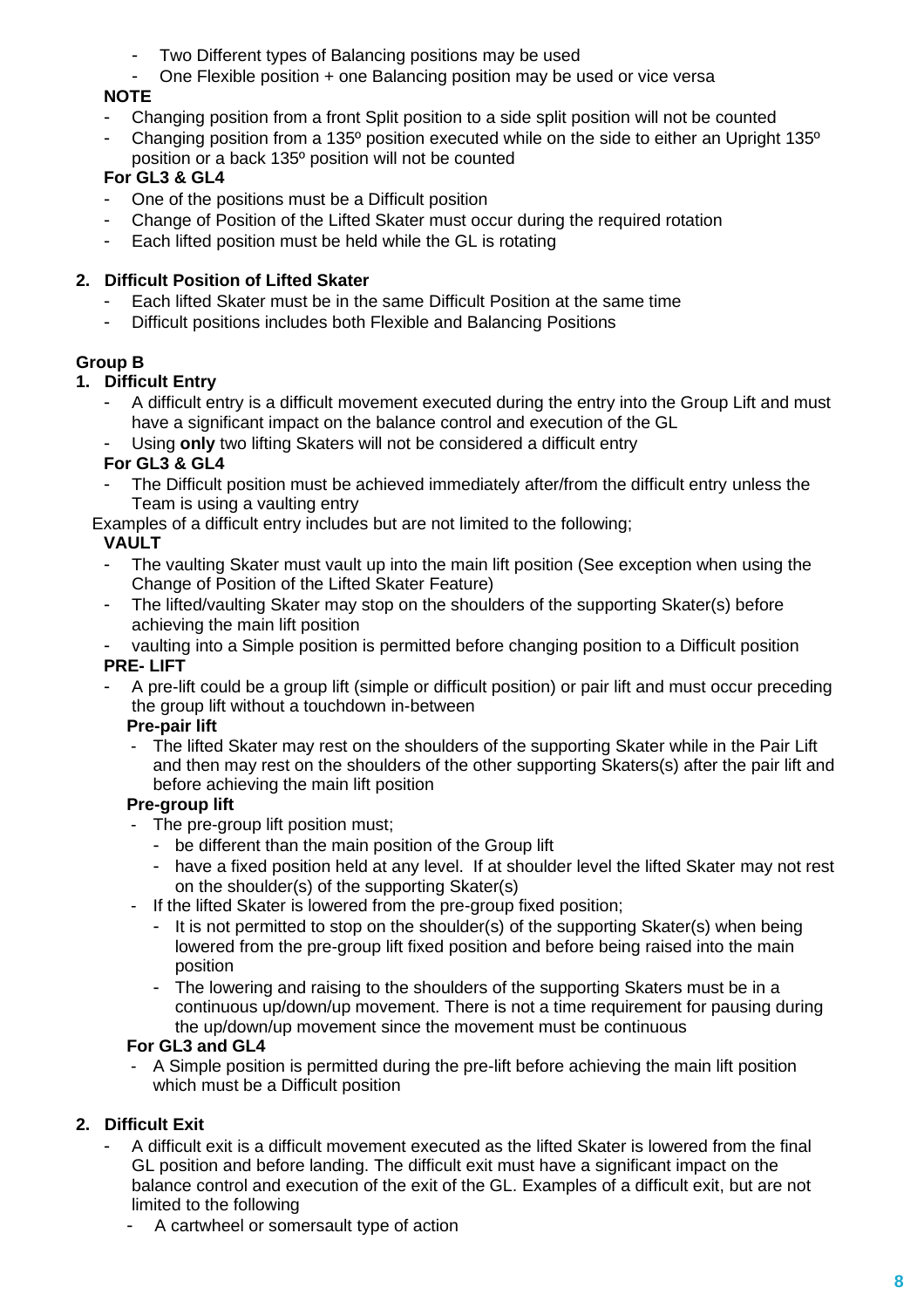- A pair lift will not meet the requirements for the Feature
- If exiting from a horizontal position
	- A minimum of a 270° revolution around an axis parallel to the ice surface (i.e. rolling down) must be executed by the lifted Skater
	- The lifted Skater must roll down without interruption and must not be lowered to the shoulders of the supporting Skaters before starting to roll down

# **Group C**

# **1. Mirror Image Pattern**

- **For GL1 & GL2 (**If selecting this Feature)
- One or two Group Lifts approach from one direction (clockwise) and the other one or two Group Lifts must approach from the opposite direction (anti-clockwise)
- Group Lifts approaching from opposite directions, must pass each other while gliding and maintaining the lifted position

# **For GL3 & GL4**

- One or two Group Lifts rotate in one rotational direction and the other one or two Group Lifts must rotate in the opposite rotational direction
- The Group Lifts from opposite rotational directions must pass each other while rotating and maintaining the lifted position
- At minimum, part of the rotation must occur as the Group Lifts pass

# **2. Rotating in both Rotational Directions**

- Teams may choose the order of required degrees of rotation in a rotational direction **For GL1 & GL2 (**If selecting this Feature)
	- There must be a minimum of 180° in each rotational direction
	- It is not necessary to include any other Feature(s) during the 180<sup>°</sup> rotations

### **For GL3, GL4**

- There must be a minimum of 360 $^{\circ}$  in the first rotational direction + at least 180 $^{\circ}$  in second rotational direction or vice versa
- All Feature(s) to be counted must be executed during the 360<sup>°</sup> rotation

### **3. Two Supporting Skaters**

- Only two Skaters must support the lifted Skater during any Features (exceptions; during the entry or exit) and for any required rotations (depending on the level)
- During the Entry; One, two or three Skaters may be used to lift one Skater into position
- During the Exit; One, two or three Skaters may be used to set down the lifted Skater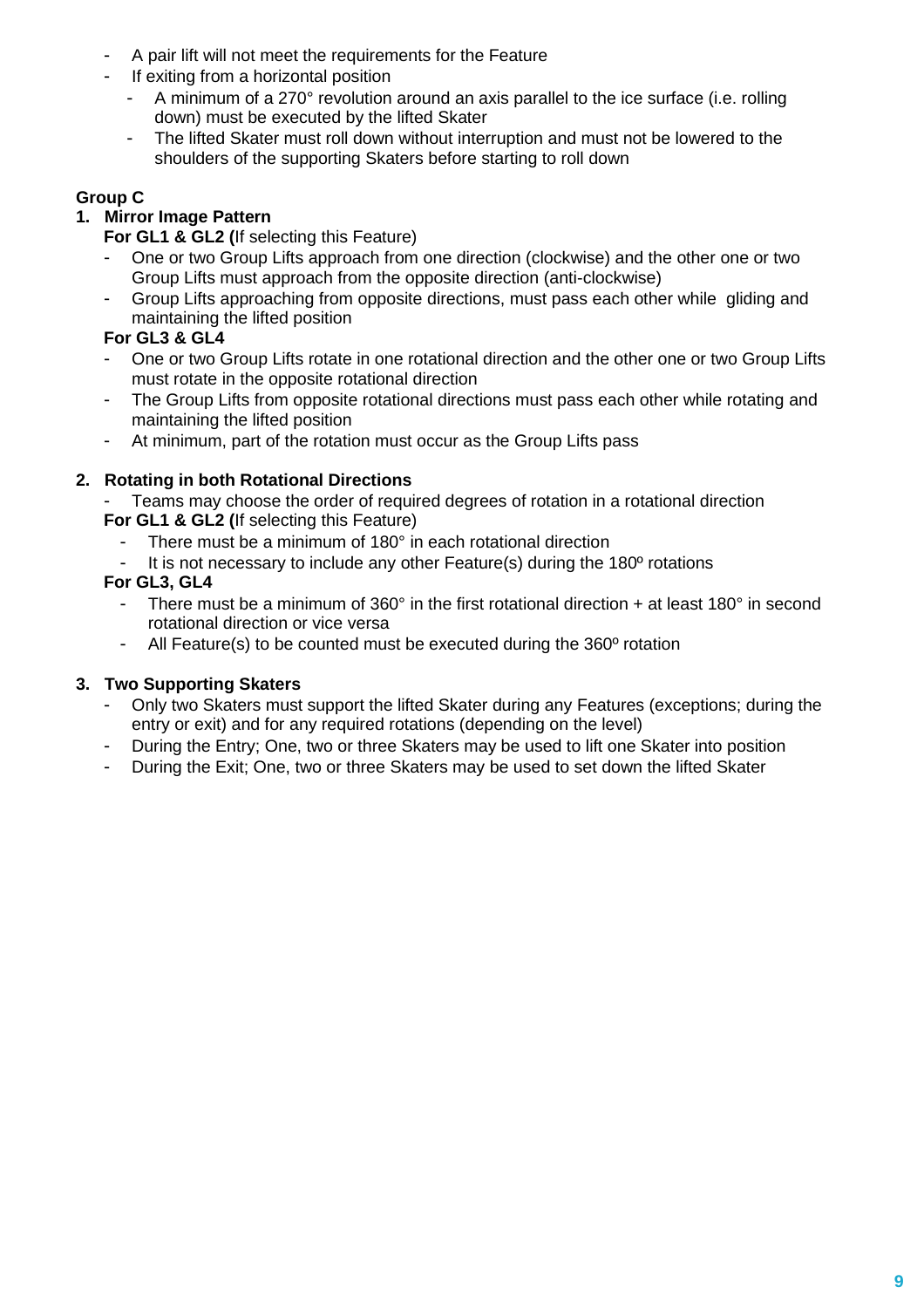### **INTERSECTION Element - Definition and Requirements (see Regulations for details)**

#### **Basic Requirements:**

- 1. All Skaters must pass another Skater (unless executed with less Skaters than required due to an interruption, fall or illness)
- 2. The Lines must be as equal as possible

| <b>LEVEL BASE</b><br>IB.                                                                                                          | <b>LEVEL 1</b><br>$\mathsf{I}$                                                                     | <b>LEVEL 2</b><br>$12 \,$                                                                                        | <b>LEVEL 3</b><br>13                                                                                           | <b>LEVEL 4</b><br>$\mathsf{I}4$                                                                    |
|-----------------------------------------------------------------------------------------------------------------------------------|----------------------------------------------------------------------------------------------------|------------------------------------------------------------------------------------------------------------------|----------------------------------------------------------------------------------------------------------------|----------------------------------------------------------------------------------------------------|
| An Intersection<br>Element that does<br>not meet the level<br>1, 2, 3 or 4<br>requirements but<br>meets the Basic<br>Requirements | Intersection<br>Element must meet<br>the Basic<br>requirements AND<br>must include a<br>choice of: | Intersection<br>Element must meet<br>the Basic<br>requirements AND<br>must include a<br>choice of;               | Intersection<br>Element must meet<br>the Basic<br>requirements AND<br>must include a<br>choice of;             | Intersection<br>Element must meet<br>the Basic<br>requirements AND<br>must include a<br>choice of: |
|                                                                                                                                   | - Two Line<br>Intersection<br>OR.<br>- "V" Intersection                                            | <b>Option One</b><br>- Two Line<br>Intersection $+$<br>One Feature<br>OR.<br>- "V" Intersection +<br>One Feature | <b>Option One</b><br>- Box Intersection +<br>One Feature<br>OR.<br>- Triangle<br>Intersection + One<br>Feature | - Angled<br>Intersection +<br>One Feature<br>OR.<br>- Whip Intersection<br>+ One Feature           |
|                                                                                                                                   |                                                                                                    | <b>OR</b><br><b>Option Two</b><br>- Box Intersection<br>OR.<br>- Triangle<br>Intersection                        | <b>OR</b><br><b>Option Two</b><br>- Angled<br>Intersection<br>OR.<br>- Whip Intersection                       |                                                                                                    |
|                                                                                                                                   | Nator Can halaw far angeifig requirements for Each type of Interpretion                            |                                                                                                                  |                                                                                                                |                                                                                                    |

*Note: See below for specific requirements for Each type of Intersection*

#### **ADDITIONAL FEATURE -** Point of Intersection **ELEMENT FEATURE**

**1.** Entry Variation

# **GENERAL ELEMENT REQUIREMENTS**

- Stopping and/or becoming Stationary is not permitted during any phase of the Intersection (Choreographic Error)
- All Skaters must be back-to-back during the approach phase *(depending on the level – see specific Intersections for requirements*)
- All Skaters must be in any connected hold during the approach phase once the shape of the Intersection is recognized until the pi rotation begins. **Exception:** see the Entry Variation Feature

# **SPECIFIC REQUIREMENTS FOR EACH TYPE OF INTERSECTION**

#### **Angled Intersection**

- Both Lines/all Skaters must intersect at the same time
- The corridor between the two Lines cannot be more than approximately three meters apart once the lead Skaters of each Line begin to overlap
- The Lines must remain parallel to the "axis of intersection"
	- If the Lines are not more than approximately three meters apart, once the overlap has begun a slight pivot (less than 45°) is permitted

### **Collapsing Intersection - Box/Triangle**

- All corners must intersect at the same time
- IF using a pivoting approach, each Line must pivot at least 90<sup>°</sup> before the pi rotations begin **For I1** - A back-to-back or face-to-face approach is permitted
	- **For I2** a back-to back approach is required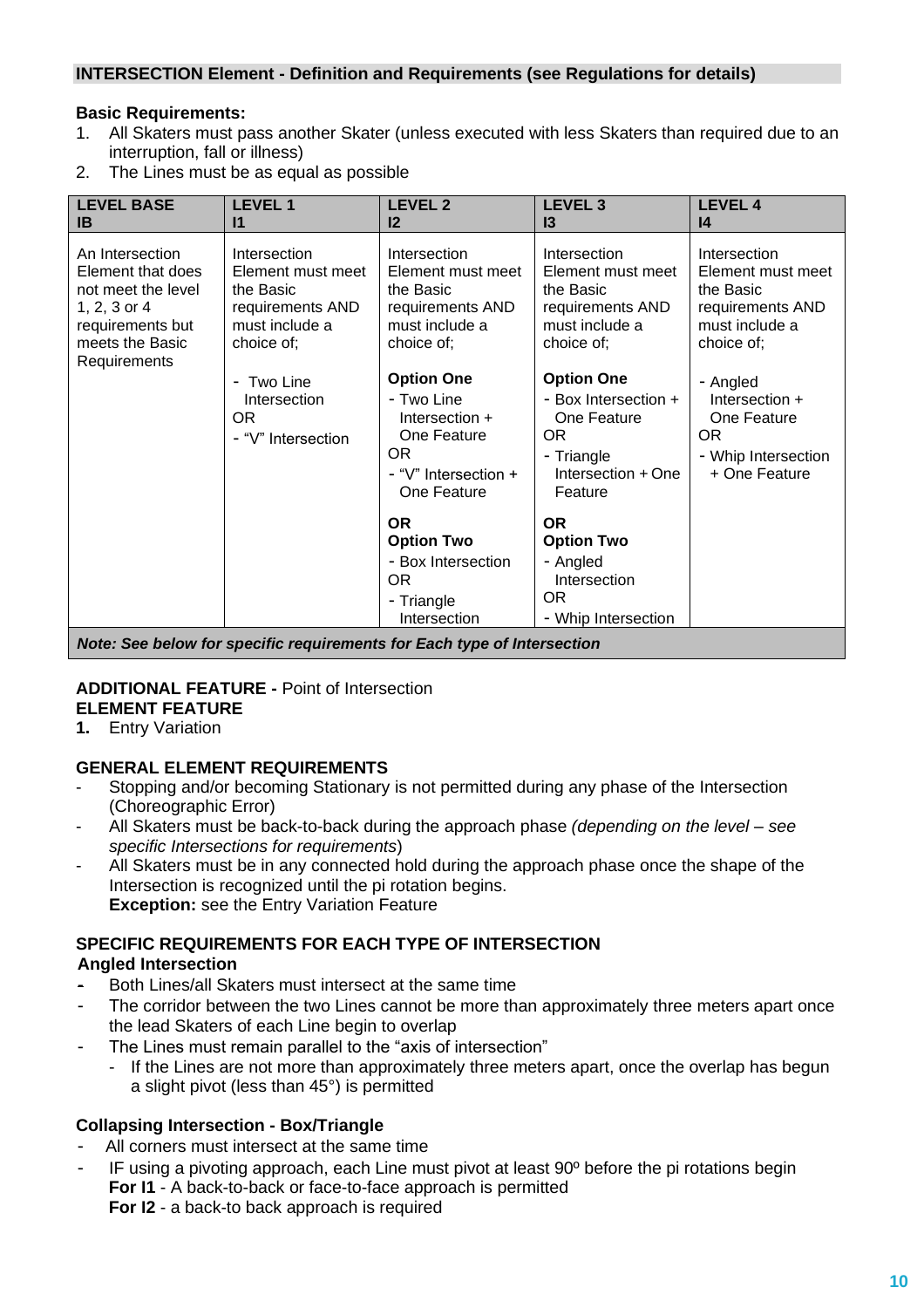### **Two Line Intersection**

- Both Lines/all Skaters must intersect at the same time
- Both Lines must be straight and parallel to each other during the approach phase **For I1** - A back-to-back or face-to-face approach is permitted **For I2** - a back-to back approach is required

#### **"V" Intersection**

- Both Lines/all Skaters must intersect at the same time
- Each Line must pivot at least 90° before the pi rotations begin **For I1** - A pivoting back-to-back or pivoting face-to-face approach is permitted **For I2** - a pivoting back-to back approach is required

#### **Whip Intersection**

- Whip Intersection is considered to have a pivoting back-to-back approach
- A hold must be maintained during the required minimum 90° pivot before the pi rotations begin
- Lines must rotate in different rotational directions
- Both lines must achieve and maintain a curved shape for a minimum 90<sup>°</sup> pivot until the lead Skaters become back-to-back with the axis of intersection
- The roundness of the curved shape is evaluated by the Judges
- Technical Panel will evaluate the distance between the two end Skaters of the same line
	- The distance between these two end Skaters must be no larger than the diameter of a circle that includes all Skaters on the Team (considering the type of hold)











Technical Panel: Acceptable Technical Panel: Not Acceptable Technical Panel: Both are Acceptable

Once the lead

Skater(s) become back-to-back with the axis of intersection, the curved shape must continuously straighten/unroll until the pi rotation begins (see Additional Feature)

- The goal is for both lines/all Skaters to straighten/unroll and intersect at the same time
- During the exit phase, the two to three fast end Skater of each line must have more speed than the rest of their line and therefore a V-formation must be shown

### **GENERAL FEATURE REQUIREMENTS**

Stopping and/or becoming Stationary is not permitted before, during or after any Feature

# **FEATURE REQUIREMENTS**

### **1. Entry Variation (before or during Approach Phase)**

- The Entry Variation must be done just before or during the approach phase and before the pi rotation begins (see specific Intersection for requirements)
- If the Feature includes movements that rotate at least 360º, a hold will not be required until just before the pi rotation begins
	- Examples of a Variation during Approach (but not limited to the following);
		- Series of one-foot turns (including twizzles)
		- Pair Movements
		- Lifts (Senior, Junior only)
		- **Vaults**
		- A jump or dance jump
- The required shape of an intersection may appear just before, due to a more complex preparation, in order to meet the requirements of that Intersection
- If using 360º rotations during the Feature, Skaters must regrasp immediately after the Feature before the pi rotation begins (See below for specific Intersection requirements)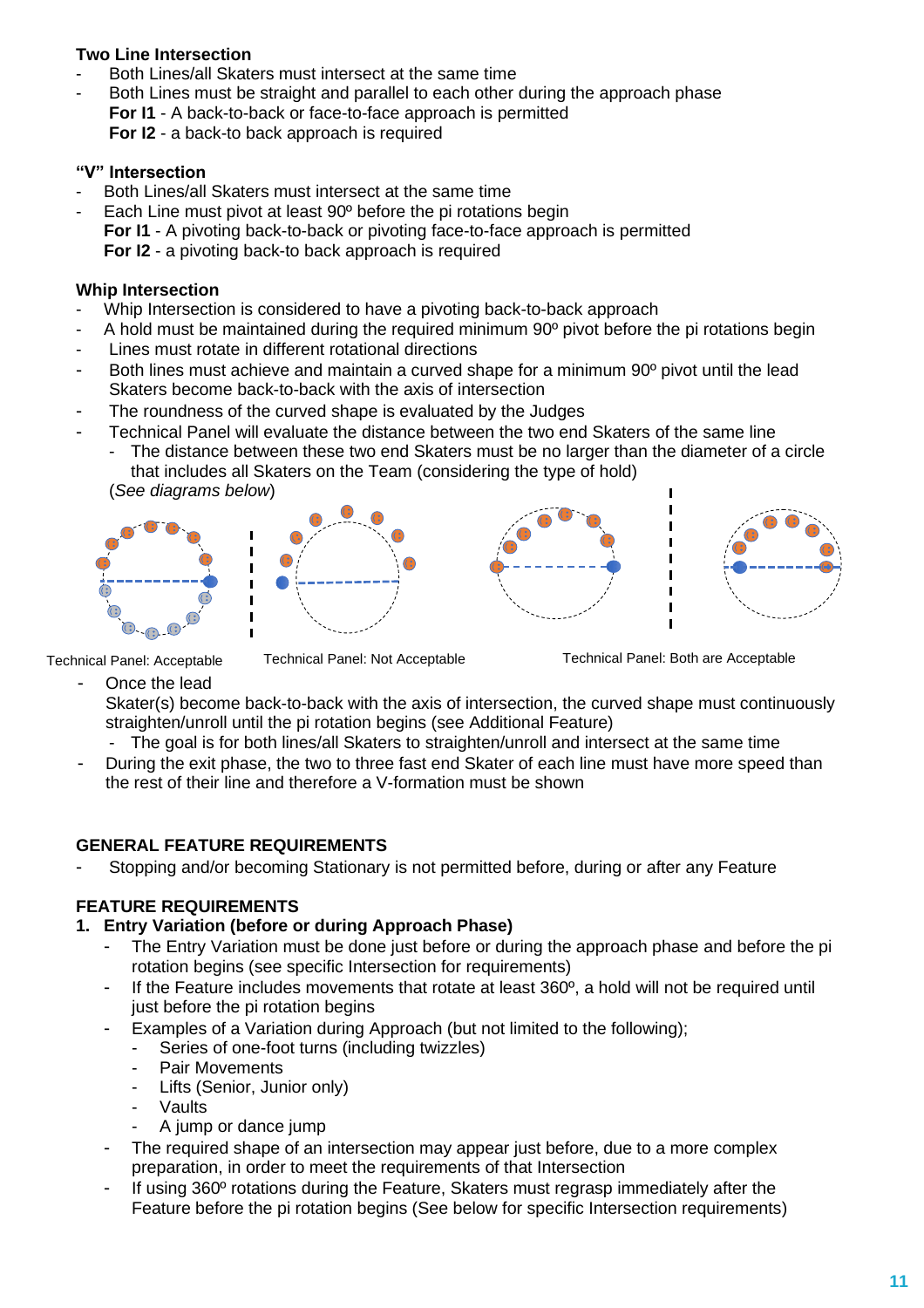### **Angled Intersection**

- Feature must be completed just before the lead Skaters begin to overlap and the pi rotations begins
- A connected hold must be shown just before the lead Skaters begin to overlap and the pi rotations begin

### **Collapsing, (Box/Triangle), Two Line, "V" Intersections**

- Feature may start at any time (even during the Approach Phase and if pivoting) and be completed before the pi rotation begins
- A connected hold must be shown before pi rotation begins

#### **Whip Intersection**

- Feature must be completed just before the minimum 90<sup>°</sup> pivot begins
- (see diagram below)



Start of the minimum 90º Pivot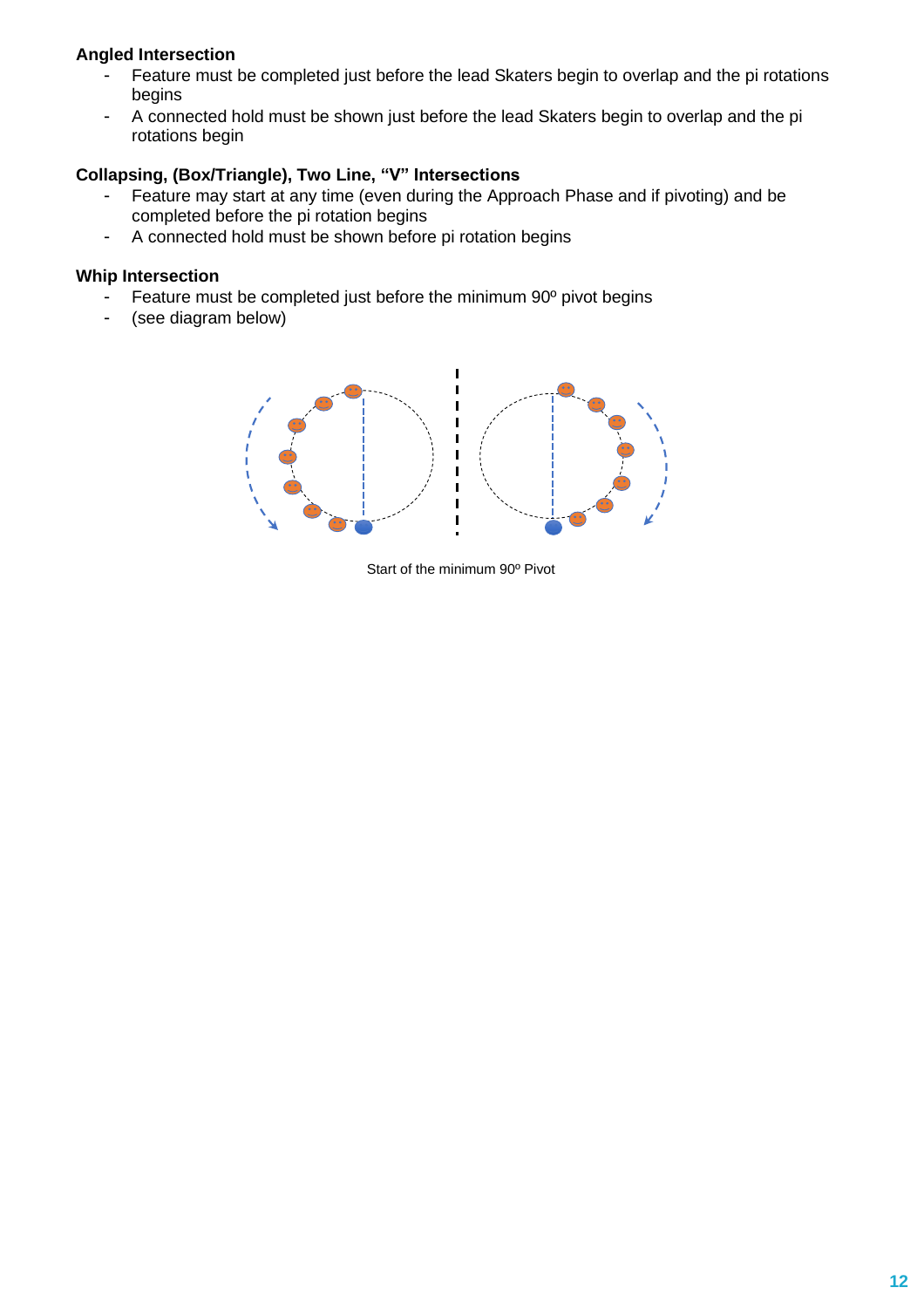#### **POINT OF INTERSECTION ADDITIONAL FEATURE – Applies to Intersection Element**

#### **Basic Requirements:**

1. All Skaters must attempt a pi rotation

| <b>LEVEL BASE</b><br>piB                                                                               | <b>LEVEL1</b><br>pi1                                                                               | <b>LEVEL 2</b><br>pi <sub>2</sub>                                                                                                                                                                                                      | LEVEL3<br>pi3                                                                                                                                                                                                                           | <b>LEVEL 4</b><br>pi4                                                                                                   |
|--------------------------------------------------------------------------------------------------------|----------------------------------------------------------------------------------------------------|----------------------------------------------------------------------------------------------------------------------------------------------------------------------------------------------------------------------------------------|-----------------------------------------------------------------------------------------------------------------------------------------------------------------------------------------------------------------------------------------|-------------------------------------------------------------------------------------------------------------------------|
| Any pi that does<br>not meet Level 1,<br>2 or 3<br>requirements but<br>meets the Basic<br>Requirements | pi must meet the<br><b>Basic requirements</b><br>AND must include;<br>A forward<br>continuous 360° | pi must meet the<br><b>Basic requirements</b><br>AND must include<br>a choice of;<br><b>Option A</b><br>A forward<br>continuous $360^\circ$ +<br>One pi Feature<br>OR.<br><b>Option B</b><br>A backward<br>continuous 360°<br>rotation | pi must meet the<br><b>Basic requirements</b><br>AND must include<br>a choice of;<br><b>Option A</b><br>A backward<br>continuous $360^\circ$ +<br>One pi Feature<br>OR.<br><b>Option B</b><br>A backward<br>continuous 720°<br>rotation | pi must meet the<br><b>Basic requirements</b><br>AND must include;<br>A backward<br>continuous 720° +<br>One pi Feature |
| $M - A = 0$                                                                                            |                                                                                                    | standard and a four than the standard of the transport of a                                                                                                                                                                            |                                                                                                                                                                                                                                         |                                                                                                                         |

*Note: See below for specific pi requirements for Each type of Intersection*

#### **pi Features**

- 1. Hand(s) held above the Head
- 2. One-foot pi rotations

#### **GENERAL ADDITIONAL FEATURE REQUIREMENTS**

#### **Extra rotations are not permitted**

- A pi rotation must begin to rotate before Skaters begin to intersect and must continue to rotate as the Skaters intersect
- The pi rotation must not be completed before the Skaters begin to intersect
	- All Skaters in the same Line must execute the same pi rotation;
	- all forward or all backward rotations (Exception pi1)
		- in the same rotational direction
- A pi rotation must rotate quickly and be continuous and uninterrupted
	- A forward push is not permitted within a continuous forward or backward 360º and/or backward 720º pi rotation
- The pi rotations of 360°/720°° must
	- consist of turns, single twizzle (360º) or double twizzle (720º) and/or rotating linking steps
	- be done on one or two feet *(depending on the level)*
	- not be executed on the same spot

#### **For pi1**

- executing different rotations at the pi is permitted
- $\frac{1}{2}$  of the Team (one line) is permitted to execute a forward pi rotation and the other  $\frac{1}{2}$  of the Team (the other line) a backward pi rotation – choreographed

#### **For p1 pi2, pi3 & pi4**

- forward pi rotations must start and end forward
- backward pi rotations must start and end backward

#### **ADDITIONAL pi REQUIREMENTS FOR VARIOUS TYPES OF INTERSECTIONS Angled Intersection**

- pi rotations must start just before or at the latest when the Lines start to overlap
- Once the Lines start to overlap the Skater(s) must continuously rotate as they move towards the axis of Intersection

#### **For pi2 Option B and pi3 Option A**

- The continuous backward rotations must consist of a maximum of four rotations **Example One**
	- A maximum of three separate backward continuous 360° rotations only (may have a push in between each)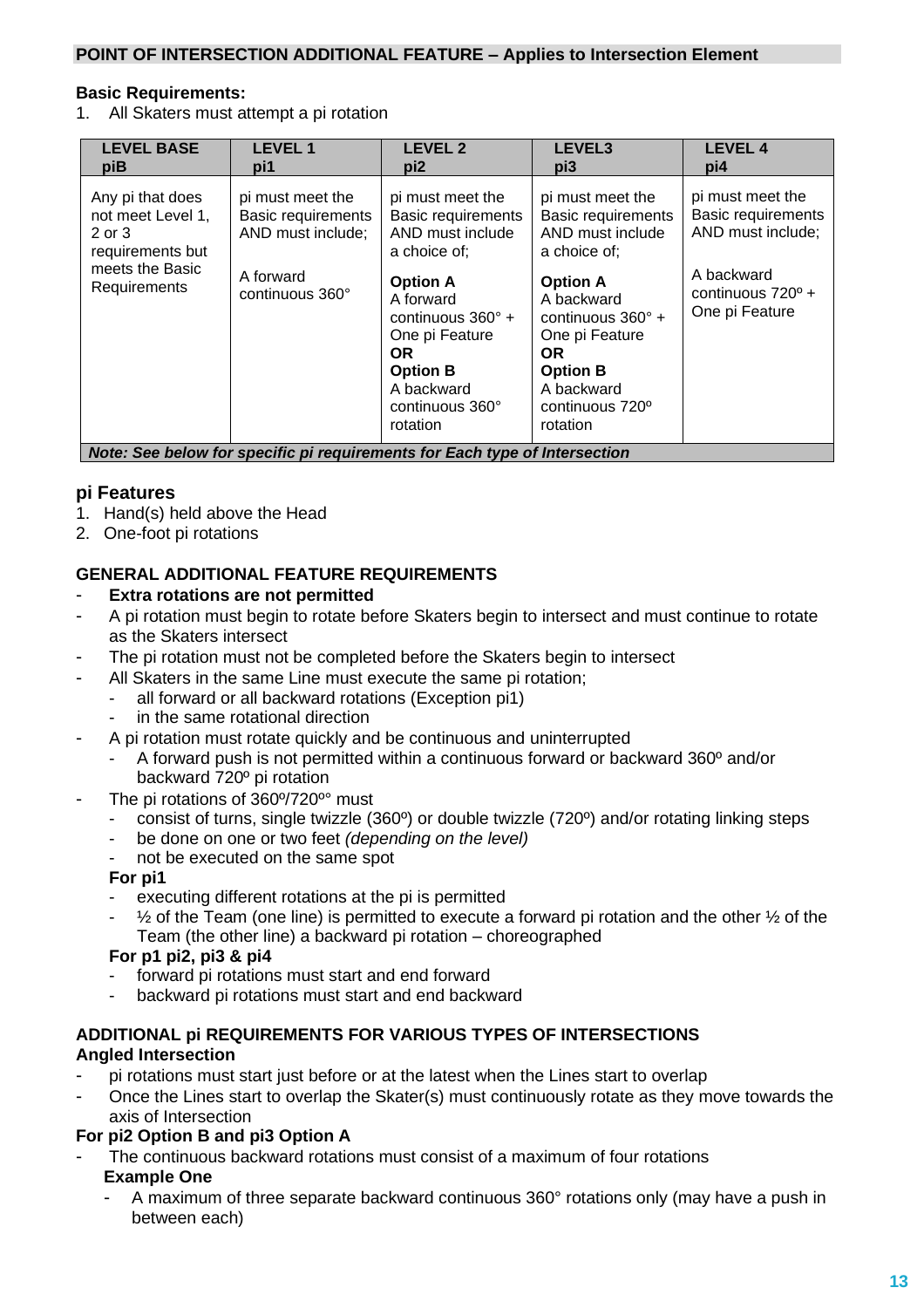PLUS

- One continuous backward 360° rotation only
	- Skaters must begin the last continuous backward 360° pi rotation before intersecting and continue to rotate while crossing the axis of intersection

# **OR**

### **Example Two**

- A maximum of one backward 360º rotation only plus one continuous backward 720º rotation only (or vice versa)
	- PLUS.
- One continuous backward 360° rotation only
	- Skaters must begin the last continuous backward pi rotation before intersecting and continue to rotate while crossing the axis of intersection

# **For pi3 Option B & pi4**

- The continuous backward rotations must consist of a maximum of four rotations

# **Example One**

- A maximum of two backward continuous 360° rotations only (may have a push in between) PLUS
- One continuous backward 720<sup>°</sup> rotation only
	- Skaters must begin the last continuous backward 720° pi rotation before intersecting and continue to rotate while crossing the axis of intersection

# **OR**

# **Example Two**

- A maximum of one continuous backward 720° rotation only PLUS
- One continuous backward 720° rotation only
	- Skaters must begin the last continuous backward 720° pi rotation before intersecting and continue to rotate while crossing the axis of intersection

# **Collapsing Intersections – Box / Triangle**

- The first rotation must start before intersecting begins and end inside the Intersection
- The next rotation (if required for the level) must start inside the Intersection end either within the Intersection or after the Skaters have exited the Intersection
- In the same line, all Skaters must execute each separate pi rotation in the same rotational direction (cw or acw)
- A slight (minimal) pause in-between the pi rotations is permitted in order to allow the Skaters to change feet/change edges or change their rotational direction
- Crossovers are not permitted in-between each of the pi rotations

# **For pi1**

- Must have at least one continuous 360° rotation
- The rotation must start before intersecting and must end within the Intersection

# **For pi2**

Must have;

- pi2 Option A a maximum of two forward continuous rotations + Feature OR
- pi2 Option B a maximum of two backward continuous rotations

# **For pi3 & pi4**

Must have only a maximum of two backward continuous rotations

# **Whip Intersection**

All rotations executed during the Intersection must be in the same rotational direction that the Line uses; One Line is skating in a clockwise rotational direction, therefore the pi rotations of that Line must also be executed a clockwise rotational direction

# **For pi1, pi2 and pi3 Option A**

- must be only one continuous 360° pi rotation
- A maximum of 180<sup>°</sup> must be done prior to reaching the "axis of intersection"

# **For pi3 Option B and pi4**

- must be only one continuous backward 720° pi rotation
- A maximum of 360° must be done prior to reaching the "axis of intersection"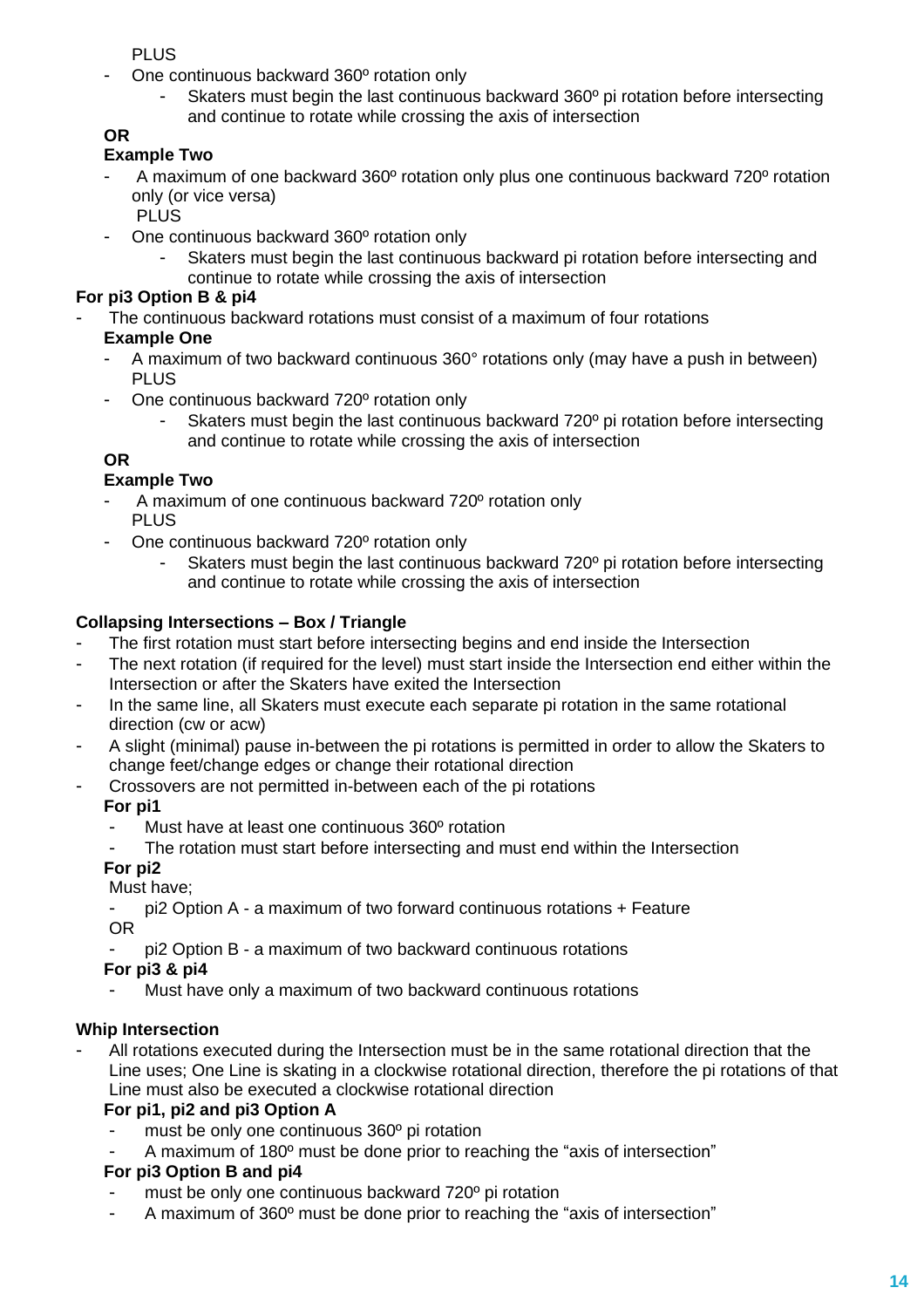### **GENERAL pi FEATURE REQUIREMENTS**

- Features must be executed by All Skaters at the same time

#### **pi FEATURE REQUIREMENTS**

#### **1. Hand(s) held above the Head**

- The hand position must be reached within the first 180<sup>°</sup> rotation of the pi rotation<br>- Fither one or both hands must be held above the head while the Skaters are inte
- Either one or both hands must be held above the head while the Skaters are intersecting *(depending on the level)*

**For pi1 & pi2;** one or both hands must be above the head

**For pi3 & pi4;** both hands must be above the head

#### **For the Angled Intersection;**

- Only the last continuous backward pi rotation is required to be executed with one or both hands above the head *(depending on the level)*

#### **For the Collapsing Intersection;**

At least one of the pi rotations must include the Feature

#### **2. One foot pi rotations**

- pi rotations must be executed using only one foot as Skaters are intersecting
- may start and/or end on two feet
- Backward three turns/mohawks will not meet the requirements for this Feature

#### **For the Angled Intersection;**

- Only the last continuous backward pi rotation is required to be executed using one foot **For the Collapsing Intersection;**

- At least one of the pi rotations must include the Feature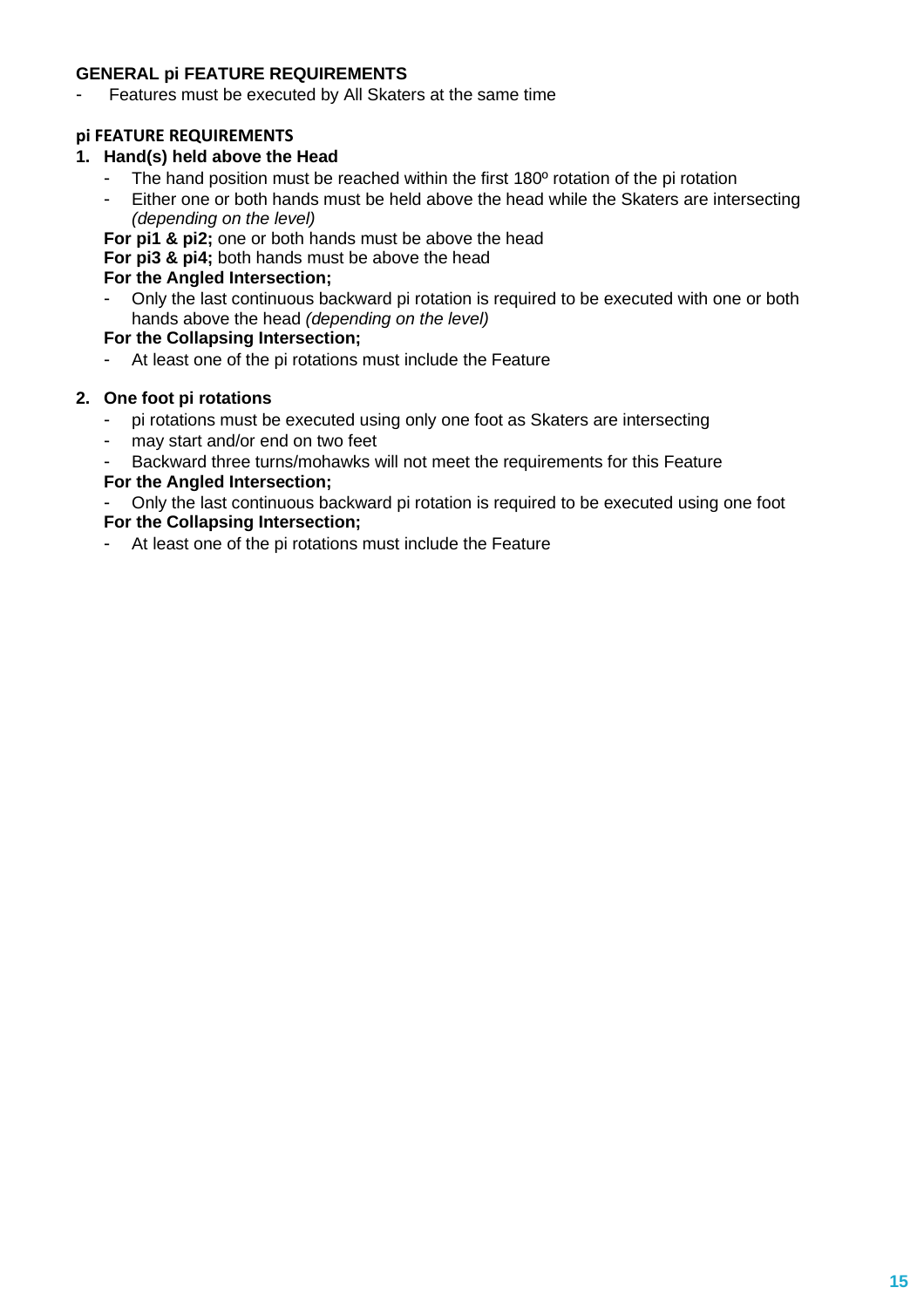#### **LINEAR ELEMENTS (Block & Line), ROTATING ELEMENTS (Circle & Wheel) Definition and Requirements (see Regulations for details)**

### **Basic Requirements:**

#### **1. The Element must meet the requirements;**

- Block All Skaters in a closed Block with a minimum of three lines
- Circle All Skaters in a Circle with a maximum of three Circles
- Line All Skaters may be in one or two Lines
- Wheel All Skaters in a Wheel with a maximum of three separate Wheels

#### **2. Ice Coverage:**

- Linear Elements (Block/Line) must cover a minimum of 30 meters
- Rotating Elements (Circle/Wheel): All Skaters must rotate a minimum of 360<sup>o</sup> in one rotational direction or a comparable distance if both rotational directions are used

| (BB/CB/LB/WB)                                                                                                            | <b>LEVEL 1</b>                                                                                  | <b>LEVEL 2</b>                                                                                   | <b>LEVEL 3</b>                                                                                     | <b>LEVEL 4</b>                                                                                    |
|--------------------------------------------------------------------------------------------------------------------------|-------------------------------------------------------------------------------------------------|--------------------------------------------------------------------------------------------------|----------------------------------------------------------------------------------------------------|---------------------------------------------------------------------------------------------------|
|                                                                                                                          | (B1/C1/L1/W1)                                                                                   | (B2/C2/L2/W2)                                                                                    | (B3/C3/L3/W3)                                                                                      | (B4/C4/L4/W4)                                                                                     |
| An Element that<br>does not meet the<br>level 1, 2, 3 or 4<br>requirements but<br>meets the Basic<br><b>Requirements</b> | Element must meet<br>the Basic<br><b>Requirements AND</b><br>must include<br><b>One Feature</b> | Element must meet<br>the Basic<br><b>Requirements AND</b><br>must include<br><b>Two Features</b> | Element must meet<br>the Basic<br><b>Requirements AND</b><br>must include<br><b>Three Features</b> | Element must meet<br>the Basic<br><b>Requirements AND</b><br>must include<br><b>Four Features</b> |

### **FEATURES**

| <b>LINEAR ELEMENTS</b>         |                                | <b>ROTATING ELEMENTS</b>                       |                                         |  |  |
|--------------------------------|--------------------------------|------------------------------------------------|-----------------------------------------|--|--|
| <b>BLOCK</b>                   | <b>LINE</b>                    | <b>CIRCLE</b>                                  | <b>WHEEL</b>                            |  |  |
| Change of Position             | Change of Position             | Change of Position                             | Change of Position                      |  |  |
| 1.                             | 1.                             | 1.                                             | $1_{\cdot}$                             |  |  |
| 2. n/a                         | 2.<br>n/a                      | Change of Rotational<br>2.<br><b>Direction</b> | 2.<br>Change of Rotational<br>Direction |  |  |
| <b>Choreographic Series</b>    | <b>Choreographic Series</b>    | <b>Choreographic Series</b>                    | <b>Choreographic Series</b>             |  |  |
| 3.                             | 3.                             | 3.                                             | 3.                                      |  |  |
| <b>Circular Pattern</b>        | 4.                             | n/a                                            | 4.                                      |  |  |
| 4.                             | n/a                            | 4.                                             | n/a                                     |  |  |
| <b>Different Configuration</b> | <b>Different Configuration</b> | <b>Different Configuration</b>                 | Different Configuration                 |  |  |
| 5.                             | 5.                             | 5.                                             | 5.                                      |  |  |
| 6.                             | 6.                             | 6.                                             | 6.                                      |  |  |
| n/a                            | n/a                            | Interlocking                                   | Interlocking                            |  |  |
| Jumps and/or Throw             | 7.                             | Jumps and/or Throw                             | Jumps and/or Throw                      |  |  |
| 7.                             | Jumps and/or Throw             | 7.                                             | 7.                                      |  |  |
| Jumps                          | Jumps                          | Jumps                                          | Jumps                                   |  |  |
| 8.                             | 8.                             | n/a                                            | 8.                                      |  |  |
| Pivoting                       | Pivoting                       | 8.                                             | n/a                                     |  |  |
| 9.                             | Release of hold                | 9.                                             | Release of hold                         |  |  |
| n/a                            | 9.                             | n/a                                            | 9.                                      |  |  |
| 10. Three different types of   | 10. Three different types of   | 10. $n/a$                                      | 10. Three different types               |  |  |
| connected holds                | connected holds                |                                                | of connected holds                      |  |  |
| 11. n/a                        | 11. Two Different Axis         | 11. n/a                                        | 11. n/a                                 |  |  |
| 12. n/a                        | 12. n/a                        | 12. Weaving                                    | 12. n/a                                 |  |  |

#### **GENERAL ELEMENT REQUIREMENTS**

- If using two Circles, they must be as equal as possible
- If using two Lines, they must be as equal as possible
- If using Wheel, the spokes must be as equal as possible

#### **GENERAL FEATURE REQUIREMENTS**

- Stopping is not permitted
- Circle/Wheel must rotate before, during and after the Feature(s)

Block/Line must progress along/across the ice before, during and after the Feature(s) Features must be executed at the same time by all Skaters unless otherwise stated below

- Feature #5 Different Configuration may not be done at the same time as
	- #1 Change of Position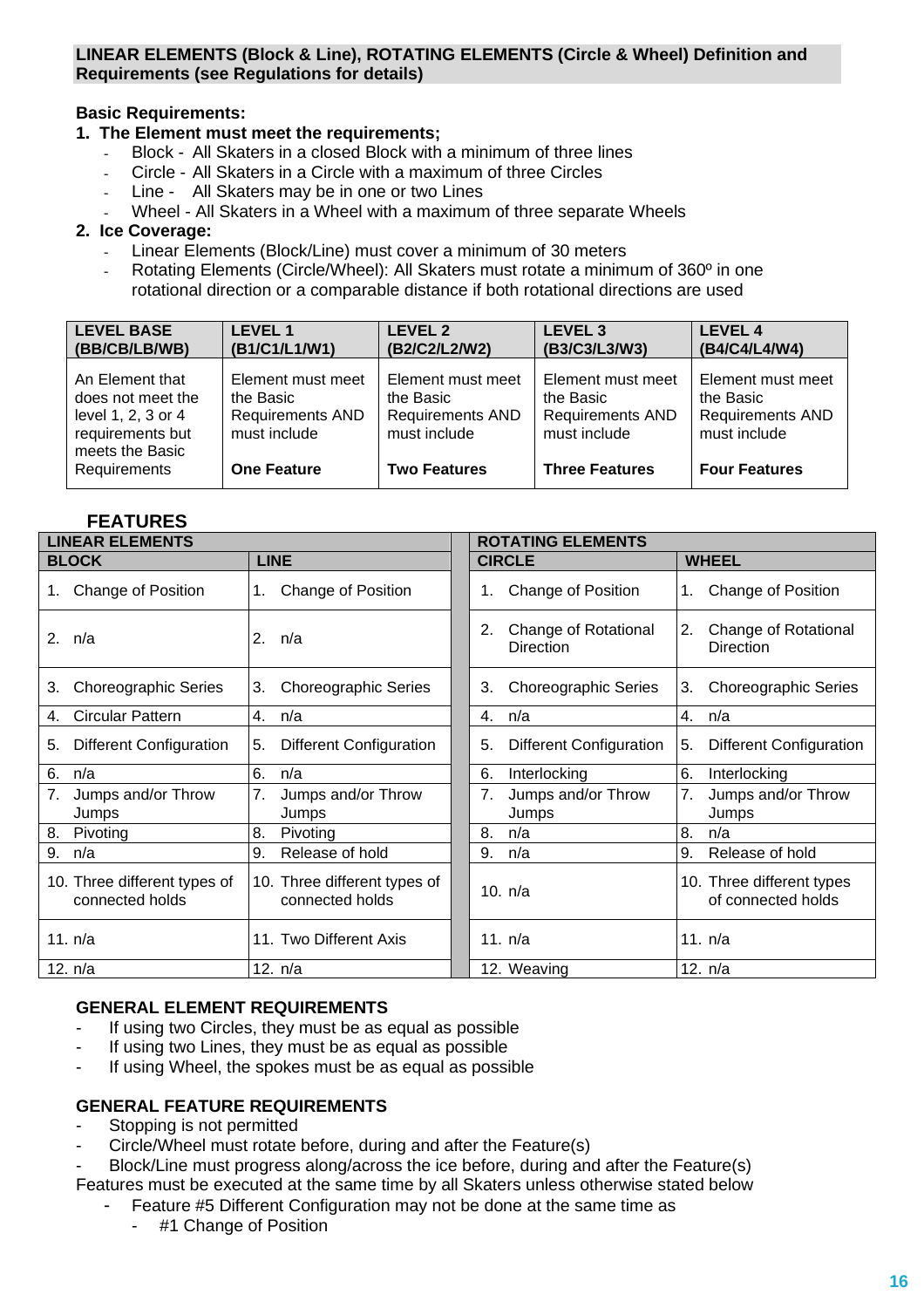- #6 Interlocking
- #9 Release of hold
- #12 Weaving
- Feature #1 Change of Position may not be done at the same time as
	- #5 Different Configuration
	- #6 Interlocking
	- #9 Release of hold
	- #12 Weaving

# **FEATURE REQUIREMENTS**

# **1. Change of Position (B, C, L, W)**

- All Skaters must participate in the Change Position at the same time
	- "All Skaters participating" means that each Skater assists with the Change of Position for themselves or their line by skating towards their new place.
- Slowing down to allow another Skater/Line to pass will not meet the requirements for this Feature
- May be done in any manner, meaning that a variety of movement is permitted regarding the movement of individual Skaters, pairs and/or lines/spokes
- Skaters may return to the same place after moving
- The shape of the Element is permitted to disappear during this Feature (i.e. an incorrect number of Skaters is permitted, momentarily, in order to encourage creativity
- The Change of Position refers to either
	- the movement of a line/spoke as a whole changing position OR
	- the movement of individual Skaters within the same line/spoke who are changing position
- May be executed using individual Skaters, pairs, lines and/or spokes

Examples but not limited to the following;

- Lines or spokes may change position with the other lines or spokes
- Skaters/pairs within a line or spoke may change position with each other as long as all Skaters/pairs have changed their position AND remained in the same line
- A combination of the above two examples may be executed at the same time
- If there are an odd number of Skaters within the line or spoke then it is permitted for some Skaters to be in the same place/position after the Change of Position has been completed

# **BLOCK**

Examples but not limited to the following

- One line passing over or through the remaining lines of a Block will NOT meet the requirements for the Features
- Two Lines passing over or through the remaining lines of a Block (starting as the back two lines of the Block and moving to become the front two lines) will meet the requirements for the Feature ONLY if the remaining Skaters/lines assist in the Change of Position

# **LINE**

One or two Skater(s) moving from one end of a line to the opposite end will NOT meet the requirements for the Feature

# **CIRCLE**

Weaving will not meet the requirements for this Feature

Examples but not limited to the following:

One or two pairs or one line passing by, over or through the Circle will NOT meet the requirements for the Feature

# **WHEEL**

Examples but not limited to the following

One or two Skater(s) moving from one end of a spoke to the opposite end of a spoke will NOT meet the requirements for the Feature

### **2. Change of Rotational Direction (C, W)**

- At least  $\frac{1}{2}$  of the Team must change rotational direction at the same time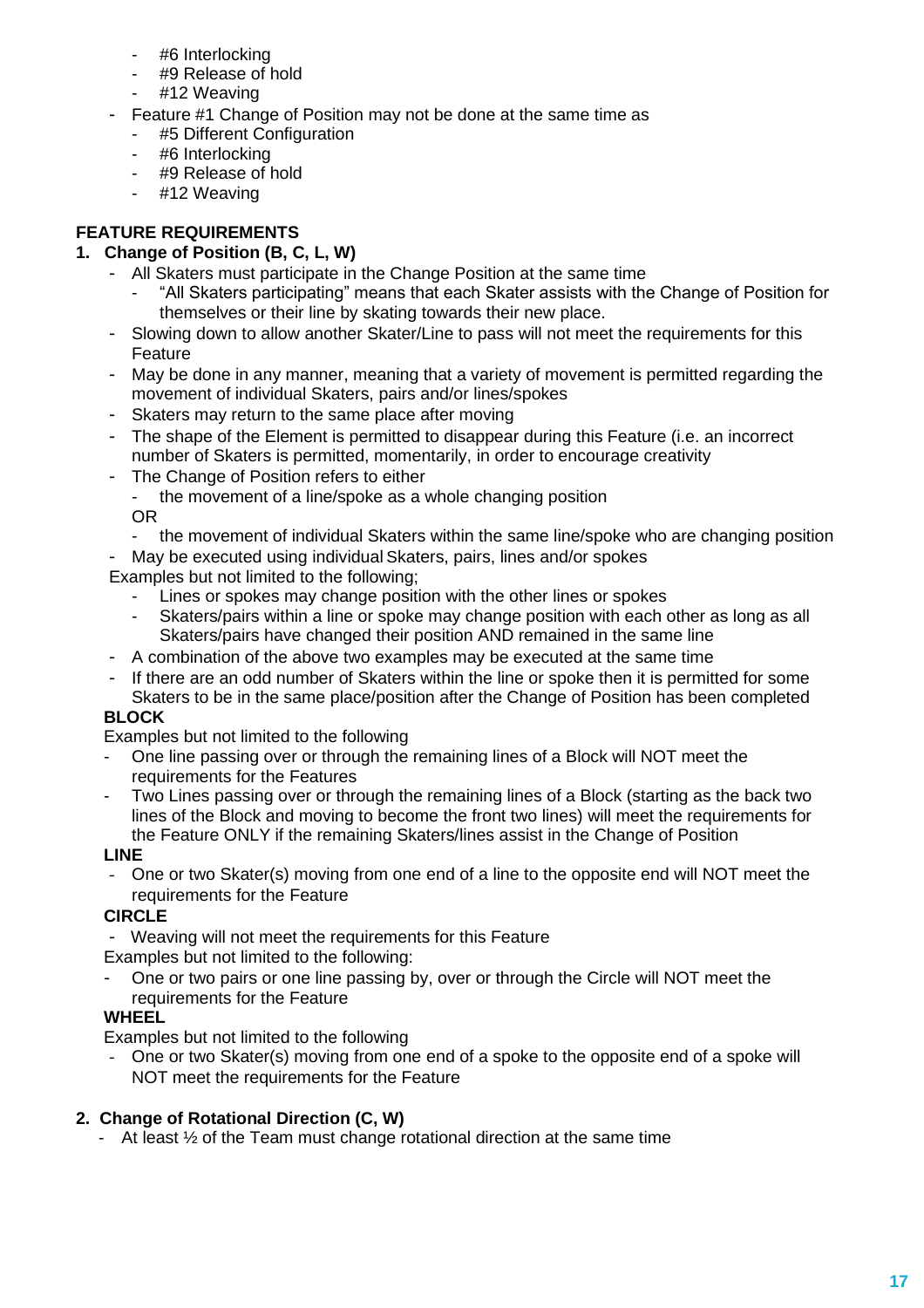# **3. Choreographic Series**

- At least ½ of the Team must execute the Choreographic Series at the same time
- A Choreographic Series contains a series of listed or unlisted movements and must include at least the following three different types of movements
	- i. A minimum of two recognizable turns plus other steps and linking steps
	- ii. Clear use of a variety of Body Movement including at least one low level movement
	- Examples of a low level movement; hydroblading, illusion, choreographic slide etc.
	- iii. Clear use of a variety of arm movements
- A Choreographic Series
- begins with the first Body Movement and ends once the requirements have been met
- must be done in full, in part or in combination with another Feature except for;
	- #7 Jump or Throw Jump
	- #10 Three Different Types of Connected Holds

### **4. Circular Pattern (B)**

- The Block must cover a minimum of 270<sup>o</sup> on a circular pattern in one rotational direction
- The lines of the Block must remain as parallel as possible to a circular pattern

### **5. Different Configuration (B, C, L, W)**

- The number of Lines/Spokes/Circles must change in each configuration
- There must be at least two different and recognizable configurations
- All Skaters must participate in both configurations and change configuration at the same time
- The Feature is permitted to be executed in any manner
- The shape of the Element is permitted to momentarily disappear during this Feature
- Skaters must move from their original place in order to form the new configuration
- Other Features may be included in either the first or second configuration

#### **For the Block**

- A block that **only** pivots in order to show a different number of lines will not meet the requirements for this Feature
- A two line configuration (in pairs) will not be counted as a Block configuration
- **Teams of 12 Skaters -** changing from four Lines of three Skaters to three Lines of four Skaters (or vice versa) will not be counted as two different Configurations

# **6. Interlocking (C, W)**

#### **Circle**

- At least ½ of the Team must interlock **once**
- There must be only two separate Circles and must rotate in opposite rotational directions
- Two separate Circles may be arranged side-by-side or one following the other

#### **Wheel**

- All spokes must interlock at least once
- There must be only two separate Wheels and must rotate in opposite rotational directions
- Two separate Wheels may be arranged side-by-side or one following the other

#### **7. Jump and/or Throw Jumps (B, C, L, W)**

- At least  $\frac{1}{2}$  the Team must execute a Jump or be either part of a Throw Jump
- Jump must be of at least one revolution
- Jump must be recognizable

#### **8. Pivoting (B, L)**

- Must pivot at least 90°
- Must include recognizable turns and steps

#### **9. Release of Hold (L, W)**

- All Skaters must release their hold for at least three seconds
- During the release of hold each Skater must turn/rotate OR use both skating directions (forward and backward) i.e. only skating backwards (or forwards) is not permitted
	- Skaters must turn/rotate a minimum of 360°
	- Stepping from backwards to forwards is NOT considered a 180<sup>°</sup> turn/rotation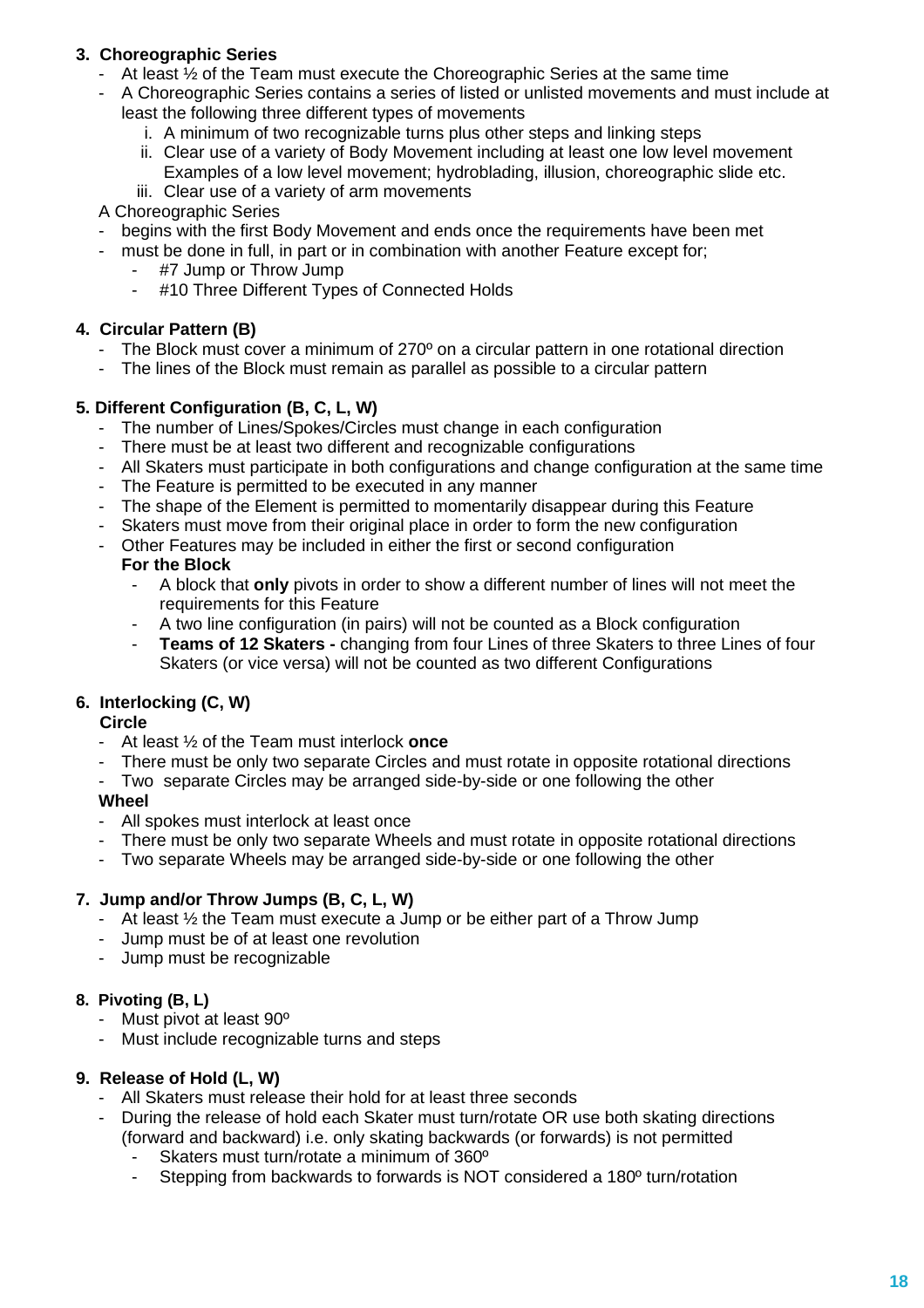# **10. Three Different types of connected holds (B, L, W)**

- All Skaters must execute the three different types of connected holds
- Holds must be different types

Example; three different versions of an elbow hold etc. will not meet the requirements for this Feature

# **11. Two Different Axis (L)**

- The Line must use at least two distinctly different axis: long axis, short axis and/or a diagonal axis of the ice rink
- Follow the leader or pivoting only will not meet the requirements for the change of axis

# **12. Weaving (C)**

- There must be only a circle in a circle
	- The two circles must be as equal as possible
	- Circles must rotate in opposite directions
- Weaving must
	- occur at least two times
	- occur at the same time by all Skaters
	- occur at the same time on each occasion
	- be continuous and done one after the other

# **Example of continuous weaving**

- Skaters go in through one space and immediately go back out through the next space
	- The ability to execute this example depends on speed and circle size
	- It is permitted that Skaters go back through the next space OR a few spaces later
- Pairs or small lines are not permitted

#### **MIXED Element - Definition and Requirements (see Regulations for details) (pending Congress)**

### **Basic Requirements:**

- 1. To have the element confirmed (fixed value), all Skaters must participate in the Elements and the chosen Elements must interact with each other
- 2. At least two different Synchronized Skating Elements must be done at approximately the same time and interact with each other
- 3. Stopping is not permitted
- 4. Choice of Block, Circle, Line, Pairs, and Wheel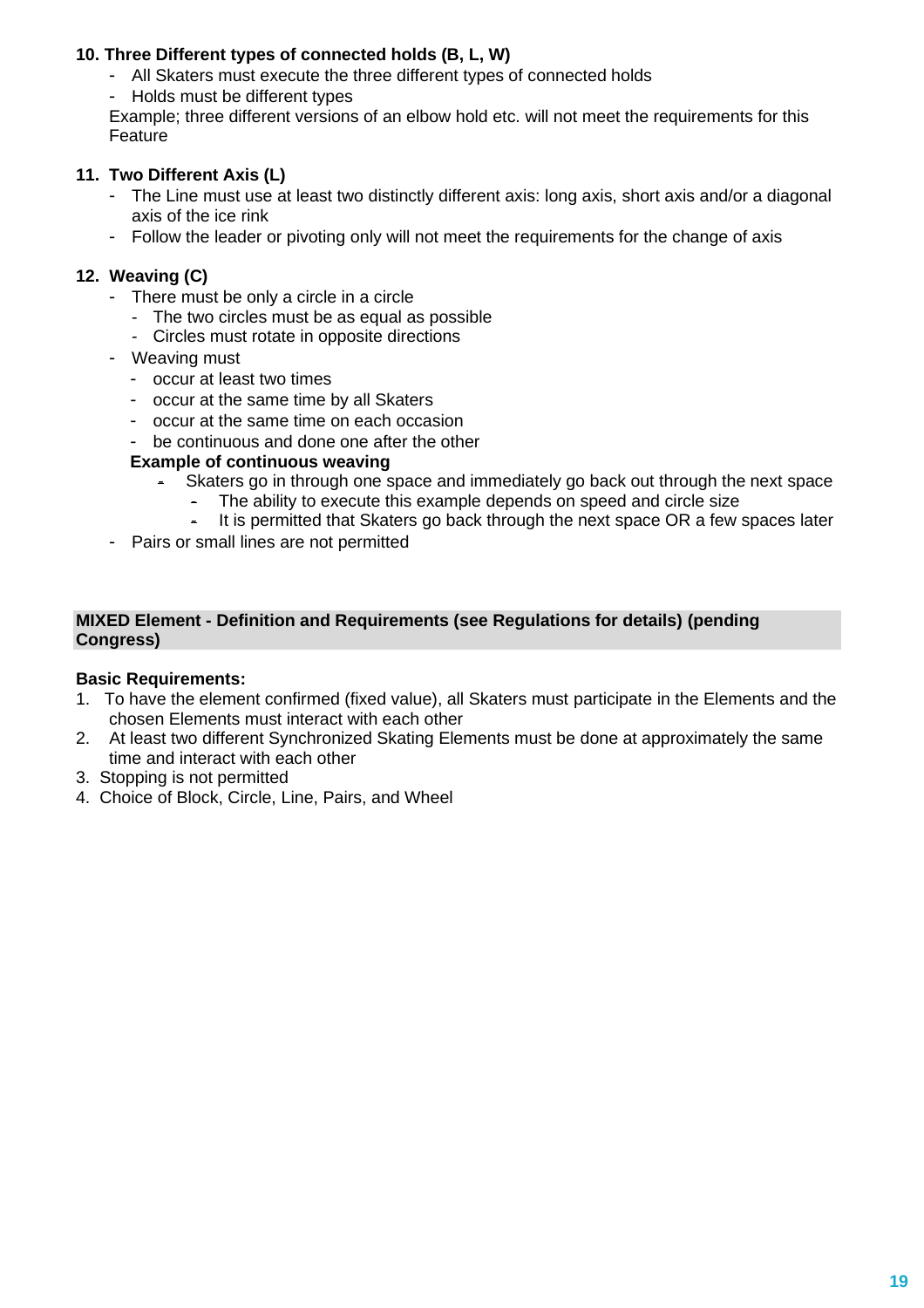#### **MOVE Element - Definition and Requirements (see Regulations for details)**

#### **Basic Requirements:**

1. All Skaters must attempt one fm

| <b>LEVEL BASE</b><br><b>MEB</b>                                                                                      | <b>LEVEL 1</b><br>ME <sub>1</sub>                                                  | <b>LEVEL 2</b><br>ME <sub>2</sub>                                                  | <b>LEVEL 3</b><br>ME <sub>3</sub>                                                                      | <b>LEVEL 4</b><br>ME4                                                                 |
|----------------------------------------------------------------------------------------------------------------------|------------------------------------------------------------------------------------|------------------------------------------------------------------------------------|--------------------------------------------------------------------------------------------------------|---------------------------------------------------------------------------------------|
| A Move Element<br>where the fm does<br>not meet the level<br>$1, 2, 3,$ or $4$<br>requirements but<br>meet the Basic | Move Element<br>must meet the<br>Basic<br><b>Requirements AND</b><br>must include; | Move Element<br>must meet the<br>Basic<br><b>Requirements AND</b><br>must include; | Move Element<br>must meet the<br><b>Basic</b><br><b>Requirements AND</b><br>must include;              | Move Element<br>must meet the<br>Basic<br><b>Requirements AND</b><br>must include;    |
| Requirements                                                                                                         | <b>One Feature</b>                                                                 | <b>Two Features</b>                                                                | <b>Three Features</b><br><b>AND</b><br>at least $\frac{1}{2}$ of the<br>Team execute a<br>Difficult fm | <b>Four Features</b><br><b>AND</b><br><b>All Skaters</b><br>execute a Difficult<br>fm |

# **FEATURES**

- 1. Change of Position
- 2. Difficult Entry
- 3. Intersecting and/or Passing-through
- 4. Release of foot/leg during a Supported fm
- 5. Two Different Types of fm (Free Skating only)

# **GENERAL ELEMENT REQUIREMENTS**

- All fms must be executed within 30 meters from each other, including Features
- The first fm that each Skater performs will be evaluated
- The fm will be evaluated once all Skaters attain their position
- other fms may be executed following the first fm
- Teams may choose one of the following options:
	- **a.** All fms begin at the same time and end at either the same or different times
	- **b.** fms begin at different times and all fms end at the same time
- At least  $\frac{1}{4}$  of the Team must
	- execute the same subtype of fm at the same time (including free leg positions)
	- execute a change edge, rotational direction and/or position at the same time (if applicable)

### **SHORT PROGRAM - Move Element Requirements**

- All Skaters must execute the same "type of fm"
- Choose one type of fm from the list of Simple or Difficult fms
	- fms must be executed using the same edge, same free leg position and in the same skating direction
	- A "subtype of the selected fm" is not permitted, with the exception that Skaters (at least ¼ of the Team) may use different feet. Different feet only are permitted but not required

### **FREE SKATING - Move Element Requirements**

- a maximum of two different types of fms only are permitted
- **NOTE: pending Congress 2022 decision** Amended Rule 990 paragraph 3b) Free Skating Moves (i) A "type" of free skating moves (fms) is a term that refers to each of the listed free skating moves in the ISU Communication with Difficulty Groups of Elements. Biellmann is considered a different type of fm than a Spread Eagle. Biellmann RFI is considered the same type as Biellmann RFO.
- (ii) "A subtype of free skating moves (fms)" is a term that refers to the same type of free skating moves executed using at least two of the eight different methods of execution. A Free Skating Move executed with an outside edge is considered as a subtype of the same type of Free Skating Move executed with an inside edge. A Free Skating Move executed forward is considered as a subtype of the same type of Free Skating Move executed backward. A Free Skating Move executed on the right foot is considered as a subtype of the same type of Free Skating Move executed on the left foot.
- (iii) "Same free skating move" is a term that includes one "type" of free skating move executed in the same position, on the same edge, on the same foot and in the same skating direction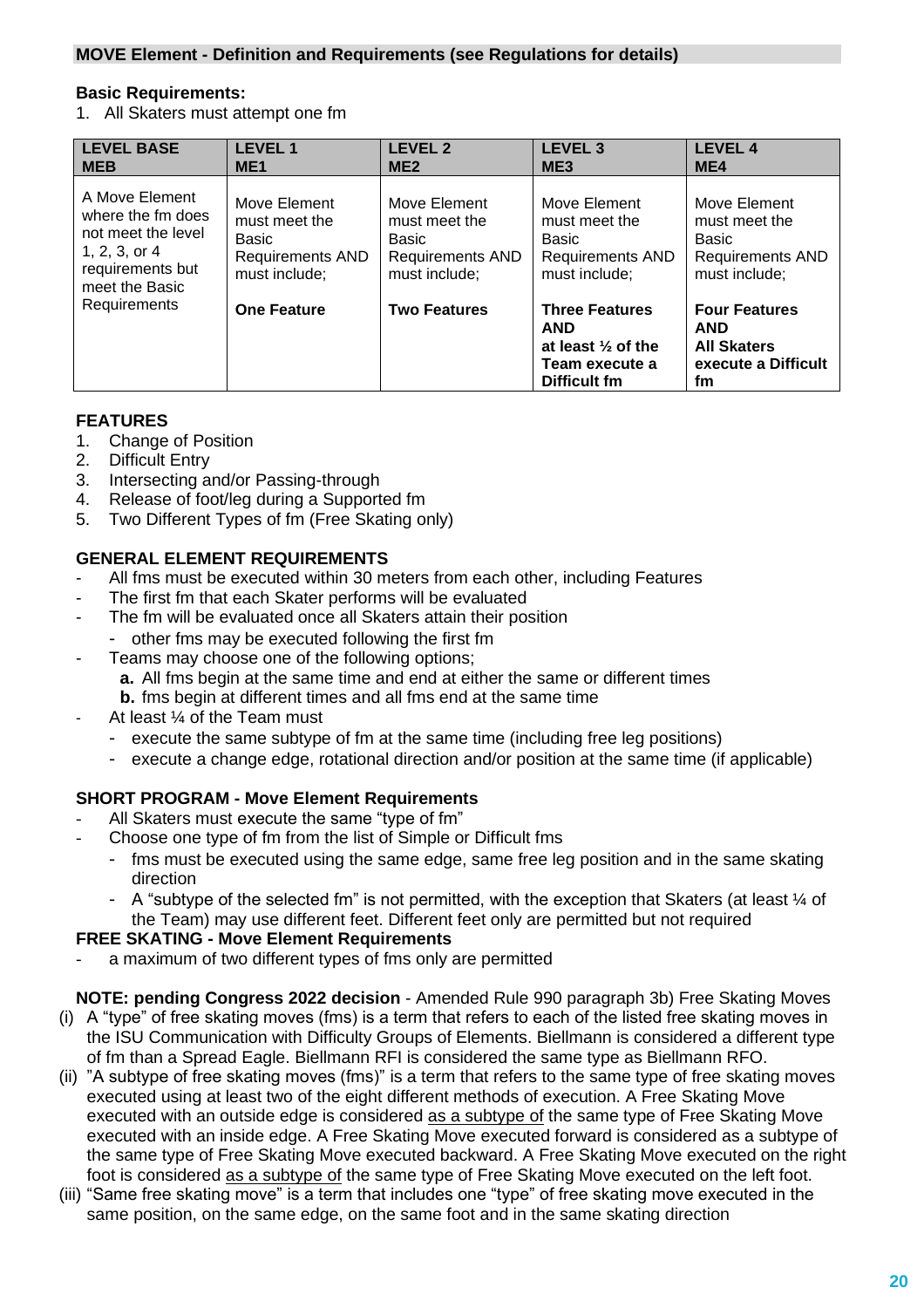# **List of Simple fms and Difficult fms**

# **There are two lists of fms offered as a choice – Simple fms and Difficult fms**

- All Skaters (at least  $\frac{1}{4}$  of Team) using any type of fm within each list must use the same free leg position
- Exception Short Program, where all Skaters must use the same free leg position
- At least  $\frac{1}{4}$  of the Team must execute the same subtype of fm (with the same free leg position) at the same time

Exception – Short Program, where all Skaters must use the same free leg position

For clarity;

- If using different feet, there must be at least  $\frac{1}{4}$  of the Team executing that fm on the same foot
- If using different edges, there must be at least  $\frac{1}{4}$  of the Team executing the fm on the same edge
- If using different skating directions there must be at least  $\%$  of the Team executing that fm in the same skating direction

# **Simple fms**

- Spread Eagle
	- using one or both rotational directions
- Inna Bauer
	- using one or both rotational directions
- Outside Spread Eagle + Outside Ina Bauer (or vice versa)
	- using the same or both rotational directions
- Outside Ina Bauer in one rotational direction + Outside Spread Eagle in the opposite rotational direction
- Unsupported Spiral with or without a change of edge and/or free leg position to the front, side or behind
	- free leg height is maintained at the minimum height and less than 135º
	- free leg may be held to the front, side or back
	- free leg is fully extended
	- Variation of a Supported or Unsupported Spiral with or without a change of edge
		- self-Supported, partner supported or unsupported
			- free leg height is maintained at the minimum height and less than 135°
			- free leg placed to the front, side or behind at less than 135º
			- free leg is bend to at least 45º
- Upright Extension 135°
	- self-supported, partner supported or unsupported
	- free leg height is maintained at the minimum height and of at least  $135^{\circ}$  but less than  $170^{\circ}$
	- free leg fully extended to the front, side or behind

### **Difficult fms**

- Biellmann Spiral with or without change of edge
- Unsupported Spiral 135<sup>o</sup> with one change of edge
- free leg fully extended with the free leg held to the back at a minimum of 135°
- Unsupported Spiral 135° with a change of free leg position with or without a change of edge
	- free leg fully extended, unsupported as it changes to a front, side or back position at a minimum of 135°
	- Upright Extension170° with or without one change of edge
	- self-supported or unsupported
	- free leg fully extended to the front, side or back at a minimum of 170°
- Upright Extension 135° with one change of edge
	- self-supported or unsupported
	- free leg fully extended to the front, side or back at a minimum of 135°

### **fms with one position executed on one edge/lobe**

- An fm must be held for at least three seconds in the correct position and on the correct edge/lobe **fms with one or several changes of edge and/or change of free leg position**

Must have at least two seconds in each correct position(s) and on each edge/lobe

### **fms that use both clockwise and anti-clockwise directions**

- Must have at least two seconds in the correct position and on each edge/lobe
- When changing from clockwise to anti-clockwise directions (or vice versa)
	- Additional steps, turn(s) or linking steps are NOT permitted other than those required to quickly change the direction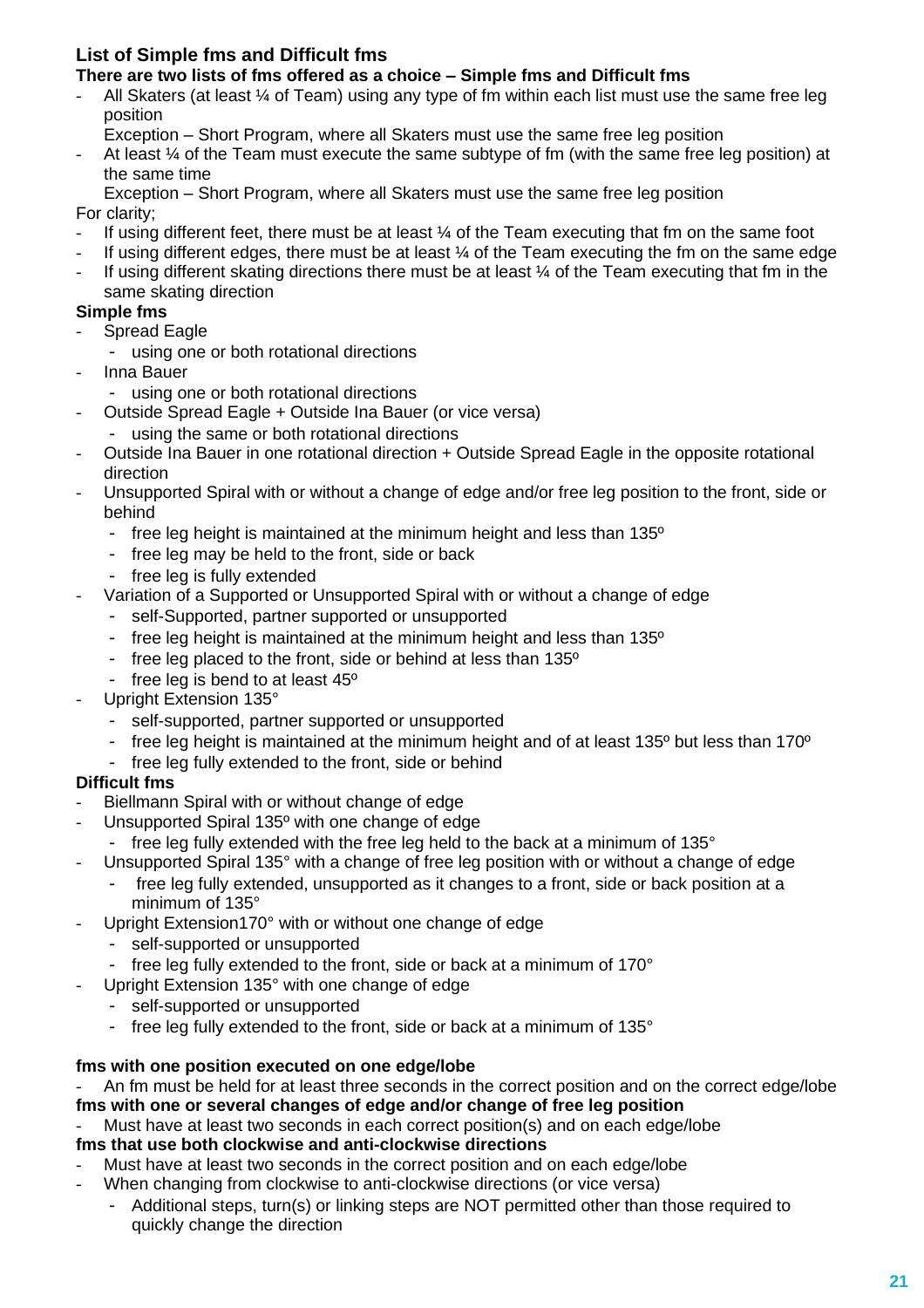### **FEATURE REQUIREMENTS**

#### **1. Change of Position**

- The Change of Position must be executed at the same time by at least  $\frac{1}{2}$  of the Team
- The Change of Position must be executed while executing an fm
- Skaters executing the change of position must be arranged in line(s) comprised of at least  $\frac{1}{4}$ of the Team
- Skaters must have a hold before and after the Change of Position
	- The release of hold and re-grasp of hold must be done at the same time
- Skaters must establish their own track both before and after the Change of Position
- Skaters must cross the track of the other Skaters with whom they are changing position

#### **2. Difficult Entry**

- At least ½ of the Team must execute any type of fm or subtype of fm using a Difficult Entry
- The Difficult Entry must be executed at the same time
- At least  $\frac{1}{4}$  of the Team must execute the same Difficult Entry in the same way

**NOTE:** A lunge or any two footed movement before an fm will not be considered a Difficult Entry Examples of a Difficult Entry (not limited to the following);

#### **a) Difficult one-foot turn(s)**

- **Difficult one-foot turns** are defined as a bracket, counter, rocker, and double twizzle (720º) or more rotation
- Entry of the fm is executed with a recognizable "Difficult one-foot turn(s)"
- Additional steps pushes or touch downs are not permitted in between the exit edge of the turn and the fm
	- The "Difficult one-foot turn(s)" may be the same or different if at least the  $\frac{1}{4}$  of the Team who are executing the same type or subtype fm are also executing the same "Difficult one-foot turn(s)"
	- A "Difficult one-foot turn" must be done using the same foot, edge, and skating direction
- The exit edge of the "Difficult one-foot turn" must be the entry edge of the fm
- There is no time requirement between the exit edge of the turn and the fm position

### **b) Jump or Dance jump**

- If using a jump or dance jump, the landing foot/edge must be the entry foot/edge of the fm
- The jump or dance jump may be the same or different if at least  $\frac{1}{4}$  of the Team executing the same fm are also executing the same jump or dance jump. (A Jump or dance Jump must be done using the same foot, edge, and skating direction)

#### **3. Intersecting and/or Passing-through**

- At least ½ of the Team must execute an fm that is Intersecting and/or Passing-through
- fms may Intersect and/or Pass-through at the same or different times
- Backward Spirals that intersect are not permitted (considered as illegal)

**NOTE:** If the fm has a change of edge/change of rotational direction or change of fm position – the change of edge/change of rotational direction or change of fm position may occur while intersecting and/or passing through

### **4. Release of foot/leg during a Supported fm**

- Free leg may be self or partner supported by at least ½ of the Team (Free Skating only)
- The fm may start supported and end unsupported (or vice versa)

The supported fm and the unsupported fm must each be held for at least 2 seconds **Short Program:** All Skaters must execute the Feature

### **5. Two Different Types of fms (Free Skating only**)

- Only two different types of fms must be executed at the same time
- Each type of fm must be executed by at least  $\frac{1}{4}$  of the Team
- Part of the Team (at least  $\frac{1}{4}$  of the Team) is permitted to present one type of fm and the other part of the Team (at least ¼ of the Team) presents a different type of fm
- Each type of fm is permitted to have "subtypes" executed by at least  $\frac{1}{4}$  of the Team meaning the same type of fm done using different feet, different edges, and/or in different skating directions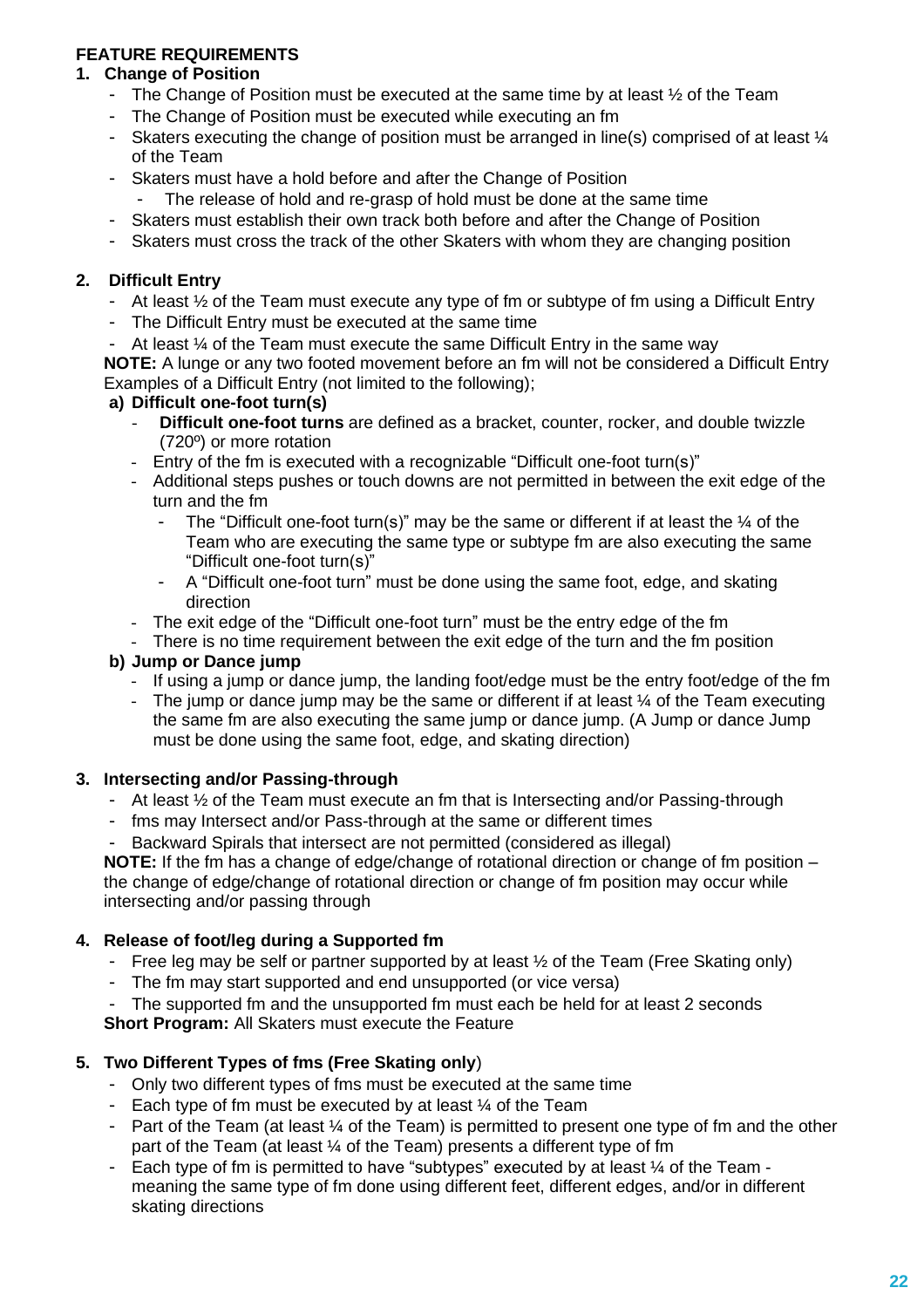### **NO HOLD Element – Definition and Requirements (see Regulations for details)**

#### **Basic Requirements:**

1. All Skaters must be in a closed Block with a no hold

| <b>LEVEL BASE</b><br><b>NHEB</b>                                                                                           | <b>LEVEL1</b><br>NHE <sub>1</sub>                                              | <b>LEVEL 2</b><br>NHE <sub>2</sub>                                                    | <b>LEVEL 3</b><br>NHE <sub>3</sub>                                                    | <b>LEVEL 4</b><br>NHE <sub>4</sub>                                                               |
|----------------------------------------------------------------------------------------------------------------------------|--------------------------------------------------------------------------------|---------------------------------------------------------------------------------------|---------------------------------------------------------------------------------------|--------------------------------------------------------------------------------------------------|
| No Hold Element<br>that does not meet<br>the level $1, 2, 3$ , or<br>4 requirements but<br>meets the Basic<br>Requirements | No Hold Element<br>must meet the<br>Basic<br>Requirements AND<br>must include: | No Hold Element<br>must meet the<br>Basic<br><b>Requirements AND</b><br>must include: | No Hold Element<br>must meet the<br>Basic<br><b>Requirements AND</b><br>must include: | No Hold Element<br>must meet the<br>Basic<br><b>Requirements AND</b><br>must include:            |
|                                                                                                                            | <b>One Feature</b>                                                             | <b>Two Features</b>                                                                   | <b>Three Features</b>                                                                 | <b>Four Features</b><br><b>AND</b><br>must include the<br><b>Diagonal Axis</b><br><b>Feature</b> |

#### **ADDITIONAL FEATURE –** Step Sequence

#### **FEATURES**

- 1. Change of Position
- 2. Diagonal Axis
- 3. Different Configuration
- 4. Jump
- 5. Pivoting

### **GENERAL ELEMENT REQUIREMENTS**

- The Twizzle Element may not be executed following the No Hold Element
- At least one current WBP Element must be executed in-between the No Hold Element and Twizzle Element
- Mirror Image Pattern is permitted during all Features and Additional Feature unless otherwise stated

### **GENERAL FEATURE REQUIREMENTS**

- Each Feature must be executed by All Skaters at the same time
- Stopping and/or becoming Stationary is not permitted during any Feature
- Block must continue to progress across/along the ice before, during and after each Feature
- Features must be done separately but if using the Different Configuration Feature, then other Features may be executed in either Configuration

### **FEATURE REQUIREMENTS**

#### **1. Change of Position**

- All Skaters must participate in the Change of Position at the same time
	- "All Skaters participating" means that each Skater assists with the Change of Position for themselves or their line by skating towards their new place.
- Slowing down to allow another Skater/line to pass will not meet the requirements for this Feature
- May be done in any manner, meaning that a variety of movement is permitted regarding the movement of individual Skaters, pairs and/or lines
- Skaters may return to the same place after moving
- The shape of the NHE is permitted to disappear during this Feature (i.e. an incorrect number of Skaters is permitted, momentarily, in order to encourage creativity)
- The Change of Position refers to either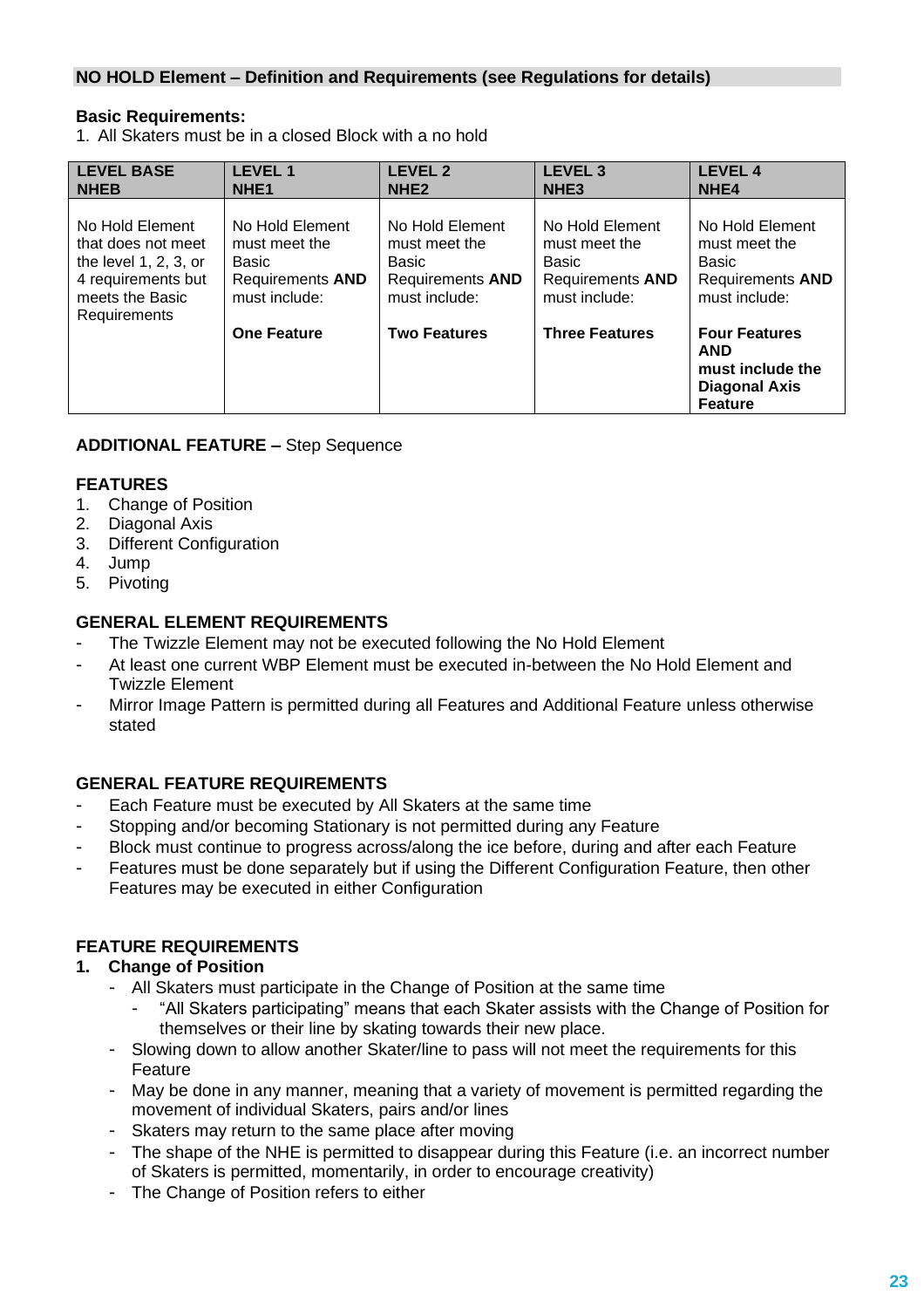- the movement of a line as a whole changing position OR

- the movement of individual Skaters who are changing position
- May be executed using individual Skaters, pairs, and/or lines

Examples but not limited to the following;

- Lines may change position with the other lines or spokes
- Skaters/pairs within a line may change position with each other as long as all Skaters/pairs have changed their position AND remained in the same line
- A combination of the above two examples may be executed at the same time
- If there are an odd number of Skaters within the line then it is permitted for some Skaters to be in the same place/position after the Change of Position has been completed

# **NOTE**

Examples but not limited to the following

- One line passing over or through the remaining lines of a Block will NOT meet the requirements for the Features
- Two Lines passing over or through the remaining lines of a Block (starting as the back two lines of the Block and moving to become the front two lines) will meet the requirements for the Feature ONLY if the remaining Skaters/lines assist in the Change of **Position**

# **2. Diagonal Axis**

- The diagonal axis is permitted to occur at any time during the NHE
- Entry and exit of each one-foot turn must be on the same diagonal axis
- There may not be a change of edge in-between the turns
- The diagonal axis must contain turns
- Turns must be recognizable

#### **For NHE1 and NHE2**

There must be at least two, one-foot turns or two, two-foot turns or a combination including both a one-foot + a two-foot turn

#### **For NHE3 and NHE4**

- There must be one series of at least two different types of Difficult Turns/Steps **Difficult Turns/Steps**
- Rocker, counter, bracket, loop, double twizzle (720º) or more rotation

### **3. Pivoting**

- All Skaters must participate and must execute the same body and arm movement at the same time
- Pivoting must be executed in any closed block configuration with at least three lines
- Block must pivot at least 90º
- Mirror Image Pattern is not permitted during this Feature
- Turns/Steps/Twizzles/linking steps must be executed at the same time, including using the same feet, in the same skating direction, at the same time
- Block must progress along/across the ice at all times during pivoting
- Pivoting must be continuous and executed all at once
- Change of pivot point is permitted
- Pivoting must occur during only one configuration of a Block and in one rotational direction
- Pivoting starts to be counted as soon as the Block begins to pivot
- Pivoting ends when the Block stops pivoting or the Element Shape breaks apart
- Pivoting is considered ended when ¼ of the Team or more have;
	- stopped pivoting for two seconds or more
	- changed configuration
	- changed rotational direction
- **For NHE1 – Block pivots at least 90°**

#### **For NHE2 – Block pivots at least 90° with two turns and/or steps and linking steps**

**For NHE3 & NHE4 –** Block pivots at least 90º and must include a Choreographic Series during pivoting

#### **Choreographic Series**

- All Skaters must execute the Choreographic Series at the same time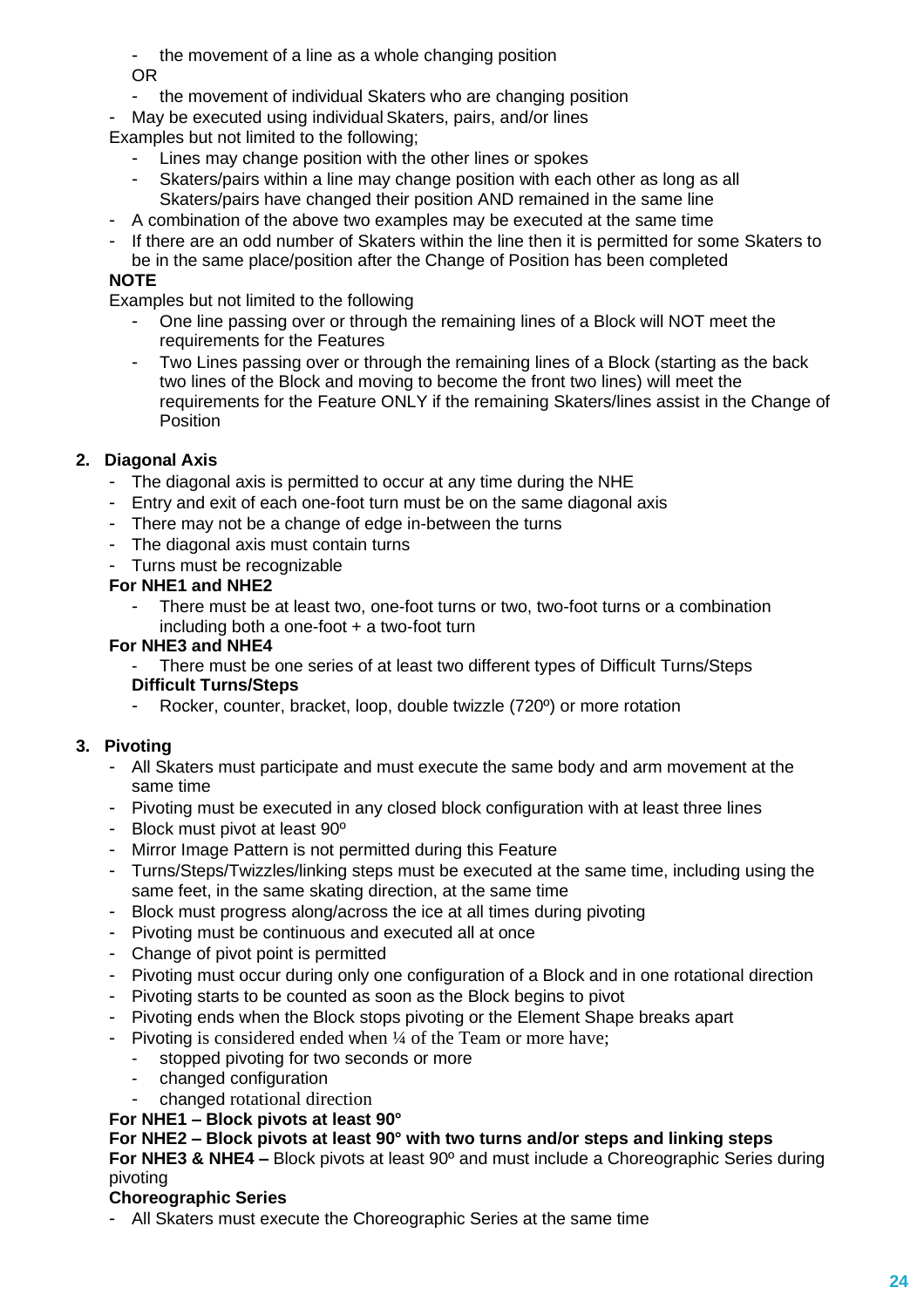- A Choreographic Series contains a series of listed or unlisted movements and must include at least the following three different types of movements
	- i. A minimum of two recognizable turns plus other steps and linking steps
	- ii. Clear use of a variety of Body Movement including at least one low level movement Examples of a low level movement; hydroblading, illusion, choreographic slide etc.
	- iii. Clear use of a variety of arm movements
- A Choreographic Series begins with the first Body Movement and ends once the requirements have been met
- The Choreograph Series may start just before pivoting begins and may be the last movement as pivoting ends, as long as the required types of movement are executed during pivoting

### **4. Different Configuration**

- The number of Lines must change in each configuration
- There must be at least two different and recognizable closed block configurations
- All Skaters must participate in both configurations and change configuration at the same time
- The Feature is permitted to be executed in any manner
- The shape of the Element is permitted to momentarily disappear during this Feature
- Skaters must move from their original place in order to form the new configuration
- Other Features may be included in either the first or second configuration
- There must be a minimum of three lines in each closed block configuration
- A block that only pivots in order to show a different number of lines will not meet the requirements for this Feature
- A two line configuration (in pairs) will not be counted as a Block configuration
- **Teams of 12 Skaters** changing from four Lines of three Skaters to three Lines of four Skaters (or vice versa) will not be counted as two different Configurations

#### **5. Jump**

- All Skaters must execute the same recognizable jump of at least one revolution
- Skaters must jump at the same time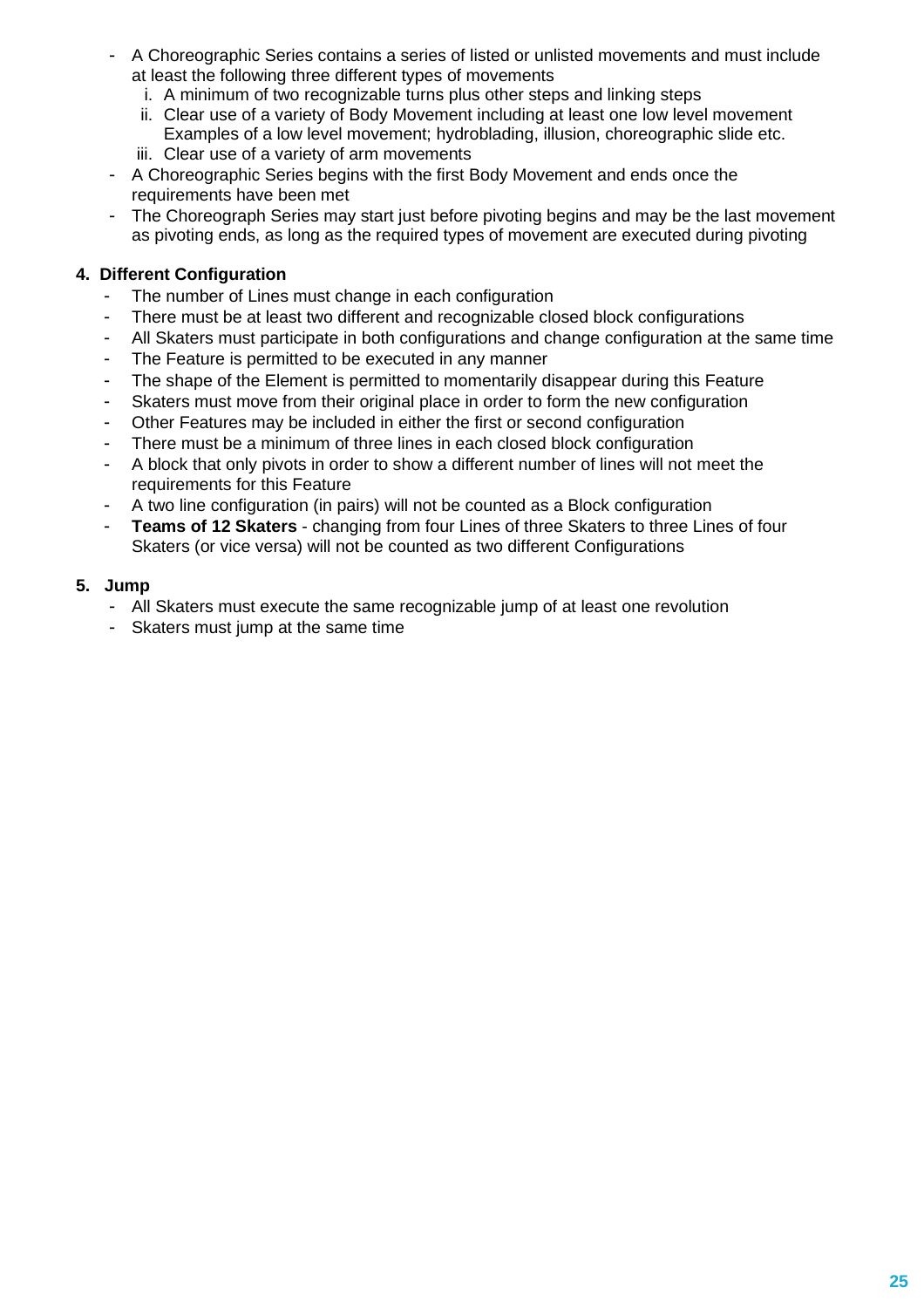#### **STEP SEQUENCE ADDITIONAL FEATURE - Applies to No Hold Element (pending Congress)**

#### **Basic requirements:**

1. All Skaters must attempt at least two turns (one-foot turns and/or two-foot turns)

| <b>LEVEL BASE</b><br>sB                                                               | <b>LEVEL 1</b><br>s <sub>1</sub>                                     | <b>LEVEL 2</b><br>s <sub>2</sub>                                                                                                                                                   | <b>LEVEL</b><br>s3                                                                      | <b>LEVEL 4</b><br>s <sub>4</sub>                                                          |
|---------------------------------------------------------------------------------------|----------------------------------------------------------------------|------------------------------------------------------------------------------------------------------------------------------------------------------------------------------------|-----------------------------------------------------------------------------------------|-------------------------------------------------------------------------------------------|
| A Step Sequence<br>that does not meet<br>the level $1, 2, 3$ or<br>4 requirements but | <b>Four turns</b><br>(two different<br>types of one-<br>foot or two- | Six turns (three<br>different types of<br>turns)<br>AND a choice of:                                                                                                               | <b>Eight turns (six</b><br>different types of<br>turns)<br><b>AND</b>                   | Ten (10) turns<br>(seven different<br>types of turns)<br><b>AND</b>                       |
| meets the Basic<br>Requirements                                                       | foot turns.<br>twizzle and/or<br>loop)                               | One series<br>consisting of:                                                                                                                                                       | <b>Two different</b><br>series (one series                                              | <b>Two different</b><br>series (one series                                                |
|                                                                                       |                                                                      | -three different types<br>of "Difficult<br>Turns/Steps"                                                                                                                            | executed on each<br>foot) consisting<br>of:                                             | executed on each<br>foot) consisting<br>of:                                               |
|                                                                                       |                                                                      | <b>OR</b>                                                                                                                                                                          | - Three different<br>types of "Difficult<br>Turns/Steps"                                | - Three different<br>types of "Difficult<br>Turns/Steps"                                  |
|                                                                                       |                                                                      | <b>Two different series</b><br>(one series executed<br>on each foot)                                                                                                               | executed on one<br>foot                                                                 | executed on one<br>foot                                                                   |
|                                                                                       |                                                                      | consisting of:                                                                                                                                                                     | <b>PLUS</b>                                                                             | <b>PLUS</b>                                                                               |
|                                                                                       |                                                                      | - Two different types of<br>"Difficult Turns/Steps"<br>executed on one foot<br><b>PLUS</b><br>- Two different types of<br>"Difficult Turns/Steps"<br>executed on the other<br>foot | - Two different<br>types of "Difficult<br>Turns/Steps"<br>executed on the<br>other foot | - Three different<br>types of "Difficult<br>Turns/Steps"<br>executed on the<br>other foot |

#### **GENERAL ADDITIONAL FEATURE REQUIREMENTS**

- All turns must be skated on the same edges, lobes and skating direction by all Skaters at the same time
- Steps and linking steps are permitted
- Mirror image pattern is permitted during a Step Sequence. The turns executed correctly in a mirror image pattern will be counted towards the level of the Step Sequence

#### **One-foot and Two-foot turns**

- One-foot Turns (four types) Bracket, counter, rocker, three turn
- Two-foot Turns (two types) Choctaw, mohawk

#### **Difficult Turns/Steps**

- Rocker, counter, bracket, loop, double twizzle (720º) or more rotation

#### **Series of Different types of Difficult Turns/Steps**

The list of Difficult Turns/Steps includes counter, rocker, bracket, loop, double twizzle (720º) or more rotation

#### **One series of Different types of Difficult Turns/Steps**

- Consists of two or three different types of Difficult Turns/Steps *(depending on the level)* executed on the same foot where the exit edge of one turn is the entry edge of the next turn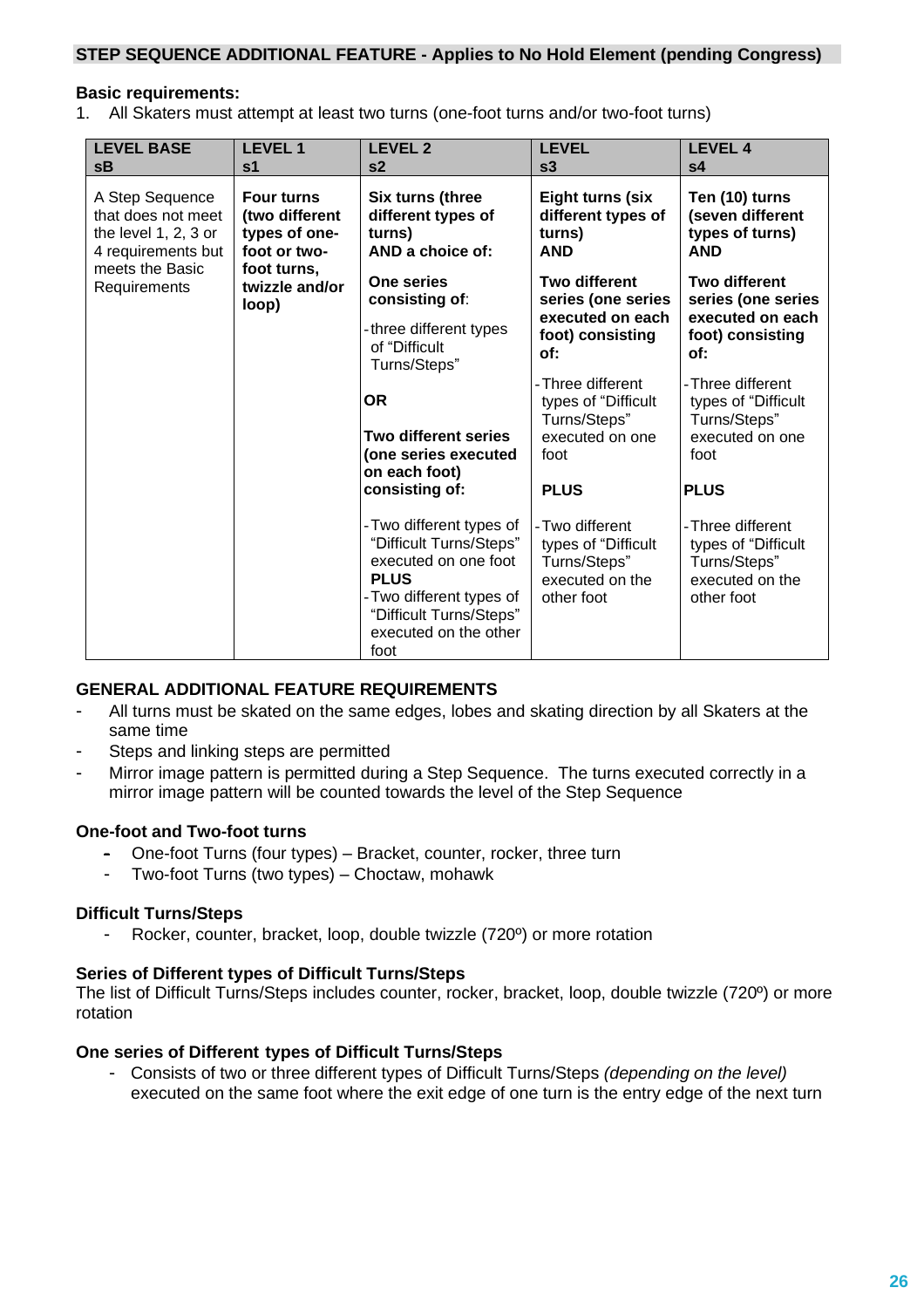# **Two Different series of Different types of Difficult Turns/Steps**

- Consists of two or three different types of Difficult Turns/Steps *(depending on the level)* with each series executed one on each foot where the exit edge of one turn is the entry edge of the next turn
- If two series of Different types of Difficult Turns/Steps are executed, then each series must be different
- The same series of turns is not permitted to be repeated on the opposite foot
- If two series of Different types of Difficult Turns/Steps are executed, they are considered to be the same if each series consists of the same turns done in the same order, on the same edge and in the same skating direction

#### **Example 1 (permitted - showing Difficult Turns/Steps using different skating direction)**

- 1st series backward outside rocker, forward outside bracket, backward inside double twizzle (720º) or more rotation
- 2nd series forward outside rocker, backward outside bracket, forward inside double twizzle (720º) or more rotation

#### **Example 2 (permitted - showing Difficult Turns/Steps with different entry edges)**

- 1st series backward outside rocker, forward outside bracket, backward inside double twizzle (720º) or more rotation
- 2nd series backward inside rocker, forward inside bracket, backward outside double twizzle (720º) or more rotation
	- Changes of edge(s) are **NOT** permitted in between the turns
	- Other turns are allowed but must be executed either before or after the Series of Different types of Difficult Turns/Steps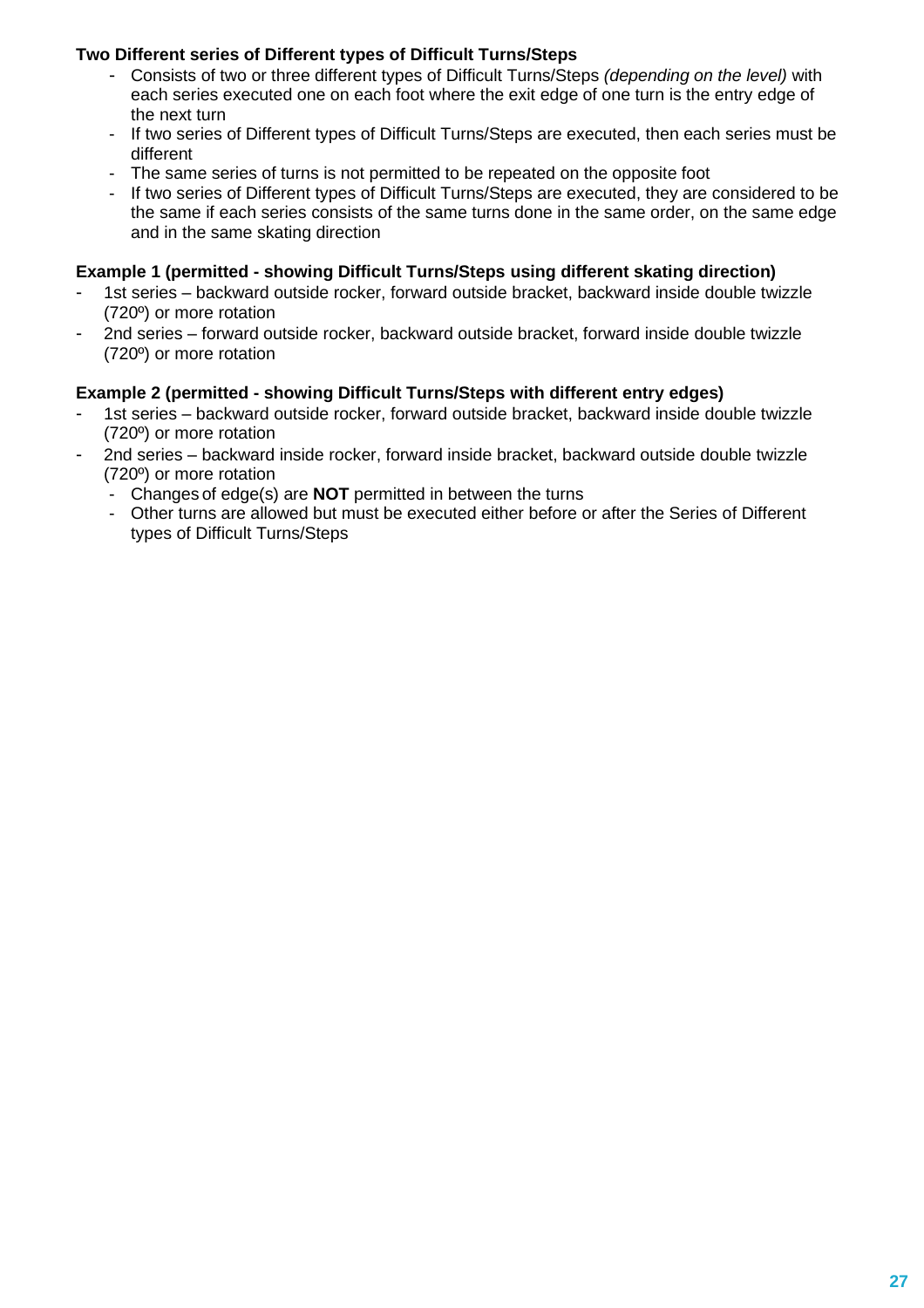#### **PAIR Element - Definition and Requirements (see Regulations for details)**

#### **Basic Requirements:**

- 1. All Skaters must be in pairs (unless executing with an odd number of Skaters not due to an interruption, fall or illness)
- 2. All Pairs must attempt the same pair pivot at the same time

| <b>LEVEL BASE</b>               | <b>LEVEL1</b>                                                                                                                                                     | <b>LEVEL 2</b>                                                                                                                                            | <b>LEVEL 3</b>                                                                                                                              | <b>LEVEL 4</b>                                                                                                                                   |
|---------------------------------|-------------------------------------------------------------------------------------------------------------------------------------------------------------------|-----------------------------------------------------------------------------------------------------------------------------------------------------------|---------------------------------------------------------------------------------------------------------------------------------------------|--------------------------------------------------------------------------------------------------------------------------------------------------|
| PaB                             | Pa1                                                                                                                                                               | Pa <sub>2</sub>                                                                                                                                           | Pa <sub>3</sub>                                                                                                                             | Pa4                                                                                                                                              |
| A Pair Element that             | Pair Element must                                                                                                                                                 | Pair Element must                                                                                                                                         | Pair Element must                                                                                                                           | Pair Element must                                                                                                                                |
| does not meet the               | meet the Basic                                                                                                                                                    | meet the Basic                                                                                                                                            | meet the Basic                                                                                                                              | meet the Basic                                                                                                                                   |
| level 1, 2, 3 or 4              | Requirements AND                                                                                                                                                  | Requirements AND                                                                                                                                          | Requirements AND                                                                                                                            | <b>Requirements AND</b>                                                                                                                          |
| requirements but                | must include;                                                                                                                                                     | must include;                                                                                                                                             | must include;                                                                                                                               | must include;                                                                                                                                    |
| meets the Basic<br>Requirements | <b>Pair Pivot</b><br>One Skater is<br>pivoting, and the<br>supported Skater is<br>in a spiral supported<br>or unsupported<br>position for at least<br>$360^\circ$ | <b>Pair Pivot</b><br>One Skater is<br>pivoting, and the<br>supported Skater is<br>in an Upright<br>Extension 135°<br>position for at least<br>$360^\circ$ | <b>Pair Pivot</b><br>One Skater is<br>pivoting, and the<br>supported Skater is<br>in a Death Spiral<br>position for at least<br>$360^\circ$ | <b>Pair Pivot</b><br>One Skater is<br>pivoting, and the<br>supported Skater is<br>in a Death Spiral<br>position for at least<br>720 <sup>°</sup> |
|                                 |                                                                                                                                                                   | <b>OR</b><br>One of the Skaters<br>is pivoting, and the<br>supported Skater is<br>in a Death Spiral<br>position for at least<br>$360^\circ$               | <b>PLUS</b><br><b>One Feature</b>                                                                                                           | <b>PLUS</b><br><b>Two Features</b>                                                                                                               |

### **FEATURES**

- 1. Difficult Entry
- 2. Difficult Exit
- 3. Holding the Free Foot
- 4. Holding by One Hand

### **GENERAL ELEMENT REQUIREMENTS**

- The Pair Element may be executed in any configuration but all pairs must stay within 30 meters from each other
- If executing the Pair Element with an odd number of Skaters where one Skater is without a partner, the remaining solo Skater must attempt one part of the Pair Element

# **ELEMENT REQUIREMENTS**

- **1. Pivoting for 360º/720º rotation** *(depending on the level)*
	- Pivoting starts to be counted only when pivoting begins and the fixed position of ALL supported Skaters has been attained
	- Pivoting is permitted to be executed in one place or moving

### **Supported Skater**

- The supported Skater must clearly be on one foot as they begin to take their position AND must clearly be on one foot when exiting their position
	- Once the supported Skater becomes approximately upright, they are permitted to change feet in order to push out of the pivot (if using positions that are not upright)

### **2. Position (Spiral** *(supported or unsupported***), Upright Extension l35º***,* **Death Spiral)**

- The correct position must be maintained for the required rotation **Death Spiral**
	- The supported Skaters' head must be held at least at knee level when compared to the pivoting Skater for the 360º/720º respective to the level
	- The head and/or free hand of the supported Skater may not touch the ice during the entry, rotation and/or exit
	- IF the knee of the supported Skater touches the ice during the exit of a Death Spiral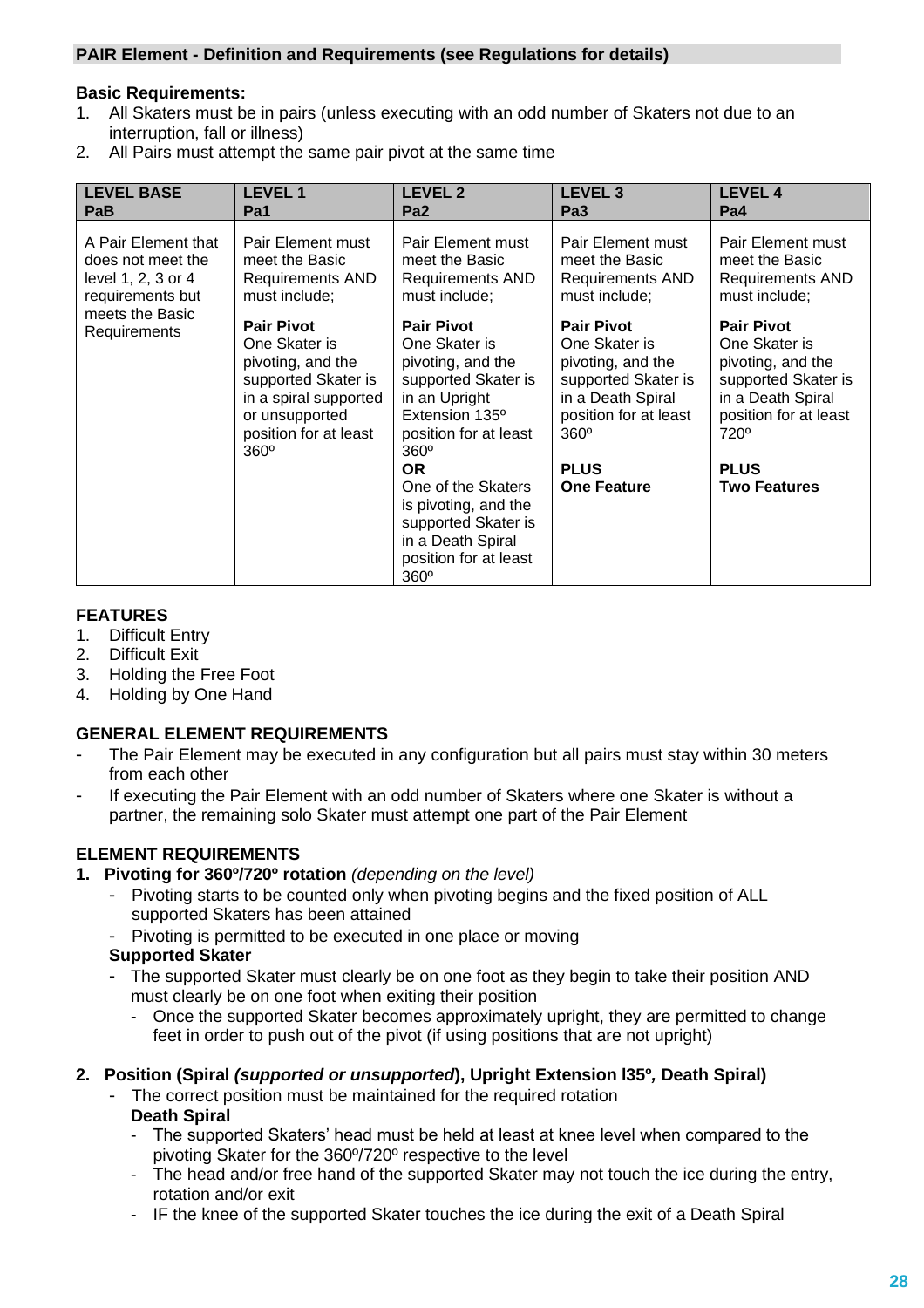position and is not considered a Fall, then it will be counted as an error by one Pair

- The supported Skater's blade must be on an edge at all times entering and executing the Death Spiral position

# **FEATURE REQUIREMENTS**

All pairs must execute the same Feature at the same time

### **1. Difficult Entry**

- At least one Skater in each pair must execute the movement
- A difficult variation must be done
	- just before the supported Skater takes the lower position on the same foot and edge as the Death Spiral
	- or as a difficult movement to take the Death Spiral position

Example; If the supported Skater is using a spiral or other variation during the entry of the Death Spiral then this Skater must remain on the same foot and edge used during the Death **Spiral** 

- If using a "Difficult one-foot turns" then the exit edge of the difficult one-foot turn must be the entry edge of the Death Spiral

**"Difficult one-foot turns"** are defined as a bracket, counter, rocker, and double twizzle (720º) or more rotation

- If using a fm or variation of an fm, then the fm must be held in a recognizable fixed position

# **2. Difficult Exit**

- At least one of the Skaters in each pair must execute the difficult movement
- A difficult movement must be done
	- just after the supported Skater completes the required rotations
	- and/or once the supported Skater becomes upright while still recognized as part of the pair (pairs maybe connected or unconnected)
	- on the same foot as the Death Spiral or as a movement to exit edge of the Death Spiral
- A turn/step will not meet the requirements for this Feature
- A one-foot turn is permitted before the difficult movement begins

### **3. Holding the Free Foot**

- All Supported Skaters must take hold of their free foot before being lowered into the Death Spiral position and keep the hold while in the Death Spiral position for the required rotation
- The blade/boot or ankle may be held
- Supported Skaters may release their free foot once they complete the required rotation in the Death Spiral position

### **4. Holding by One Hand**

- Both Skaters must be holding each other using one hand only, both before entering the Death Spiral position and maintain the one hand hold for the required rotation in the Death Spiral position
- Skaters are allowed to hold with two hands during the exit of the death spiral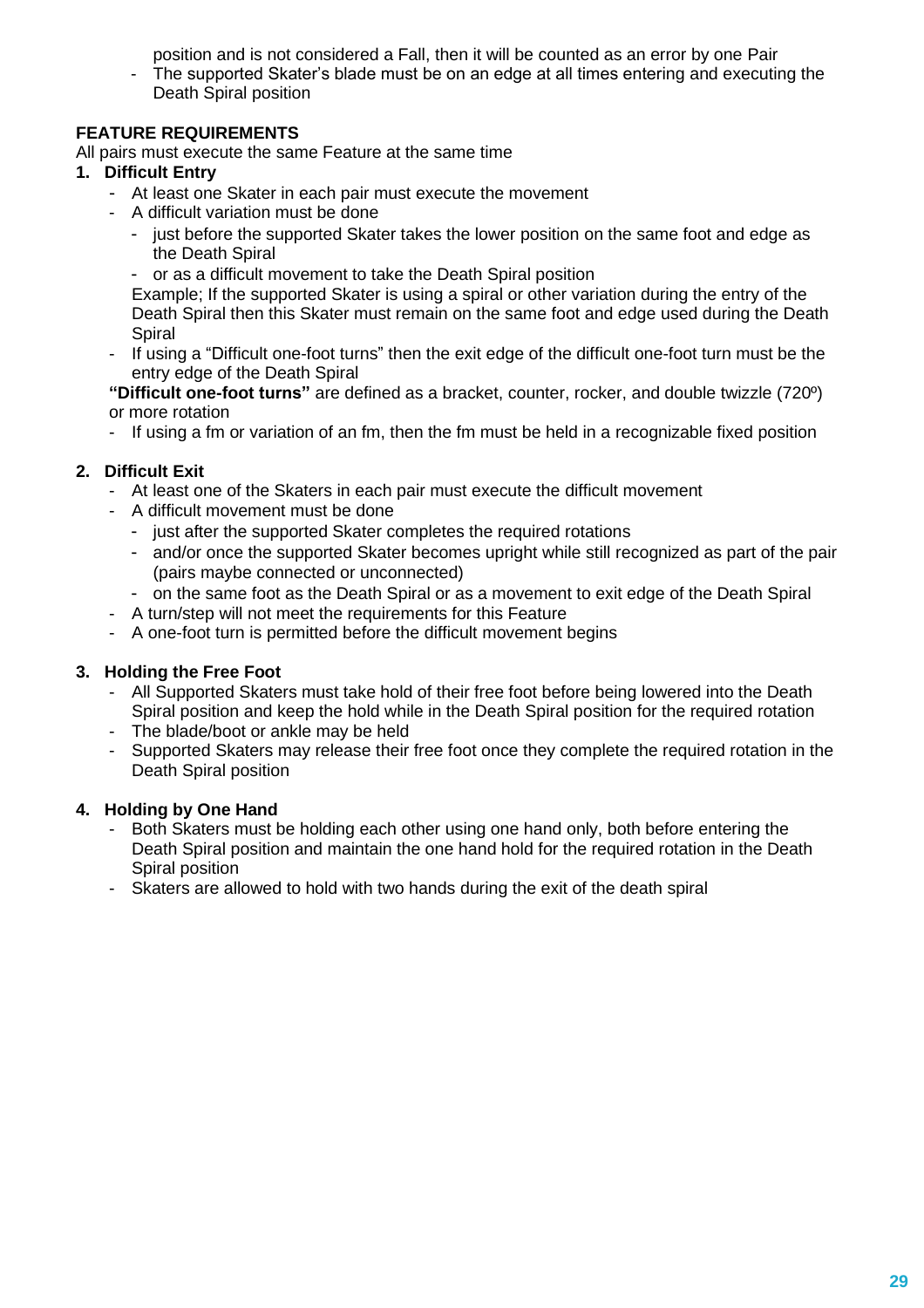#### **PIVOTING Element – BLOCK - Definition and Requirements (see Regulations for details)**

#### **Basic Requirements:**

- 1. All Skaters must be in a closed Block with a minimum of three lines<br>2. The Block must cover a minimum of 30 meters
- The Block must cover a minimum of 30 meters
- 3. The Block must pivot a minimum of 90º

| <b>LEVEL BASE</b>                                                                                                             | <b>LEVEL1</b>                                                                                                                                                                                                                                                                                                                                                                     | <b>LEVEL 2</b>                                                                                                                                                                                                                                                                                                                                                                                                                                                                                                                                                                                                                                                                     | <b>LEVEL 3</b>                                                                                                                                                                                                                                                                                                                                                                                                                                                                                                         | <b>LEVEL 4</b>                                                                                                                                                                                                                                                                                                                                                            |
|-------------------------------------------------------------------------------------------------------------------------------|-----------------------------------------------------------------------------------------------------------------------------------------------------------------------------------------------------------------------------------------------------------------------------------------------------------------------------------------------------------------------------------|------------------------------------------------------------------------------------------------------------------------------------------------------------------------------------------------------------------------------------------------------------------------------------------------------------------------------------------------------------------------------------------------------------------------------------------------------------------------------------------------------------------------------------------------------------------------------------------------------------------------------------------------------------------------------------|------------------------------------------------------------------------------------------------------------------------------------------------------------------------------------------------------------------------------------------------------------------------------------------------------------------------------------------------------------------------------------------------------------------------------------------------------------------------------------------------------------------------|---------------------------------------------------------------------------------------------------------------------------------------------------------------------------------------------------------------------------------------------------------------------------------------------------------------------------------------------------------------------------|
| <b>PBB</b>                                                                                                                    | PB <sub>1</sub>                                                                                                                                                                                                                                                                                                                                                                   | PB <sub>2</sub>                                                                                                                                                                                                                                                                                                                                                                                                                                                                                                                                                                                                                                                                    | PB <sub>3</sub>                                                                                                                                                                                                                                                                                                                                                                                                                                                                                                        | PB4                                                                                                                                                                                                                                                                                                                                                                       |
| A Pivoting Block<br>that does not<br>meet the level 1,<br>2, 3 or 4<br>requirements<br>but meets the<br>Basic<br>Requirements | Pivoting Block must<br>meet the Basic<br><b>Requirements AND</b><br>must include:<br>a choice of:<br><b>OPTION A</b><br>- Pivoting with at<br>least two, one-foot<br>and/or two, two-foot<br>turns<br><b>OR</b><br><b>OPTION B</b><br>- Pivoting with one<br>"Difficult one-foot<br>turn"<br><b>AND for BOTH</b><br><b>OPTIONS</b><br>- may include steps<br>and/or linking steps | Pivoting Block must meet<br>the Basic Requirements<br>AND must include<br>a choice of:<br><b>OPTION A</b><br>- Pivoting with a series of at<br>least two "Difficult one-<br>foot turns" (with/without a<br>change of edge)<br>- may include a single<br>twizzle or more<br>- may include steps and/or<br>linking steps<br>OR.<br><b>OPTION B</b><br>- Pivoting with two "Difficult"<br>one-foot turns" (may<br>include a single twizzle or<br>more)<br>- may include steps and/or<br>linking steps<br><b>AND for BOTH OPTIONS</b><br>Pivot point must<br>change ends at least<br>once<br>A minimum pivot of 45°<br>is required before and<br>after the pivot point<br>changes ends | Pivoting Block must<br>meet the Basic<br><b>Requirements AND</b><br>must include:<br>- Pivoting with a series<br>of at least two<br>different types of<br>"Difficult one-foot<br>turns" (without a<br>change of edge)<br><b>AND</b><br>- one "Difficult one-foot"<br>turn" (may or may not<br>be part of a series)<br>- may include steps<br>and/or linking steps<br>- Pivot point must<br>change ends at least<br>once<br>- A minimum pivot of<br>45° is required before<br>and after the pivot<br>point changes ends | Pivoting Block must<br>meet the Basic<br><b>Requirements AND</b><br>must include:<br>- Pivoting with a<br>series of four<br>different types of<br>"Difficult one-foot<br>turns" (without a<br>change of edge)<br>- The pivot point<br>must change ends<br>at least once<br>- A minimum pivot of<br>90° is required<br>before and after the<br>pivot point changes<br>ends |

#### **GENERAL PIVOTING REQUIREMENTS**

- Block must progress along/across the ice at all times during pivoting
- Pivoting must be continuous and executed all at once
- Pivoting must occur during only one configuration of a Block
- Pivoting must be executed in only one rotational direction

**Pivoting is considered as ended when** at least ¼ of the Team or more have done the following;

- Stopped/Interrupted pivoting for two seconds or more
- Changed configuration
- Changed rotational directions

#### **FEATURE REQUIREMENTS**

- Stopping and/or becoming Stationary is not permitted
- **1. Pivoting with turns/steps and linking steps or a series of turns For PB1 & PB2** 
	- All Lines must use the same skating direction
		- All Skaters must execute the same steps/turns/edges/linking steps, on the same foot, in the same skating direction, at the same time during pivoting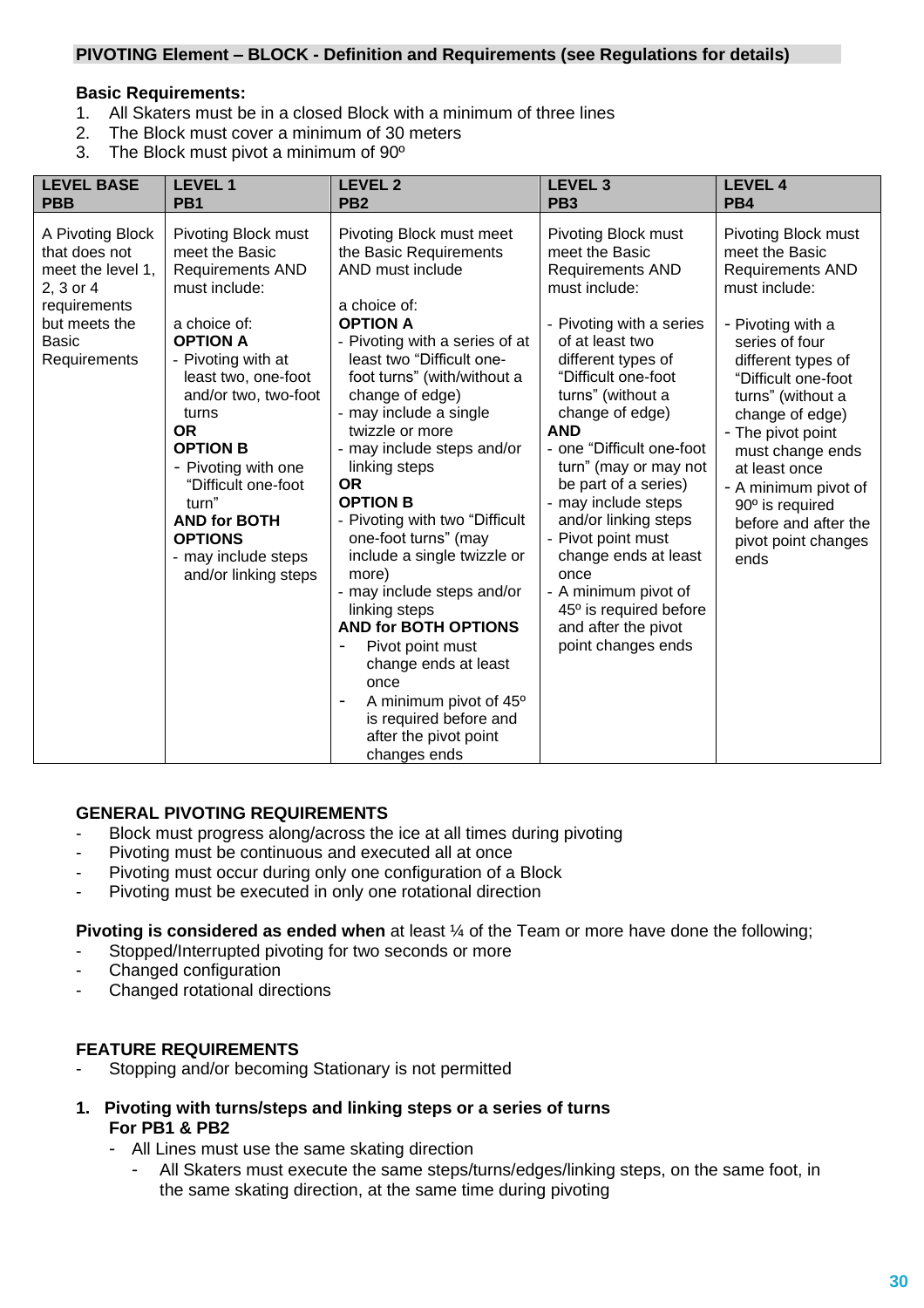### **For PB3 & PB4**

- Lines may use the same or different skating directions
- **If using the same skating direction;**
	- All Skaters must execute the same steps/turns/edges/linking steps, on the same foot, in the same skating direction, at the same time during pivoting (see Exception)
- **If using different skating directions;**
	- Some Line(s) may start the first turn of the series using a forward edge and other line(s) may start the first turn of the series using a backward edge
	- All Skaters must use the same edge Example – one line is executing a left forward outside rocker and another line must be executing a right backward outside rocker
	- All Skaters within the same line must use the same skating direction, foot and edge
	- Skaters in opposing lines will be on opposite feet
	- The lines may be arranged in any manner
- Pivoting must be executed using the required turns/steps on recognizable and correct edges for the level attempted

**"Difficult one-foot turns"** are defined as **–** bracket, counter, rocker, double twizzle (720º) or more rotation. **Exception:** For PB1 & PB2 a single or more Twizzle and/or 1½ or more Twizzle are permitted

# **PB1 & PB2**

May repeat the same one-foot or two-foot turns or use different one-foot and two-foot turns **PB2**

- In the series of at least two, one-foot turns (without a change of edge) the exit edge of the first one-foot turn must be the entry edge of the following one-foot turn
- Linking steps are permitted before and/or after the series of at least two turns (with/without a change of edge)

# **PB3**

- In the series of two different types of "Difficult one-foot turns" (without a change of edge) the exit edge of the first one-foot turn must be the entry edge of the following one-foot turn
- Linking steps are permitted between the series and the other required difficult one-foot turn
- The series and the difficult one-foot turn maybe executed in any order

# **PB4**

In the series of four different types of "Difficult one-foot turns" (without a change of edge), the exit edge of the first one-foot turn must be the entry edge of the following one-foot turn

# **2. Change of Pivot Point**

Pivot point executed by skating on a circular/looped pattern where the Skaters cross their own track is not permitted

# **For PB2 & PB3**

- A minimum pivot of 45<sup>°</sup> is required before and after the pivot point changes ends
- The measurement of pivoting requirements are as follows;
	- **Before pivot point changes ends** measurement begins with the entry edge of the first required turn, once the Skaters have established their own track, and continues until the pivot point has changed ends
	- After pivot point changes ends measurement begins once the Skaters have established their own track and ends; **PB2** when the Block stops pivoting and **PB3** at the completion of the exit edge of the last required turn

# **For PB4**

- A minimum pivot of 90<sup>°</sup> is required before and after the pivot point changes ends
- The measurement of pivoting requirements are as follows;
	- **Before pivot point changes ends** measurement begins with the entry edge of the first required turn, once the Skaters have established their own track, and continues until the pivot point has changed ends
	- After pivot point changes ends measurement begins once the Skaters have established their own track and ends at the completion of the exit edge of the last required turn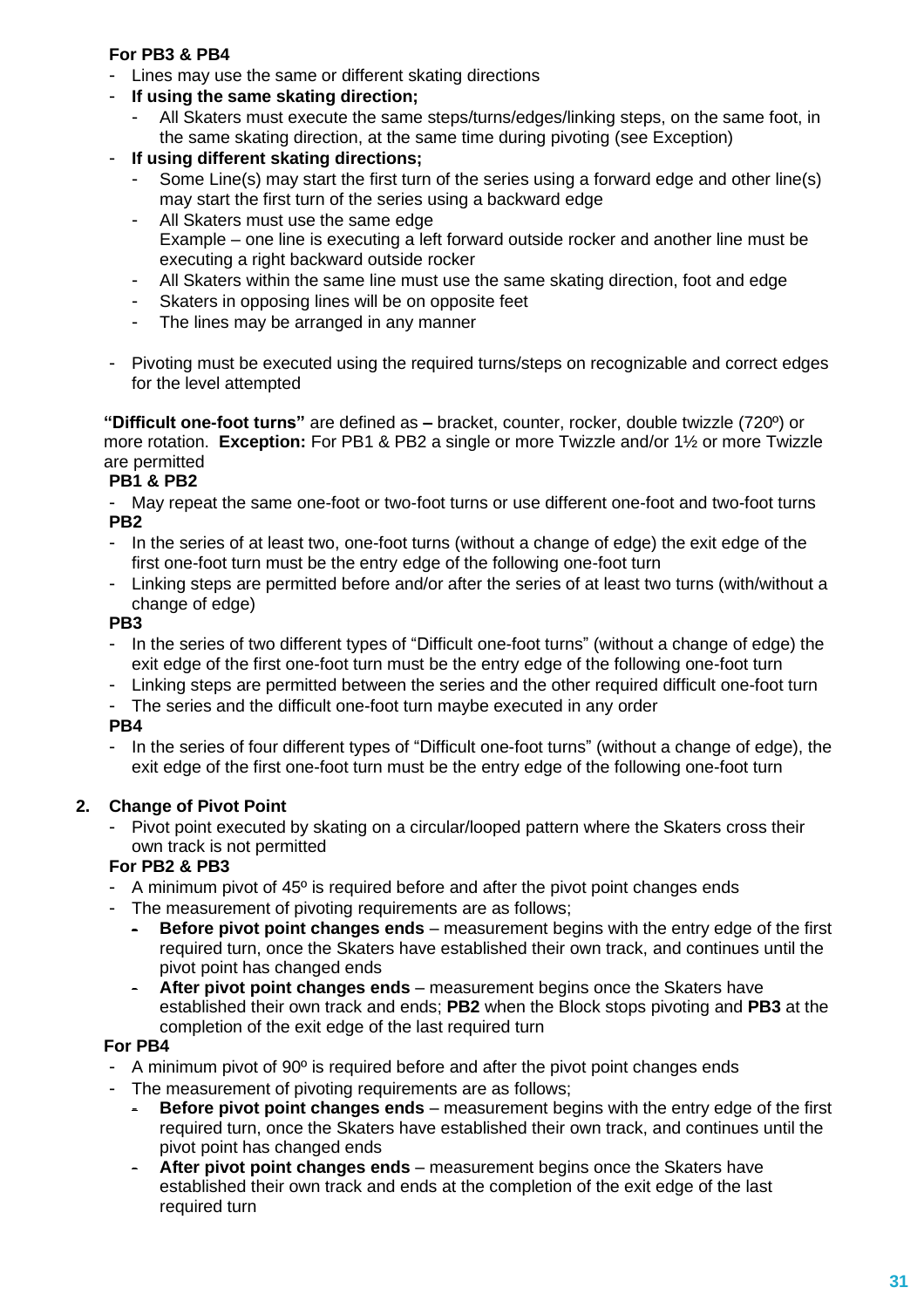#### **PIVOTING Element – LINE - Definition and Requirements (see ISU Regulations for details)**

#### **Basic Requirements:**

- 1. All Skaters may be in one or two Lines *(depending on the level)*
- 2. Element Must cover a minimum of 30 meters
- 3. The Line(s) must pivot a minimum of 90º

| <b>LEVEL BASE</b><br><b>PLB</b>                                                                                        | <b>LEVEL 1</b><br>PL <sub>1</sub>                                                                                                                                                                                 | <b>LEVEL 2</b><br>PL <sub>2</sub>                                                                                                                                                                                                                                                                      | <b>LEVEL 3</b><br>PL <sub>3</sub>                                                                                                                                                                                                                                                                                                         | <b>LEVEL 4</b><br>PL <sub>4</sub>                                                                                                                                                                                                                                                                                                 |
|------------------------------------------------------------------------------------------------------------------------|-------------------------------------------------------------------------------------------------------------------------------------------------------------------------------------------------------------------|--------------------------------------------------------------------------------------------------------------------------------------------------------------------------------------------------------------------------------------------------------------------------------------------------------|-------------------------------------------------------------------------------------------------------------------------------------------------------------------------------------------------------------------------------------------------------------------------------------------------------------------------------------------|-----------------------------------------------------------------------------------------------------------------------------------------------------------------------------------------------------------------------------------------------------------------------------------------------------------------------------------|
| A Pivoting Line that<br>does not meet the<br>level 1, 2, 3 or 4<br>requirements but<br>meets the Basic<br>Requirements | Pivoting Line must<br>meet the Basic<br><b>Requirements AND</b><br>must include:<br>- Pivoting in one line<br>or two parallel<br>Lines with or<br>without turns<br>- may include steps<br>and/or linking<br>steps | Pivoting Line must<br>meet the Basic<br><b>Requirements AND</b><br>must include:<br>- Pivoting in one line<br>or two parallel lines<br>with at least two,<br>one-foot and/or<br>two, two-foot turns<br>- may include steps<br>and/or linking<br>steps<br>- the pivot point<br>must change ends<br>once | Pivoting Line must<br>meet the Basic<br><b>Requirements AND</b><br>must include:<br>- Pivoting in two<br>parallel lines<br>- Series of at least two<br>different types of<br>"Difficult one-foot<br>turns" (without a<br>change of edge)<br><b>PLUS</b><br>- one "Difficult one-foot<br>turns" (may or may<br>not be part of a<br>series) | Pivoting Line must<br>meet the Basic<br>Requirements AND<br>must include:<br>Pivoting in two<br>parallel lines<br>- Series of four<br>different types of<br>"Difficult one-foot<br>turns" (without a<br>change of edge)<br>- The pivot point<br>must change ends<br>at least once<br>A minimum pivot of<br>90° is required before |
|                                                                                                                        |                                                                                                                                                                                                                   |                                                                                                                                                                                                                                                                                                        | - Pivot point must<br>change ends at least<br>once                                                                                                                                                                                                                                                                                        | and after the pivot<br>point changes ends                                                                                                                                                                                                                                                                                         |
|                                                                                                                        |                                                                                                                                                                                                                   |                                                                                                                                                                                                                                                                                                        | A minimum pivot of 45°                                                                                                                                                                                                                                                                                                                    |                                                                                                                                                                                                                                                                                                                                   |
|                                                                                                                        |                                                                                                                                                                                                                   |                                                                                                                                                                                                                                                                                                        | is required before and                                                                                                                                                                                                                                                                                                                    |                                                                                                                                                                                                                                                                                                                                   |
|                                                                                                                        |                                                                                                                                                                                                                   |                                                                                                                                                                                                                                                                                                        | after the pivot point<br>changes ends                                                                                                                                                                                                                                                                                                     |                                                                                                                                                                                                                                                                                                                                   |

#### **GENERAL PIVOTING REQUIREMENTS**

- Line(s) must progress along/across the ice at all times
- If using two lines then the lines must be as equal as possible
- Stopping and/or becoming Stationary is not permitted during pivoting
- Pivoting must be continuous and executed all at once
- Pivoting must be executed in only one rotational direction

**Pivoting is considered as ended** when ¼ of the Team or more have done the following;

- Stopped or become Stationary (Slow end Skater(s))
- Stopped pivoting for two seconds or more
- Changed rotational direction

#### **FEATURE REQUIREMENTS**

Stopping and/or becoming Stationary is not permitted

#### **1. Pivoting with turns/steps and linking steps or a series of turns For PL1 & PL2**

- If using two Lines then both Lines must use the same skating direction
	- All Skaters must execute the same steps/turns/edges/linking steps, on the same foot, in the same skating direction, at the same time during pivoting

#### **For PL3 & PL4**

- Lines may use the same or different skating directions
- **If using the same skating direction;**
	- All Skaters must execute the same steps/turns/edges/linking steps, on the same foot, in the same skating direction, at the same time during pivoting (see Exception)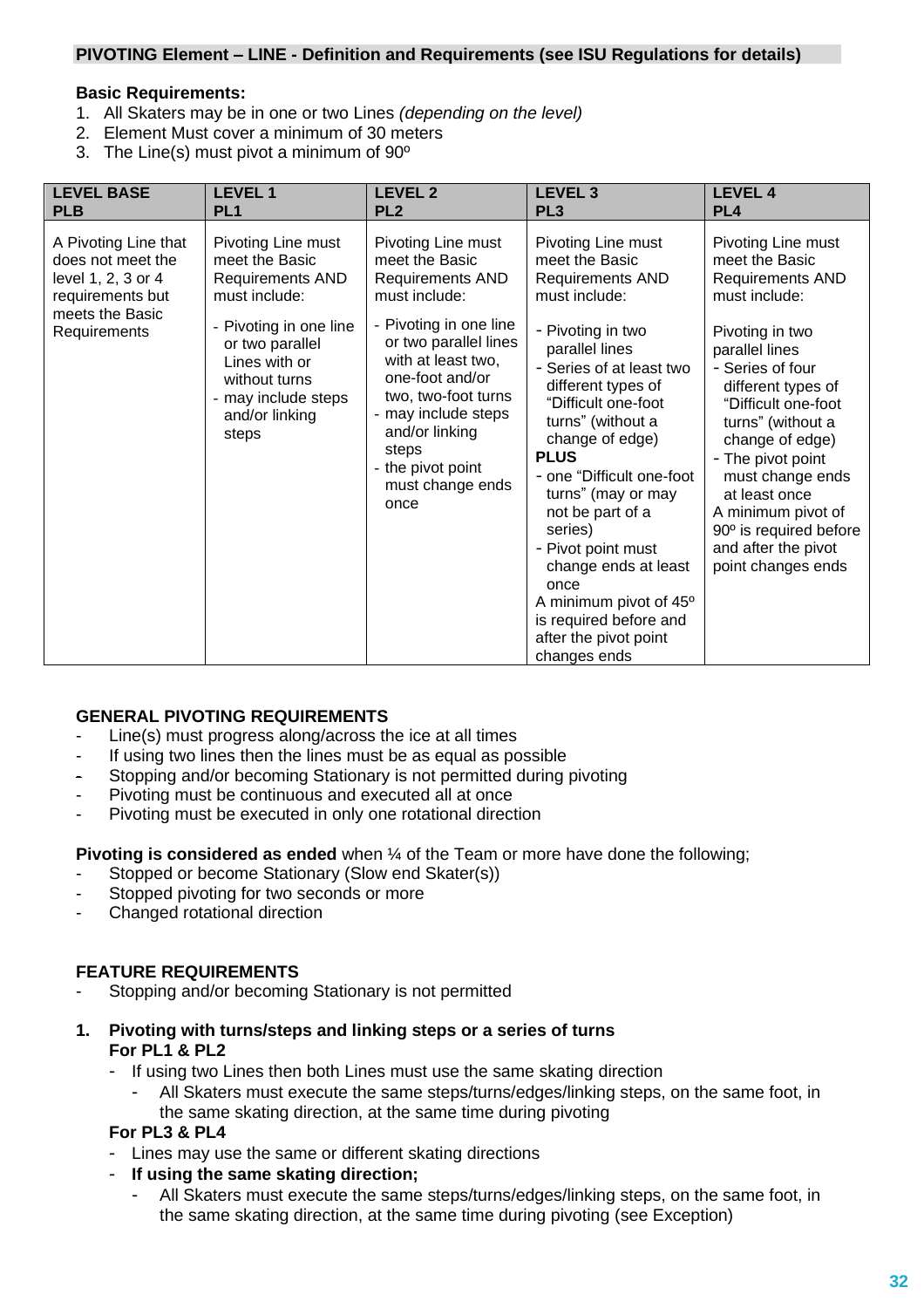### - **If using different skating directions;**

- One Line may start the first turn of the series using a forward edge and other line may start the first turn of the series using a backward edge
- All Skaters must use the same edge Example – one line is executing a left forward outside rocker and another line must be executing a right backward outside rocker
- All Skaters in the same line must use the same skating direction, foot and edge
- Skaters in opposing lines will be on opposite feet
- The Lines may be arranged in any manner
- Pivoting must be executed using the required turns/steps on recognizable and correct edges for the level attempted

**"Difficult one-foot turns"** are defined as **–** bracket, counter, rocker, double twizzle (720º) or more rotation

#### **PL1 & PL2**

- May repeat the same one-foot or two-foot turns or use different one-foot and two-foot turns **PL3**

- In the series of two different types of ""Difficult one-foot turns" (without a change of edge) the exit edge of the first one-foot turn must be the entry edge of the following one-foot turn
- Linking steps are permitted between the series and the other required difficult one-foot turn
- The series and the difficult one-foot turn maybe executed in any order

### **PL4**

- In the series of four different types of "Difficult one-foot turns" (without a change of edge), the exit edge of the first one-foot turn must be the entry edge of the following one-foot turn

# **2. Change of Pivot Point**

#### **For all levels**

- Pivot point executed by skating on a circular/looped pattern where the Skaters cross their own track is not permitted

#### **For PL2 & PL3**

- A minimum pivot of 45º is required before and after the pivot point changes ends
- The measurement of pivoting requirements are as follows;
	- **Before pivot point changes ends** measurement begins with the entry edge of the first required turn, once the Skaters have established their own track, and continues until the pivot point has changed ends
	- After pivot point changes ends measurement begins once the Skaters have established their own track and ends; **PL2** when the line(s) stops pivoting and **PL3** at the completion of the exit edge of the last required turn

### **For PL4**

- A minimum pivot of 90<sup>°</sup> is required before and after the pivot point changes ends
- The measurement of pivoting requirements are as follows;
	- **Before pivot point changes ends** measurement begins with the entry edge of the first required turn, once the Skaters have established their own track, and continues until the pivot point has changed ends
	- After pivot point changes ends measurement begins once the Skaters have established their own track and ends at the completion of the exit edge of the last required turn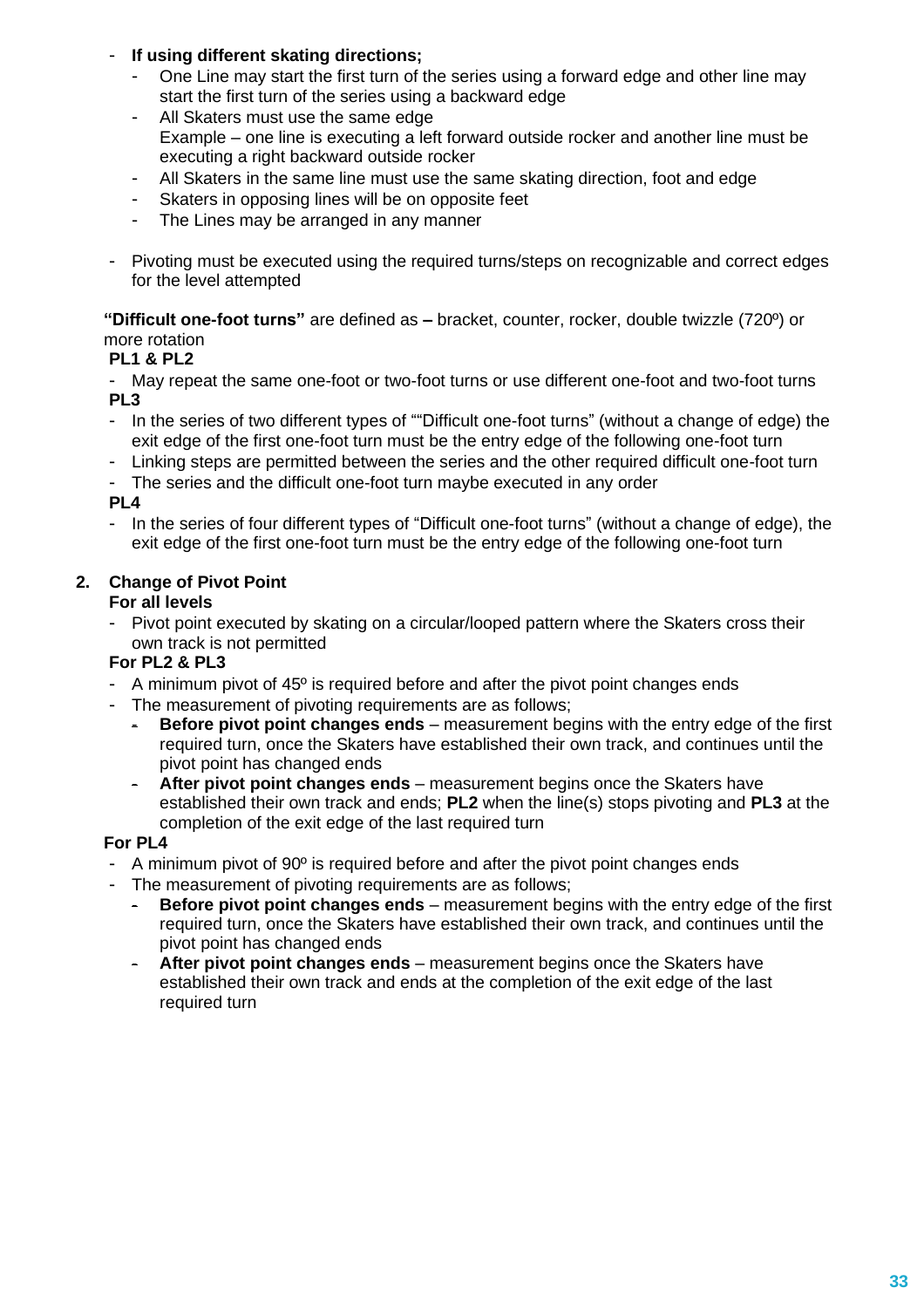#### **SYNCHRONIZED SPIN Element - Definition and Requirements (see Regulations for details)**

#### **Basic Requirements:**

- 1. All Skaters/Pairs must attempt a spin at the same time
- 2. All Spins must rotate a minimum of three revolutions

| <b>LEVEL BASE</b>                                                                                                                     | <b>LEVEL 1</b>                                                                                                   | <b>LEVEL 2</b>                                                                                                    | <b>LEVEL 3</b>                                                                                                      | <b>LEVEL 4</b>                                                                                                     |
|---------------------------------------------------------------------------------------------------------------------------------------|------------------------------------------------------------------------------------------------------------------|-------------------------------------------------------------------------------------------------------------------|---------------------------------------------------------------------------------------------------------------------|--------------------------------------------------------------------------------------------------------------------|
| <b>SySpB</b>                                                                                                                          | SySp1                                                                                                            | SySp2                                                                                                             | SySp3                                                                                                               | SySp4                                                                                                              |
| A Synchronized<br>Spin Element that<br>does not meet the<br>level 1, 2, 3 or 4<br>requirements but<br>meets the Basic<br>Requirements | A Synchronized<br>Spin Element that<br>meets the Basic<br>Requirements and<br>must include<br><b>One Feature</b> | A Synchronized<br>Spin Element that<br>meets the Basic<br>Requirements and<br>must include<br><b>Two Features</b> | A Synchronized<br>Spin Element that<br>meets the Basic<br>Requirements and<br>must include<br><b>Three Features</b> | A Synchronized<br>Spin Element that<br>meets the Basic<br>Requirements and<br>must include<br><b>Four Features</b> |

### **FEATURES**

- 1. Change of Foot
- 2. Change of Position
- 3. Different Types of Spins
- 4. Difficult Entry
- 5. Difficult Exit
- 6. Difficult Spin Position
- 7. Same Spin

#### **GENERAL ELEMENT REQUIREMENTS:**

- All spins must remain within 30 meters of each other
- Different spinning directions are permitted at the same time
- Entry and exit from a spin must be done at the same time by all Skaters
	- The entry of the spin is considered to be the spiraling edge that initiates a spinning action
- Skaters are permitted to exit the spin either by stopping or with a glide
- The number of revolutions will begin to be counted, once all Skaters/Pairs have attained their position and started to spin
- A maximum of two different Spin positions are permitted at the same time
- A maximum of two different types of spins are permitted at the same time

### **GENERAL SPIN FEATURE REQUIREMENTS**

Feature(s) must be executed at same time

### **FEATURE REQUIREMENTS**

#### **1. Change of Foot**

- − All Skaters must execute a change of foot at the same time
- − Three revolutions are required on each foot
- − Skaters must start spinning on one foot before changing to the other foot
- − Changing rotational direction at the same time as the change of foot is permitted
- − There are no number of revolutions required on each foot but spinning on each foot must be done long enough to be recognized
- − The change of foot may be done using a step or small hop

#### **2. Change of Position**

Only Two different spin positions are permitted at the same time **Choice of Spin positions**

- i. Camel (including difficult variations of basic camel position)
- ii. Sit (including difficult variations of basic sit position)
- iii. Upright (including difficult variations of basic upright position)
- − At least ¼ of the Team or more must Change Position at the same time
	- This position may be the same or different from the other part of the Team that is changing position
- − Three revolutions are required in each position
	- − each position must be correct and held for the three revolutions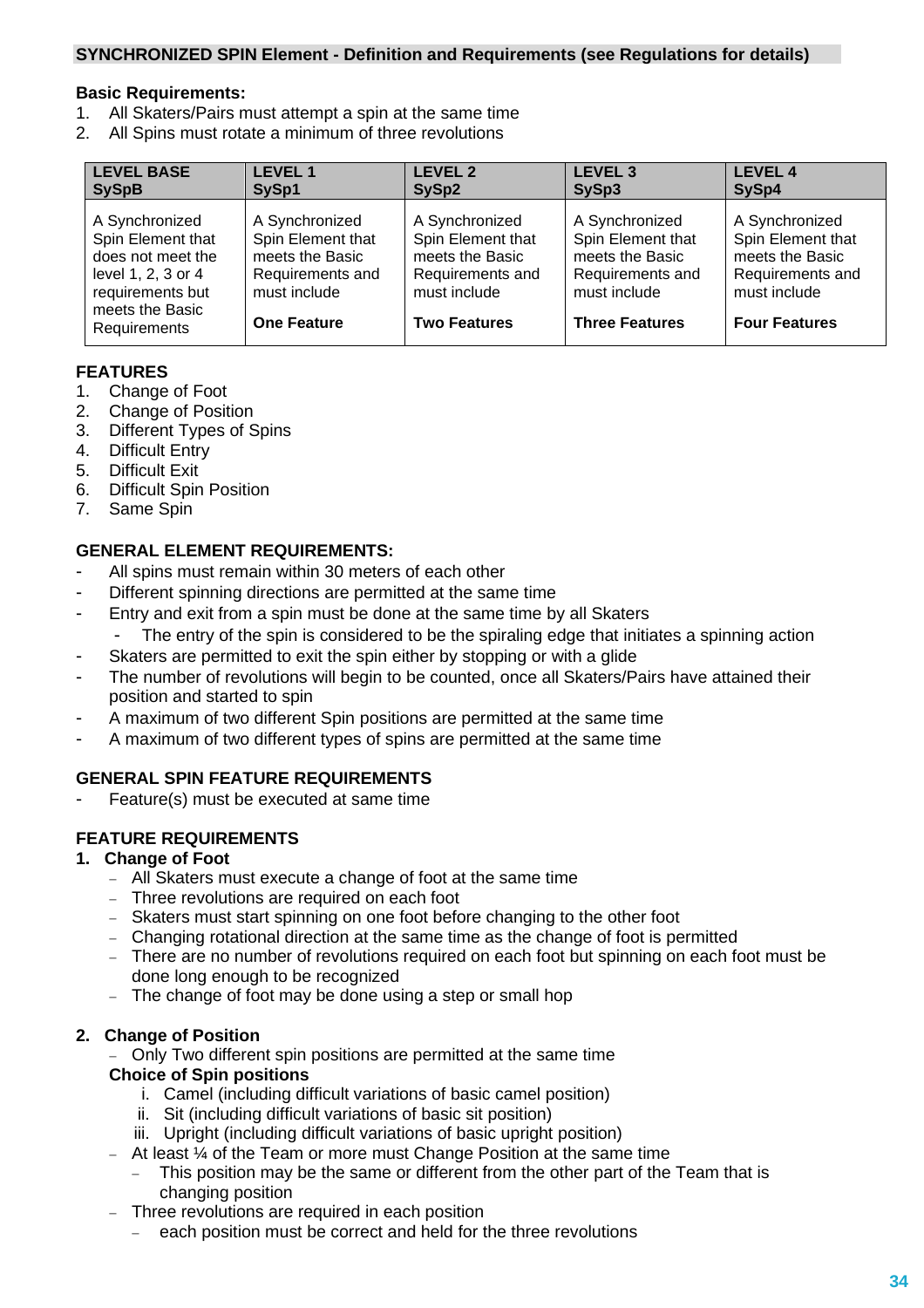- The change of position may be done in any manner and Skaters may move through other spin positions before achieving their second spin position Example; Permitted on a Team of 16 Skaters
	- − Four Skaters start in a camel position and change position to a sit position PLUS the remaining 12 Skaters start in an upright spin and do not change position

OR

- Four Skaters start in a camel position and change position to a sit position PLUS the remaining 12 Skaters start in an upright spin and any of the 12 Skaters may also change position to sit position at the same time as the four Skaters
- − A Change of Foot Feature may be done at the same time as a Change of Position

# **3. Different Types of Spins**

- − A maximum of two different types of Spins may be executed at the same time
- − At least ¼ of a Team must execute the same type of Spin
- − Both Types of Spin must be done at the same time
- − Other Features may be included in either type of Spin and must be executed at the same time

### **Types of Spins**

- i. Solo spin
- ii. Pair spin

# **4. Difficult Entry**

- − Must be done by all Skaters during the entry phase of the spin
	- − May be done during the spiraling edge
- − Different difficult movements are permitted to be included only when using Different Types of Spins
	- − The same difficult entry must be done by each Type of Spin (at least ¼ of the Team executes the same Type of Spin – see that Feature for more details)

# **Examples of a Difficult Entry (but not limited to the following)**

- A Flying Spin
- − See regulations for the requirements of a flying spin
- − Note: a flying camel is considered as illegal and is not permitted when done by the entire Team
- A series of difficult turns
	- − Series must contain at least two "Difficult one-foot turns"
	- − **"Difficult one-foot turns"** are defined as a Bracket, Counter, Rocker, and double Twizzle (720º) or more rotation
	- − Must be done starting on the exit edge/foot of the spin
	- − Turns must be recognizable
- A free skating move (fm)
	- − fm position must be recognizable
	- − fm must be done on the same foot as the spin (Spread Eagles are permitted)
	- − A touch down is not permitted in-between the fm and the spin (a turn or change of edge is permitted)
- A jump or dance jump
	- − The landing foot of the jump or dance jump must be the same foot as the spinning foot
	- − A touch down is not permitted in-between the jump/dance jump and the spin
	- − a turn or change of edge is permitted after the jump/dance jump and prior to the spin
- An Illusion
	- − A quick rotational movement when the Skater's free leg kicks high as the torso is lowered and head is lowered to hip or knee level of the supporting leg

### **5. Difficult Exit**

- − Must be done by all Skaters
	- − once the required rotations of the spin have been completed
- − Skaters may change feet as they exit the spin
- − Skaters may not stop during the exit and the difficult movement but may stop after it has been completed

### **Examples of a Difficult Exit (but not limited to the following)**

- A free skating move (fm)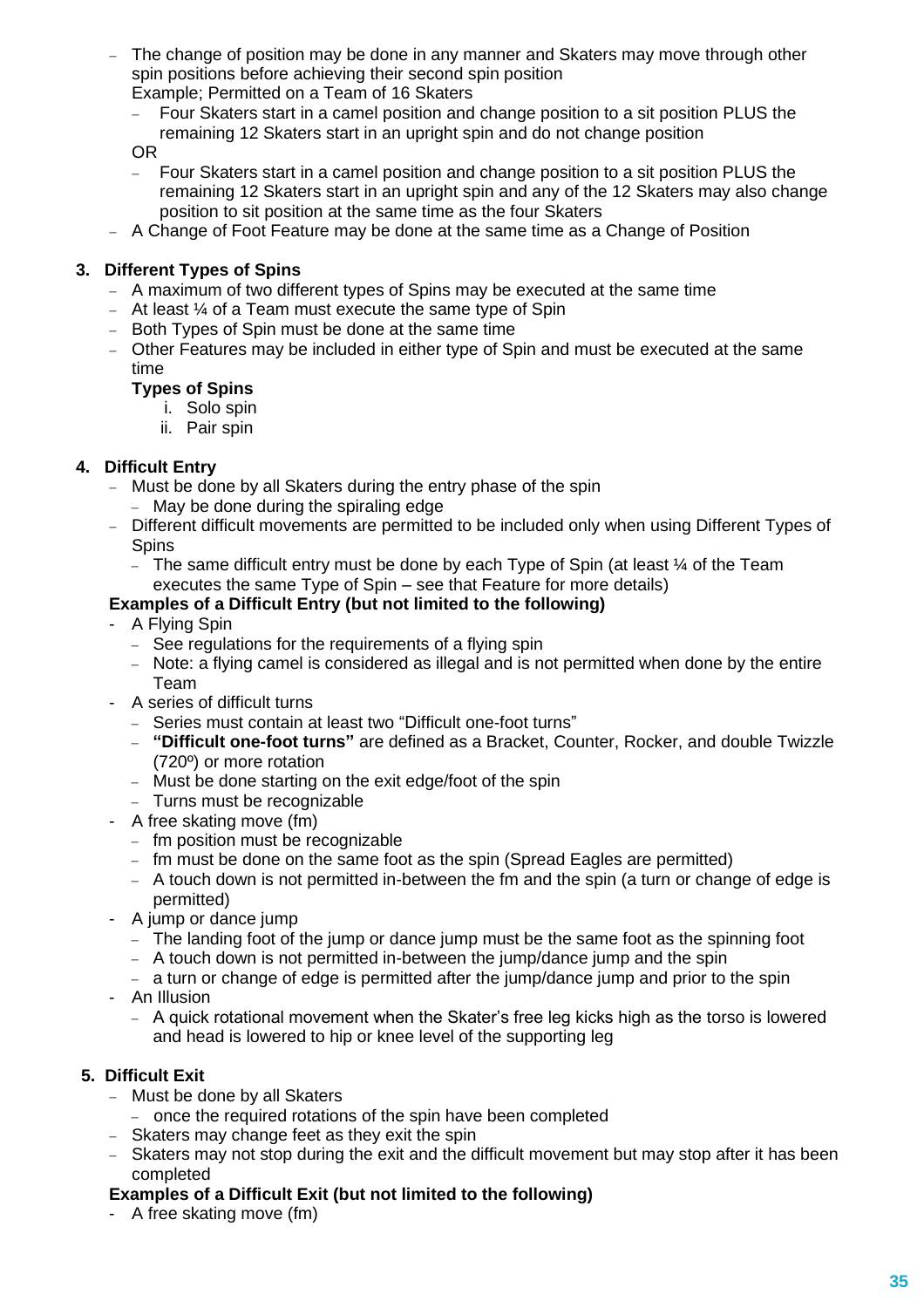- − fm position must be recognizable
- − fm must be done on the exit foot of the spin (Spread Eagles are permitted)
- − Once on the exit foot/edge of the spin, extra steps, pushes or touch downs are not permitted
- − A turn or change of edge is permitted prior to the fm
- A jump or dance jump
	- − A touch down is not permitted in-between the spin exit edge and the jump or dance jump
	- − A turn or change of edge is permitted prior to the jump or dance jump
- An Illusion
	- − A quick rotational movement when the Skater's free leg kicks high as the torso is lowered and head is lowered to hip or knee level of the supporting leg
- A series of difficult turns
	- − Series must contain at least two "Difficult one-foot turns"
	- − **"Difficult one-foot turns"** are defined as a Bracket, Counter, Rocker, and double Twizzle (720º) or more rotation
	- − Must be done starting on the exit edge/foot of the spin
	- − Turns must be recognizable

#### **6. Difficult Spin Position**

- − The same difficult position must be correctly executed by at least ¼ of the Team
- − The difficult position must be held in a fixed position for at least three revolutions
- − The following photo's (not limited to) are considered to be Difficult Positions

| <b>CAMEL POSITIONS</b>           |                        |                      |  |  |  |  |
|----------------------------------|------------------------|----------------------|--|--|--|--|
| Camel Forward (CF)               | Camel sideways (CS)    | Camel upward (CU)    |  |  |  |  |
|                                  |                        |                      |  |  |  |  |
| <b>SIT POSITIONS</b>             |                        |                      |  |  |  |  |
| Sit forward (SF)                 | Sit sideways (SS)      | Sit behind (SB)      |  |  |  |  |
|                                  |                        |                      |  |  |  |  |
| <b>UPRIGHT POSITIONS</b>         |                        |                      |  |  |  |  |
| Upright straight and             | Upright Biellmann (UB) | Upright layback (UL) |  |  |  |  |
| sideways (US)                    |                        |                      |  |  |  |  |
| <b>NON BASIC POSITIONS (NBP)</b> |                        |                      |  |  |  |  |
|                                  |                        |                      |  |  |  |  |

#### **7. Same Spin**

- All Skaters must execute exactly the same spin from the entry to the exit
- Different spinning directions are permitted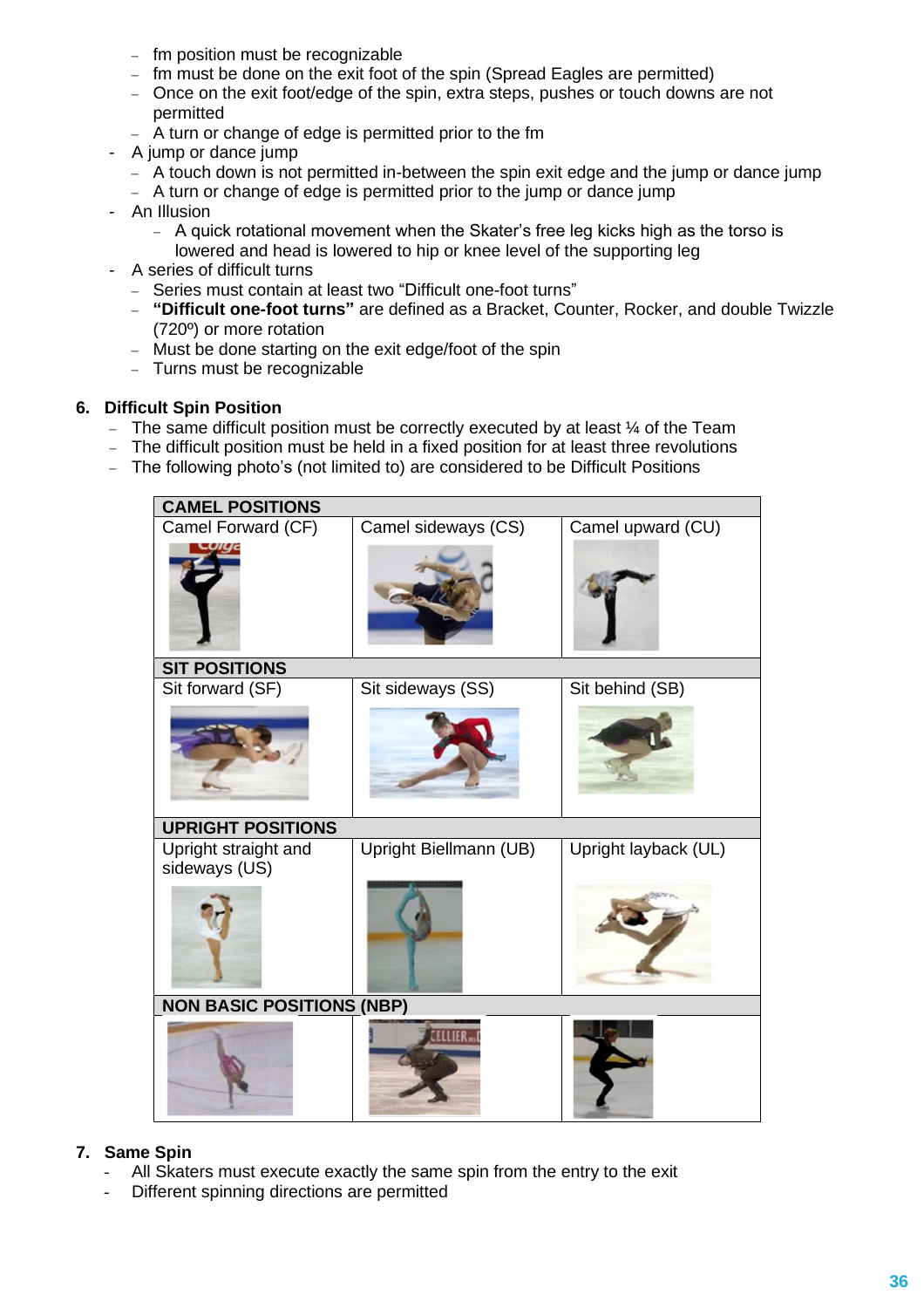#### **TRAVELING Element - Definition and Requirements (see Regulations for details)**

#### **Basic Requirements:**

- 1. All Skaters must be in the Element Shape (Circle or Wheel)
- 2. Element shape must rotate a minimum of 360º in total
- 3. Element must attempt travel

| <b>LEVEL BASE</b>                                                                                                             | <b>LEVEL 1</b>                                                                                                       | <b>LEVEL 2</b>                                                                                                   | <b>LEVEL 3</b>                                                                                                     | <b>LEVEL 4</b>                                                                                                    |
|-------------------------------------------------------------------------------------------------------------------------------|----------------------------------------------------------------------------------------------------------------------|------------------------------------------------------------------------------------------------------------------|--------------------------------------------------------------------------------------------------------------------|-------------------------------------------------------------------------------------------------------------------|
| <b>TrEB</b>                                                                                                                   | TrE1                                                                                                                 | TrE <sub>2</sub>                                                                                                 | TrE3                                                                                                               | TrE4                                                                                                              |
| A Traveling<br>Element that does<br>not meet the level<br>1, 2, 3 or 4<br>requirements but<br>meets the Basic<br>Requirements | <b>Traveling Element</b><br>must meet the<br><b>Basic</b><br>Requirements<br>AND must include:<br><b>One Feature</b> | <b>Traveling Element</b><br>must meet the<br>Basic<br><b>Requirements</b><br>AND include:<br><b>Two Features</b> | <b>Traveling Element</b><br>must meet the<br><b>Basic</b><br>Requirements<br>AND include:<br><b>Three Features</b> | <b>Traveling Element</b><br>must meet the<br><b>Basic</b><br>Requirements<br>AND include:<br><b>Four Features</b> |

# **FEATURES**

- 1. Change of Position
- 2. Change of Relative Position
- 3. Continuous Backward 360º Rotations
- 4. Different Element Shapes (Free Skating Only)
- 5. Different Configuration
- 6. Interlocking
- 7. Intersecting (Wheel Element only)
- 8. Weaving (Circle Element only)

### **GENERAL ELEMENT REQUIREMENTS SHORT PROGRAM**

### **2022-2023 Senior Elite 12 Short Program**

- Must be a Three Spoke Wheel
- The Different Configuration Feature is permitted
	- Teams may begin or end in a Different Configuration as long as all other Features to be counted are executed in the Three Spoke Wheel
- Only one Wheel Element shape is permitted and therefore Different Element Shapes Feature is not permitted

### **FREE SKATING**

All Skaters must start in either a Circle or Wheel Element Shape

# **TRAVELING ELEMENT**

**Circle Configuration –** Composition requirements

- TrEB, TrE1 and TrE2 must have at least four Skaters in each circle while travelling
- TrE3 and  $TrE4 If using two circles then the two circles must be as equal as possible$
- Travel must be executed in one circle OR two circles
	- If executing two side-by-side circles or a circle inside-a-circle (same or opposite direction) then both circles must travel at the same time

### **Wheel Configuration** - Composition requirements

- TrEB, TrE1 and TrE2 must have at least three Skaters in each spoke while travelling
- TrE3 and TrE4 must have at least four Skaters in each spoke while travelling
- TrE3 and TrE4 a choice between 4-spoke, 3-spoke, parallel, or 2-spoke (not S-Wheel) or 1 spoke wheel as long as the number of Skaters in each spoke complies with the requirements above
- Travel must be executed in one wheel OR two wheels
- If executing two wheels then both wheels must travel at the same time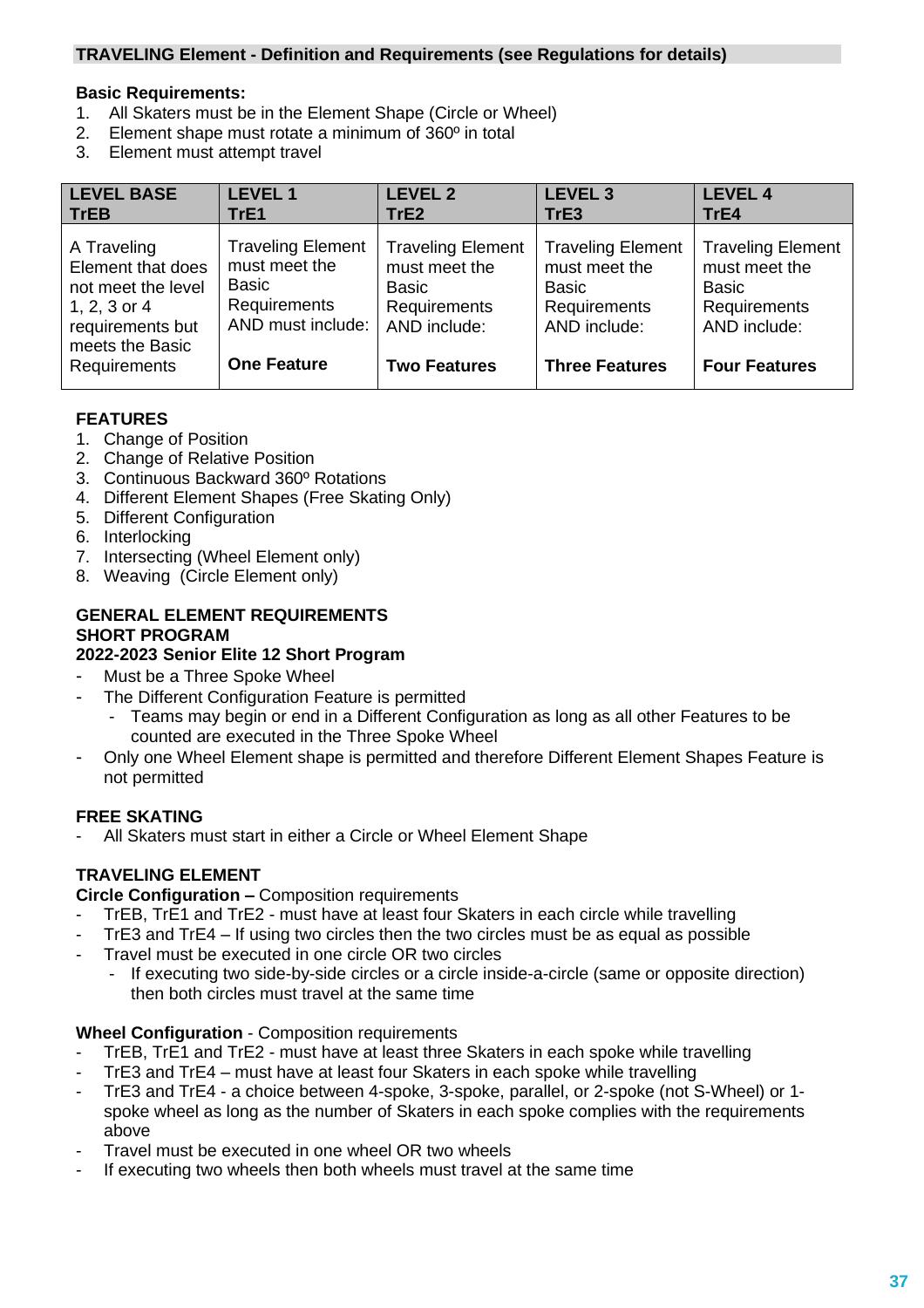### **GENERAL ELEMENT REQUIREMENTS**

- Skaters may not Stop or become Stationary
- Travel must be continuous
- Element must rotate during travel
- Circles/Wheels/Spokes must be as equal as possible

**Travel is considered as ended** when travel has been interrupted (by at least ¼ of the Team or more)

- Element has stopped traveling for two seconds or more
- Skaters have stopped or become Stationary for two seconds or more
- Element has stopped rotating for two seconds or more

### **GENERAL FEATURE REQUIREMENTS**

- The Element must continue to rotate when executing Features
- Features must be executed during travel and the configuration must clearly travel before, during and after a Feature

### **Features not permitted to be executed at the same time;**

- Change of Position (Feature #1) may NOT be executed at the same time as the following Features;
	- #2 Change of Relative Position only if Intersecting
	- #6 Interlocking
	- #7 Intersecting
	- #8 Weaving

# **FEATURE REQUIREMENTS**

#### **1. Change of Position**

- All Skaters must participate in the Change of Position at the same time
	- "All Skaters participating" means that each Skater assists with the Change of Position for themselves or spoke by skating towards their new place
- Slowing down to allow another Skater or spoke to pass will not meet the requirements for this Feature
- May be done in any manner, meaning that a variety of movement is permitted regarding the movement of individual Skaters, pairs and/or lines/spokes
- Skaters may return to the same place after moving
- The shape of the Element is permitted to disappear during this Feature (i.e. an incorrect number of Skaters is permitted, momentarily, in order to encourage creativity)
- The Change of Position refers to either

the movement of a spoke as a whole that is changing position OR

- the movement of individual Skaters within the same circle/spoke who are changing position

May be executed using individual Skaters, pairs, lines and/or spokes

Examples but not limited to the following,

- spokes may change position with the other spokes
- Skaters/pairs within a circle/spoke may change position with each other as long as all Skaters/pairs have changed their position AND remained in the same circle/spoke
- A combination of the above two examples may be executed at the same time
- If there are an odd number of Skaters within a circle or spoke then it is permitted for some Skaters to be in the same place/position after the Change of Position has been completed

### **Circle**

Weaving will not meet the requirements for this Feature

Examples but not limited to the following:

one or two pairs or one line passing by, over or through the Circle will NOT meet the requirements for the Feature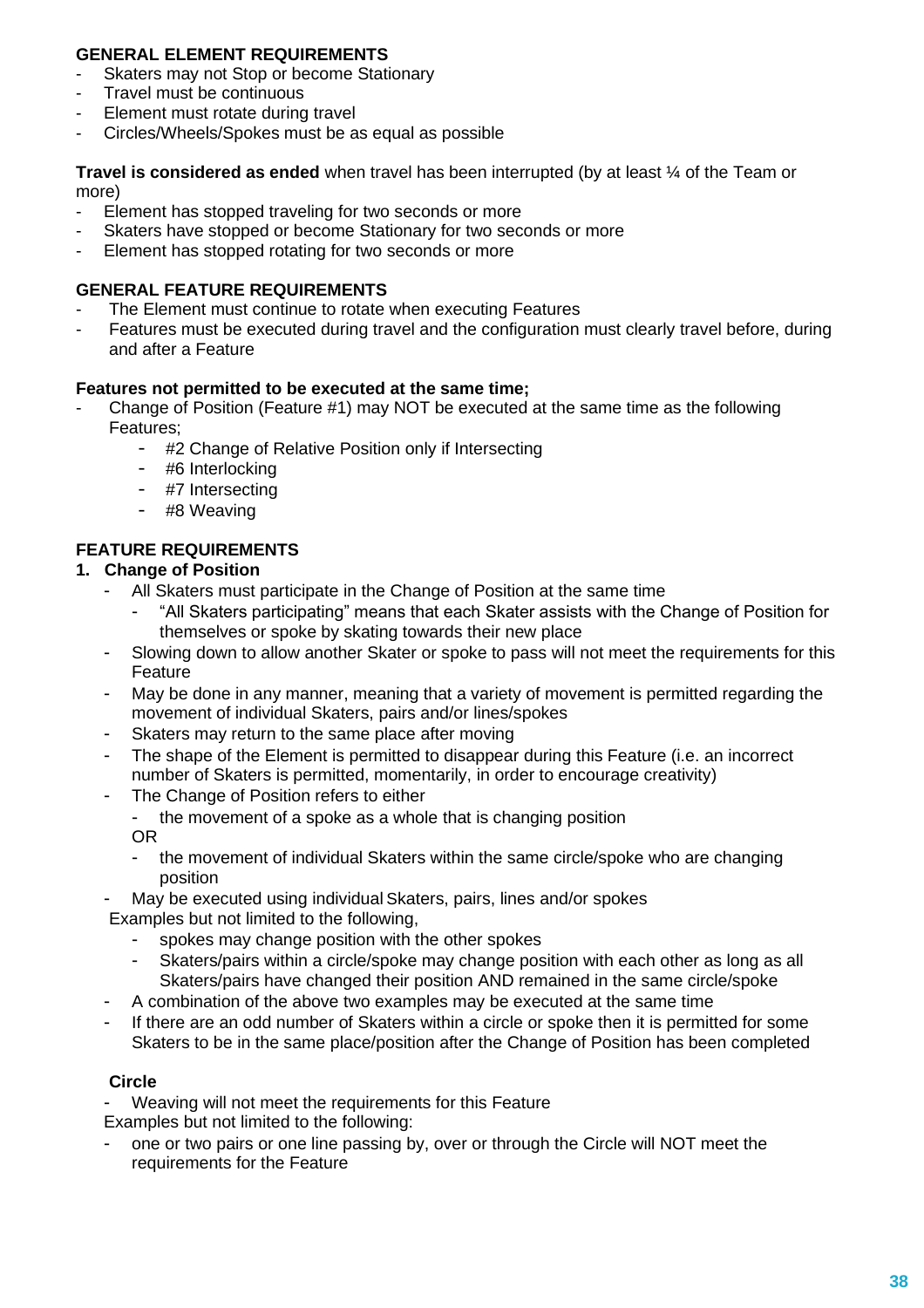### **Wheel**

- Spokes must change position with each other as long as all spokes participate
- Skaters from one spoke may change position with Skaters from a different spoke as long as all Skaters remaining in each spoke have changed position
- A combination of the above methods is permitted to be executed at the same time Examples but not limited to the following;

The Change of Position will NOT meet the requirements for the Feature IF

- One or two Skater(s) moving from one end of a spoke to the opposite end of a spoke
- Only one spoke changes position
- Using a three spoke Wheel, when only one of the spokes participates starting order of the spokes is 1-2-3 and after the change it become 1-3-2

# **2. Change of Relative Position**

- There may be two separate circles or two separate wheels
- The two circles/wheels may rotate in the same or opposite rotational directions
- The two circles/wheels must change their relative position when compared to the start Examples but not limited to the following;
	- Circles/Wheels may start side-by-side and change their relative position by ending approximately on the opposite side (left vs right)
	- Circles/Wheels may start with one in front of the other and change their relative position by ending in approximately the opposite place (north vs south)
- The Circle/Wheel may change their relative position in any manner keeping the elements shape at all times:
	- Weaving once will not be considered as a Change of Relative Position
	- Examples but not limited to the following;
	- One Circle/Wheel may "orbit" the other Circle/Wheel to arrive at the opposite side
- One Circle/Wheel may intersect through the other Circle/Wheel to arrive at the opposite side (horizontal, vertical or diagonal pattern)
- One Circle/Wheel may "pass" the other Circle/Wheel to arrive at the opposite side/end
- Individual Skaters may change (one Skater at a time, skating a figure 8 pattern) from one Circle to another

### **3. Continuous Backward 360º Rotations**

- A minimum of two Continuous Backward 360º Rotations must be included
- Backward 360<sup>°</sup> Rotations may be done separately and if so must be done one after the other
	- a 720º twizzle will be accepted as two continuous 360º rotations
	- each 360º rotation must begin backward
	- The two 360° rotations must each be executed in the same rotational direction
	- Holding in-between the two backward 360º rotations is not permitted
	- The rotations must be done using a backward twizzle or a series of one-foot turns such as backward double three turns
- All Skaters must use the same turns and execute the required rotations at the same time

### **FOR level 3 & 4**

- Continuous Backward 360º Rotations must be done in combination with one of the following Features
	- #1 Change of Position
	- #2 Change of Relative
	- #7 Intersecting

### **4. Different Element Shape (Circle/Wheel)**

- All Skaters must
	- Start in the same Element shape and change into a different shape
	- Participate in both Element Shape(s)
- The change of Element Shape must be done at the same time
	- Any configuration may be selected
- Other Features may be included in either the first or second Element Shape **Example**
- All Skaters must begin in a Wheel Shape and change to a Circle Shape or vice versa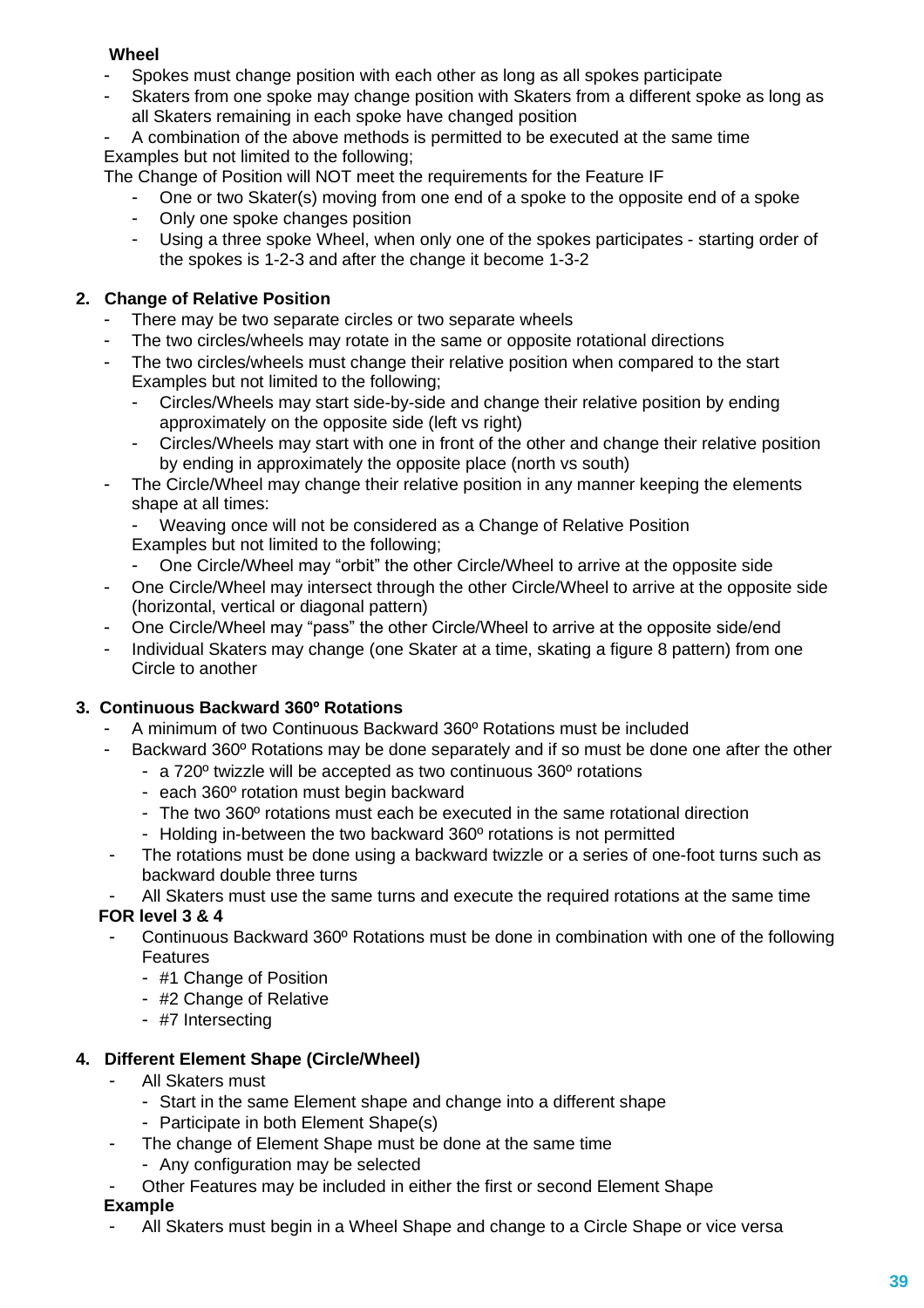# **5. Different Configuration** – (within the same Element Shape)

- The number of Circle or Spokes must change in each configuration
- There must be at least two different and recognizable configurations
- All Skaters must participate in both configurations and change configuration at the same time
- The Feature is permitted to be executed in any manner
- The shape of the Element is permitted to momentarily disappear during this Feature
- Skaters must move from their original place in order to form the new configuration
- Other Features may be included in either the first or second configuration

### **6. Interlocking**

- There must be only two separate Circles or only two separate Wheels
	- The Circles/Wheels must rotate in opposite rotational directions
- There must be two separate Circles or two separate Wheels that
	- must rotate in opposite rotational directions
	- may be arranged side-by-side or one following the other

### **Circle**

- At least  $\frac{1}{2}$  of the Team must Interlock at least one time once the traveling has started
	- Individual Skaters must interlock and remain in the same Circle
	- Pairs are not permitted
	- The two Circles must be as equal as possible

### **Wheel**

- All spokes must interlock at least one time once the traveling has started

# **7. Intersecting (Wheel only)**

- Intersecting may be done at the same or at different times
- Each spoke (all Skaters within each spoke) must intersect at least one time
	- one spoke passing through another spoke, in the same wheel, rotating in the same direction intersecting will not meet the requirements for the Feature

#### **Options but not limited to**

- **i. One Wheel** (with three or more spokes)
	- All spokes rotate around the same center point with at least one of the spokes rotating in the opposite direction
- **ii.** Two separate Wheels rotating in the same direction
	- Each wheel must have a maximum of two spokes
	- The spokes of one wheel must intersect with a spoke of the other wheel

### **8. Weaving (Circle only)**

- There must be only a circle in a circle
	- The two circles must be as equal as possible
	- Circles must rotate in opposite directions

Weaving must

- occur at least two times
- occur at the same time by all Skaters
- occur at the same time on each occasion
- be continuous and done one after the other
- Circling around another Skater will not be considered weaving
- Pairs or small lines are not permitted

### **Example of continuous weaving**

- Skaters go in through one space and immediately go back out through the next space
	- The ability to execute this example depends on speed
	- It is permitted that Skaters go back through the next space OR a few spaces later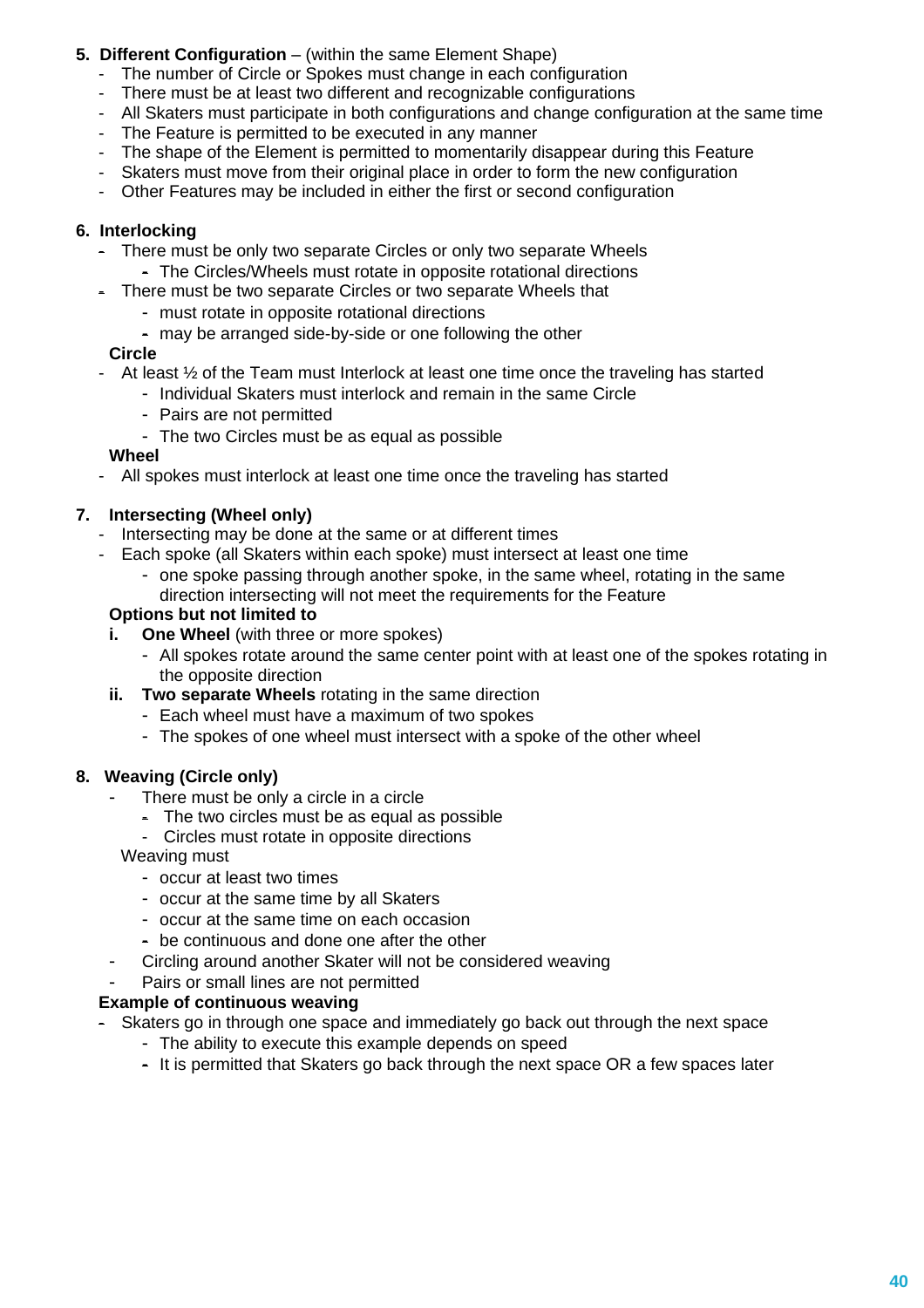#### **TWIZZLE Element - Definition and Requirements (see Regulations for details)**

#### **Basic Requirements:**

- 1. All Skaters must attempt at least one twizzle
- 2. All Skaters must attempt and execute the same twizzle

| <b>LEVEL BASE</b>                                                                                                        | <b>LEVEL1</b>                                                                                                                                                                                                                                                                                                                                                 | <b>LEVEL 2</b>                                                                                                                                                                                                                                                                                                                                                                                                                                                                                                                          | <b>LEVEL 3</b>                                                                                                                                                                                                                                                                                                                                                                    | <b>LEVEL 4</b>                                                                                                                                                                                                                                                                                               |
|--------------------------------------------------------------------------------------------------------------------------|---------------------------------------------------------------------------------------------------------------------------------------------------------------------------------------------------------------------------------------------------------------------------------------------------------------------------------------------------------------|-----------------------------------------------------------------------------------------------------------------------------------------------------------------------------------------------------------------------------------------------------------------------------------------------------------------------------------------------------------------------------------------------------------------------------------------------------------------------------------------------------------------------------------------|-----------------------------------------------------------------------------------------------------------------------------------------------------------------------------------------------------------------------------------------------------------------------------------------------------------------------------------------------------------------------------------|--------------------------------------------------------------------------------------------------------------------------------------------------------------------------------------------------------------------------------------------------------------------------------------------------------------|
| <b>TwEB</b>                                                                                                              | TwE1                                                                                                                                                                                                                                                                                                                                                          | TwE2                                                                                                                                                                                                                                                                                                                                                                                                                                                                                                                                    | TwE3                                                                                                                                                                                                                                                                                                                                                                              | TwE4                                                                                                                                                                                                                                                                                                         |
| A Twizzle Element<br>that does not meet<br>the level 1, 2, 3 or<br>4 requirements but<br>meets the Basic<br>Requirements | <b>Twizzle Element</b><br>must meet the<br>Basic<br><b>Requirements AND</b><br>must include two<br>twizzles with;<br>Both twizzles in the<br>same rotational<br>direction, at least<br>one rotation in<br>each of the two<br>twizzles<br><b>OR</b><br>one twizzle in each<br>rotational direction,<br>at least one<br>rotation in each of<br>the two twizzles | <b>Twizzle Element</b><br>must meet the<br><b>Basic</b><br><b>Requirements AND</b><br>must include two<br>twizzles, one<br>twizzle in each<br>rotational direction<br>with;<br><b>Option A</b><br>at least two<br>rotations in each of<br>the two twizzles<br><b>PLUS</b><br>Two Features from<br>any Group (A, B, C<br>or $D$ )<br><b>OR</b><br><b>Option B</b><br>At least three<br>rotations in one<br>twizzle and one<br>rotation during the<br>other twizzle<br><b>PLUS</b><br>Two Features from<br>any Group (A, B, C<br>or $D$ ) | <b>Twizzle Element</b><br>must meet the<br><b>Basic</b><br><b>Requirements AND</b><br>must include two<br>twizzles, one<br>twizzle in each<br>rotational direction<br>with;<br>at least three<br>rotations in one<br>twizzle and at least<br>two rotations<br>during the other<br>twizzle<br><b>PLUS</b><br>Three Features;<br>One Feature from<br>any Group (A, B, C<br>or $D$ ) | <b>Twizzle Element</b><br>must meet the<br><b>Basic</b><br><b>Requirements AND</b><br>must include two<br>twizzles, one<br>twizzle in each<br>rotational direction<br>with;<br>at least three<br>rotations in each of<br>the two twizzles<br><b>PLUS</b><br>Four Features;<br>One Feature from<br>each Group |

#### **GENERAL ELEMENT REQUIREMENTS**

- The No Hold Element may not be executed following the Twizzle Element
- At least one WBP Element must be executed in-between the No Hold and Twizzle Element
- − All Skaters must execute the same twizzle, including the entry, in the same skating direction, at the same time
- − A maximum of four foot placements are permitted in-between each of the twizzles
	- When Skaters are standing on two feet (not counting the exit of a twizzle) it will be considered as one foot placement
	- There is no limit on turns or movements performed on one foot for each of the foot placements permitted in-between twizzles

#### **FEATURES**

#### **Group A - Upper body/hand Features**

- 1. Hand(s) Above the Shoulders
- 2. Hands Clasped in Front

### **Group B - Free Leg Features**

- 1. Free Leg Extended
- 2. Holding/touching the blade or boot of the free foot

#### **Group C - Entry/Exit Features**

- 1. A Third Twizzle
- 2. Both Twizzles on the Same Foot
- 3. Jump or Dance Jump Entry

# **Group D – Element Features**

- 1. Change of Position
- 2. Different Configuration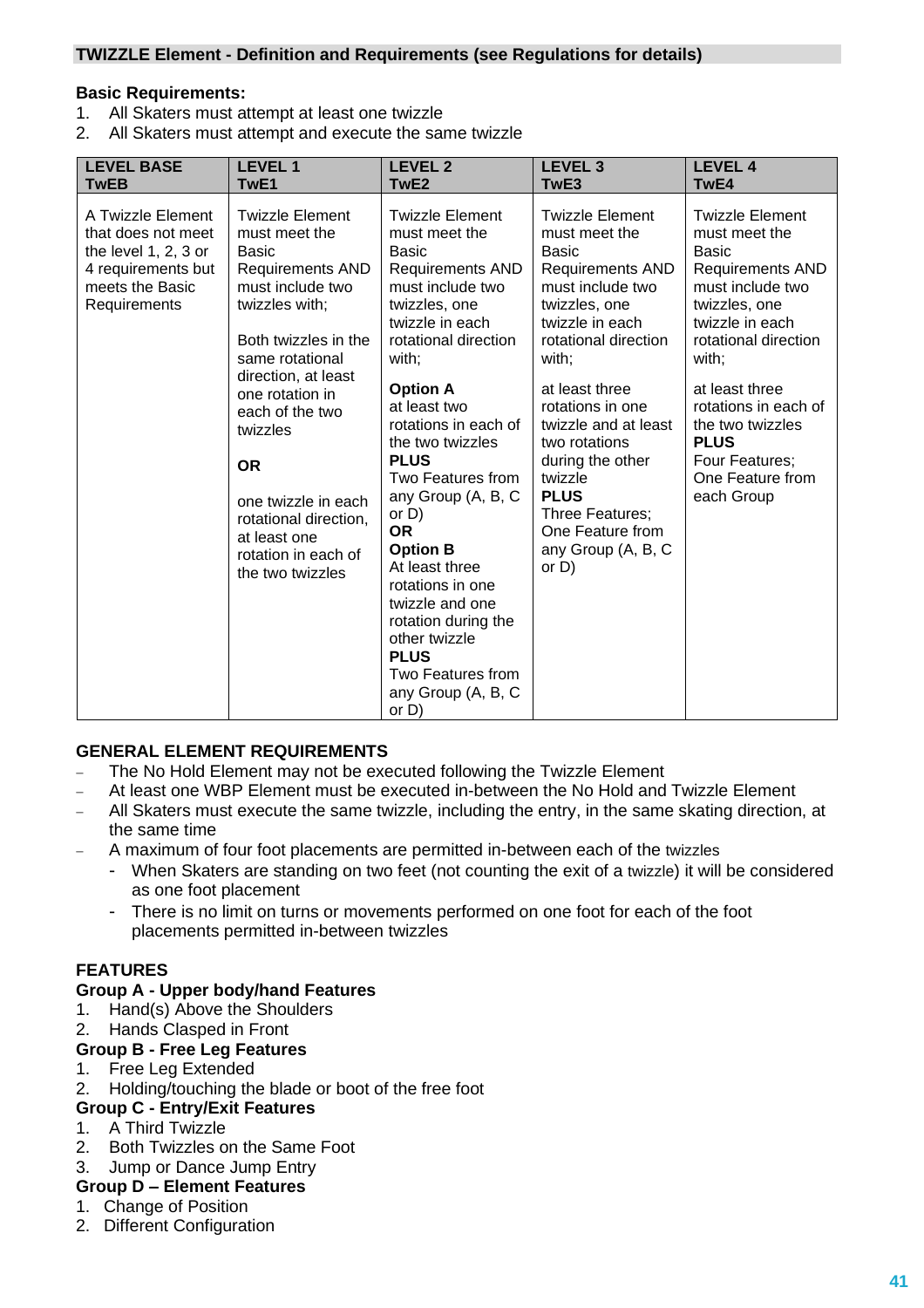### **GENERAL FEATURE REQUIREMENTS**

- − A Feature shall be considered for a Level if executed at the same time by all Skaters
- Features must be done in either of the first two Twizzles
- − A chosen Feature from Groups A and B shall be considered for a Level if fully achieved and established within the first half rotation (180º) of the Twizzle **AND** held until the remaining number of rotations required for the level are fully completed
- The twizzles must be correctly executed

# **FEATURE REQUIREMENTS**

# **Group A - Upper body/hand Features**

- **1. Hand(s) Above the Shoulders** 
	- Hands may be held any height above the shoulders
- **2. Hands Clasped in Front**
	- − Both arms must be straight
	- − Hands must be extended in front of the body
	- − Hands may be held any height
	- − Hands must be together

### **Group B - Free Leg Features**

#### **1. Free Leg Extended**

- Free leg extended to the front, side or to the back or combination of those
- Free leg must be extended at least 45° or more from vertical

#### **2. Holding/touching the blade or boot of the free foot**

Keeping one hand in contact with the blade or boot without grasping is permitted

### **Group C - Entry/Exit Features**

#### **1. A Third Twizzle**

- The Third Twizzle
- − must have at least three rotations
- may be preceded by a maximum of four foot placements
- If executing a third twizzle, it will be considered as a Feature only

### **2. Both Twizzles on the Same Foot**

- Both twizzles must be executed on one foot without change of foot or touch down inbetween the two twizzles
- There is no limit on turns or movements performed on one foot in-between twizzles

### **3, Jump or a Dance Jump Entry**

- The landing foot of the Jump or Dance Jump must be the entry foot for the twizzle
- The twizzle must immediately follow the Jump or Dance Jump
- − A turn or change of edge is not permitted after the landing and before the twizzle begins
- There must be an up/down motion during the Jump or Dance Jump
- − Jumps of more than one rotation are permitted

# **Group D – Element Features**

### **1. Change of Position**

- All Skaters must participate and change position at the same time
	- "All Skaters participating" means that each Skater assists with the Change of Position for themselves or their line by skating towards their new place Example; pushing/twizzling towards their new position
- May be done in any manner as long as ALL Skaters participate
- Skaters may return to the same place after a Change of Position
- The shape of the Element is permitted to momentarily disappear during this Feature
- The Change of Position must be done
	- during the same twizzle
	- in the first or second twizzle
- The Change of Position may begin with the entry of the twizzle including the Jump or a Dance Jump Entry Feature

### **Block**

The Change of Position refers to either the line(s) changing position as a whole line and/or the order of individual Skaters within the same line(s) changing position